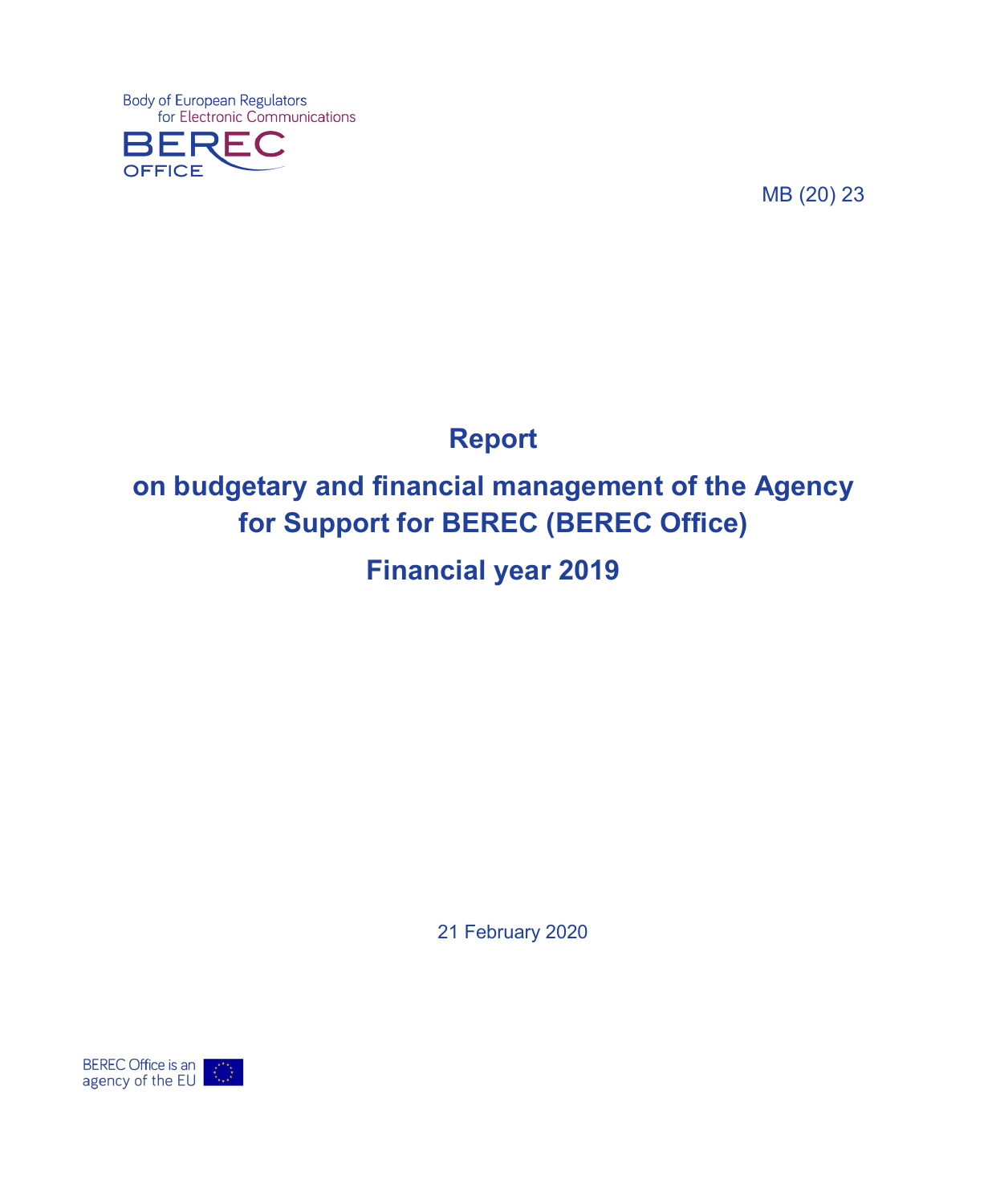## **Contents**

| 1.  |                                                                             |
|-----|-----------------------------------------------------------------------------|
| 1.1 |                                                                             |
| 1.2 |                                                                             |
| 2.  |                                                                             |
| 2.1 |                                                                             |
| 2.2 |                                                                             |
| 2.3 |                                                                             |
|     |                                                                             |
|     | 2.3.2 Commitment and payment appropriations carried over from 2019 to 2020  |
|     | 2.3.3 Cancellation of payment appropriations carried over from 2018 to 2019 |
| 3.  |                                                                             |
| 3.1 |                                                                             |
| 3.2 |                                                                             |
|     |                                                                             |
|     |                                                                             |
|     |                                                                             |
|     |                                                                             |
|     |                                                                             |
|     |                                                                             |
|     |                                                                             |
|     |                                                                             |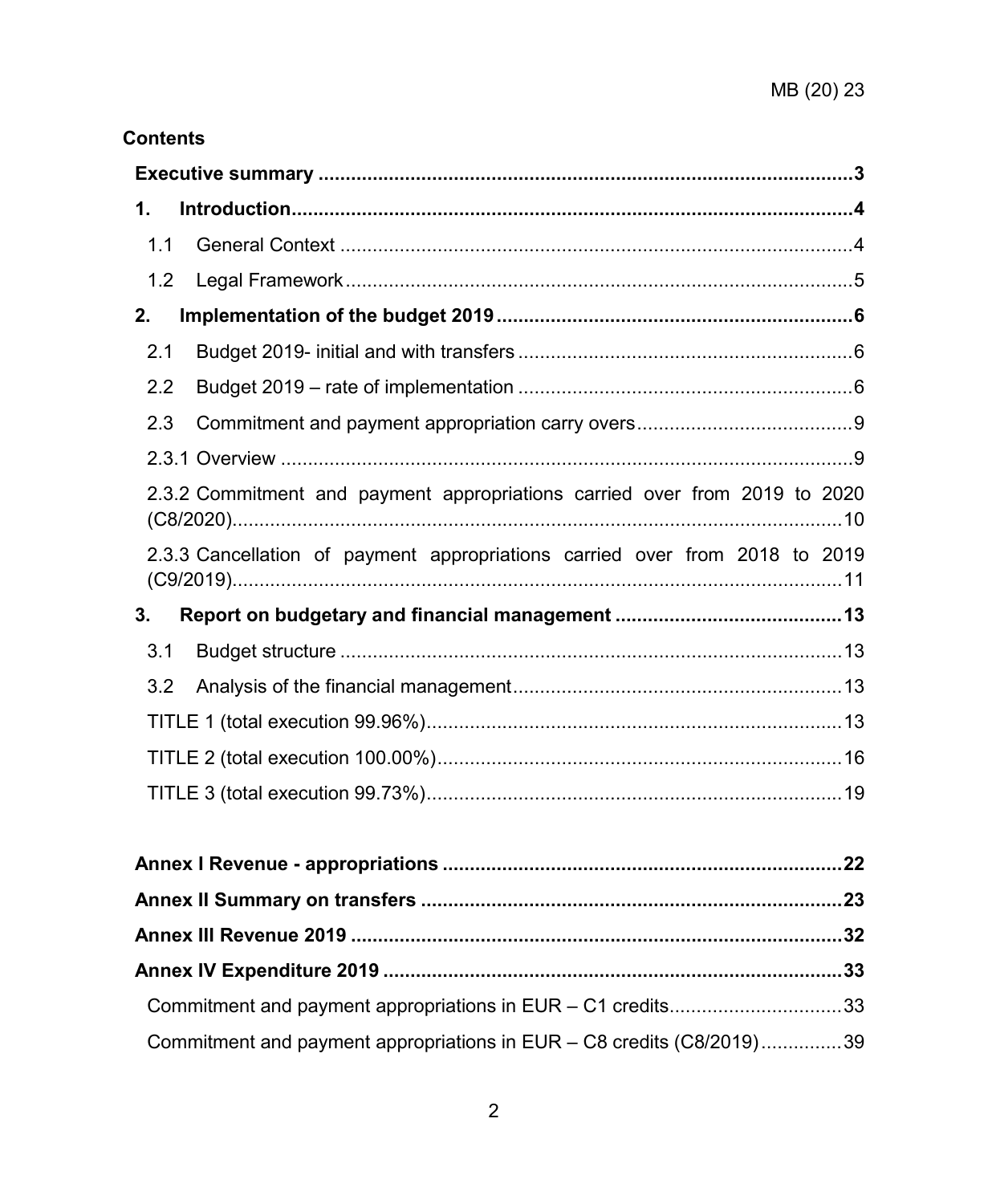## <span id="page-2-0"></span>**Executive summary**

 $\overline{a}$ 

The present report gives an overview of the budgetary and financial management of the Agency for Support for BEREC (BEREC Office) for the financial year 2019. This information is complemented with general financial information, summaries of the usage of budgetary resources and annexes presenting the status of the budget implementation.

This report has been prepared in accordance with Article 28(2) of Regulation (EU) 2018/1971 of 11 December 2018 and Article 103 of the BEREC Office Financial Regulation<sup>[1](#page-2-1)</sup>.

The execution of the budget is presented by budget lines and contains additional information for each budget line about the amounts committed and paid, the budget available and the corresponding percentages of the budget line totals.

The 2019 BEREC Office Budget (revenue and expenditure), as adopted by the BEREC Office Management Board, amounted to EUR 5,701,000. The full amount of the revenue was collected in two installments.

In 2019 the amount of EUR 5,696,939.89 was accepted in commitments (99.93% of the total amount available for commitment appropriations) and EUR 4,674,263.82 were paid (81.99% of the total amount of available payment appropriations). Resulting in second best (99.94% in 2017) level of budget execution of the BEREC Office budget since the establishment of the Agency in 2010.

The amount of EUR 1,022,676.07 (17.95 % of total established commitments) were carried over for payments still to be processed in 2020 (C8/2020).

This report shall be submitted to the European Parliament, the Council, the Commission and the Court of Auditors by 31 March 2020.

<span id="page-2-1"></span><sup>1</sup> Decision No MB/2019/13 of the Management Board of the BEREC Office on the financial regulation applicable to the BEREC Office availble at: [https://berec.europa.eu/eng/document\\_register/subject\\_matter/berec\\_office/decisions\\_of\\_the\\_m](https://berec.europa.eu/eng/document_register/subject_matter/berec_office/decisions_of_the_management_board/8699-decision-no-mb201913-of-the-management-board-of-the-berec-office-on-the-financial-regulation-applicable-to-the-berec-office) [anagement\\_board/8699-decision-no-mb201913-of-the-management-board-of-the-berec-office](https://berec.europa.eu/eng/document_register/subject_matter/berec_office/decisions_of_the_management_board/8699-decision-no-mb201913-of-the-management-board-of-the-berec-office-on-the-financial-regulation-applicable-to-the-berec-office)[on-the-financial-regulation-applicable-to-the-berec-office](https://berec.europa.eu/eng/document_register/subject_matter/berec_office/decisions_of_the_management_board/8699-decision-no-mb201913-of-the-management-board-of-the-berec-office-on-the-financial-regulation-applicable-to-the-berec-office)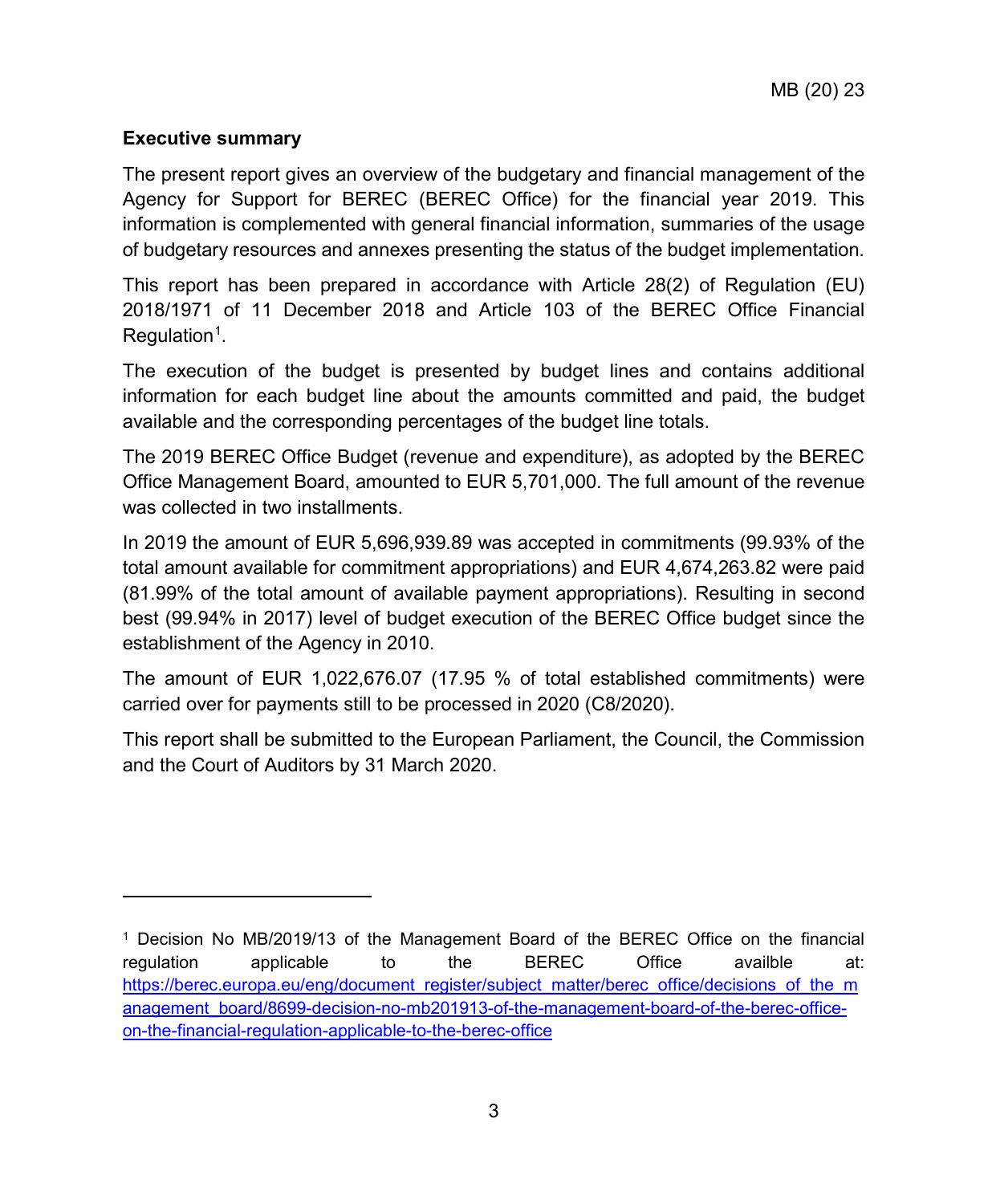## <span id="page-3-0"></span>**1. Introduction**

## <span id="page-3-1"></span>**1.1 General Context**

BEREC and the Office were established by Regulation (EC) No 1211/2009 of the European Parliament and of the Council. BEREC was established with the objective to contribute, on one hand, to the development and, on the other, to the better functioning, of the internal market for electronic communications networks and services by ensuring the consistent implementation of the regulatory framework for electronic communications.

The Office was established as a Community body with legal personality to carry out the tasks referred to in Regulation (EC) No 1211/2009, in particular the provision of professional and administrative support services to BEREC. It was expected to operate as a Brussels-based support office as the successor of the former ERG secretariat. With only 16 posts and 12 external staff FTEs (of which two were assigned to administration and support), the Office became the smallest EU regulatory agency. With Decision 2010/349/EU, the Representatives of the Governments of the Member States decided that the Office would have its seat in Riga, thus becoming a decentralised regulatory agency. The resources were not adjusted accordingly.

Since their establishment BEREC and the Office have made a positive contribution towards the consistent implementation of the regulatory framework for electronic communications. In order to further contribute to the development of the internal market for electronic communications throughout the Union as well as to the promotion of access to, and take-up of, very high capacity networks, competition in the provision of electronic communications networks, services and associated facilities and the interests of the citizens of the Union, Regulation (EU) 2018/1971 of 11 December 2018 aims to strengthen the role of BEREC.

The new official name of the Office determined by Regulation (EU) 2018/1971 is 'Agency for Support for BEREC'. The designation 'BEREC Office' is used as the Agency's short name.

The BEREC Office provides all necessary professional and administrative support for the work of BEREC, including financial, organisational and logistical support, and contributes to BEREC's regulatory work. The BEREC Office succeeded the Office established by Regulation (EC) No 1211/2009 as regards all ownership, agreements, legal obligations, employment contracts, financial commitments and liabilities.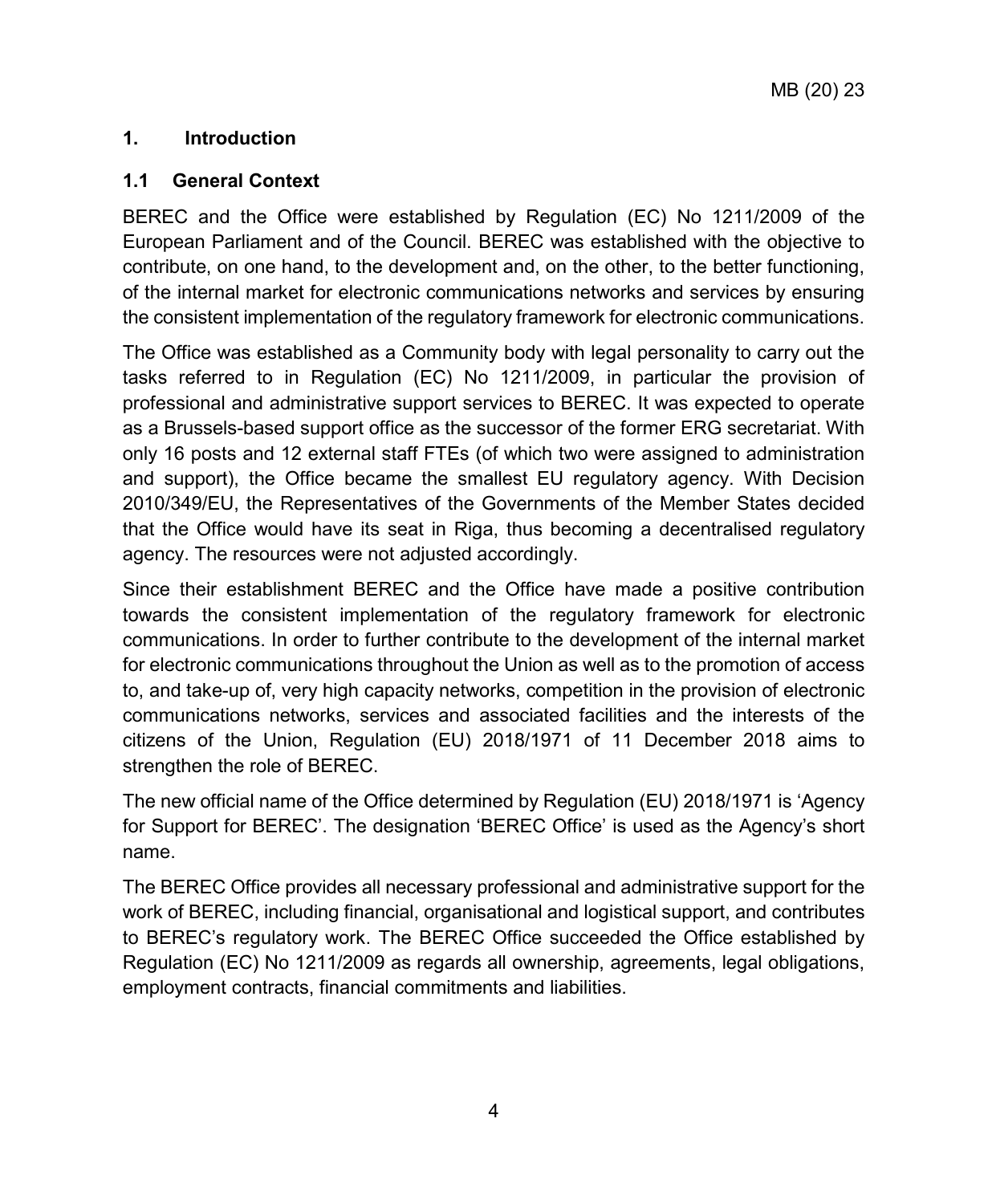In order to guarantee the BEREC Office's autonomy and independence, and in order to provide support to the work of BEREC, the BEREC Office has its own budget, most of which derives from a contribution from the Union.

### <span id="page-4-0"></span>**1.2 Legal Framework**

The BEREC Office is required to prepared a report on the budgetary and financial management in accordance with the following legal provisions:

- Article 28 (2) of Regulation (EU) 2018/1971 of the European Parliament and of the Council of 11 December 2018 establishing the Body of European Regulators for Electronic Communications (BEREC) and the BEREC Office, amending Regulation (EU) [2](#page-4-1)015/2120 and repealing Regulation (EC) No 1211/2009<sup>2</sup>;
- Article 10[3](#page-4-2) of Decision MB/2019/13<sup>3</sup> of the BEREC Office Management Board on the financial regulation applicable to the BEREC Office (hereinafter referred to as the 'BEREC Office Financial Regulation').

The report shall give an account, both in absolute terms and expressed as a percentage, at least, of the rate of implementation of appropriations together with summary information on the transfers of appropriations among the various budget items

This report shall be submitted to the European Parliament, the Council, the Commission and the Court of Auditors by 31 March 2020 by the Director of the Agency.

 $\overline{a}$ 

<span id="page-4-1"></span><sup>2</sup> *OJ L 321, 17.12.2018, p. 1–35 (BG, ES, CS, DA, DE, ET, EL, EN, FR, GA, HR, IT, LV, LT, HU, MT, NL, PL, PT, RO, SK, SL, FI, SV)*

<sup>3</sup>

<span id="page-4-2"></span>[https://berec.europa.eu/eng/document\\_register/subject\\_matter/berec\\_office/decisions\\_of\\_the\\_management](https://berec.europa.eu/eng/document_register/subject_matter/berec_office/decisions_of_the_management_board/8699-decision-no-mb201913-of-the-management-board-of-the-berec-office-on-the-financial-regulation-applicable-to-the-berec-office) [\\_board/8699-decision-no-mb201913-of-the-management-board-of-the-berec-office-on-the-financial](https://berec.europa.eu/eng/document_register/subject_matter/berec_office/decisions_of_the_management_board/8699-decision-no-mb201913-of-the-management-board-of-the-berec-office-on-the-financial-regulation-applicable-to-the-berec-office)[regulation-applicable-to-the-berec-office](https://berec.europa.eu/eng/document_register/subject_matter/berec_office/decisions_of_the_management_board/8699-decision-no-mb201913-of-the-management-board-of-the-berec-office-on-the-financial-regulation-applicable-to-the-berec-office)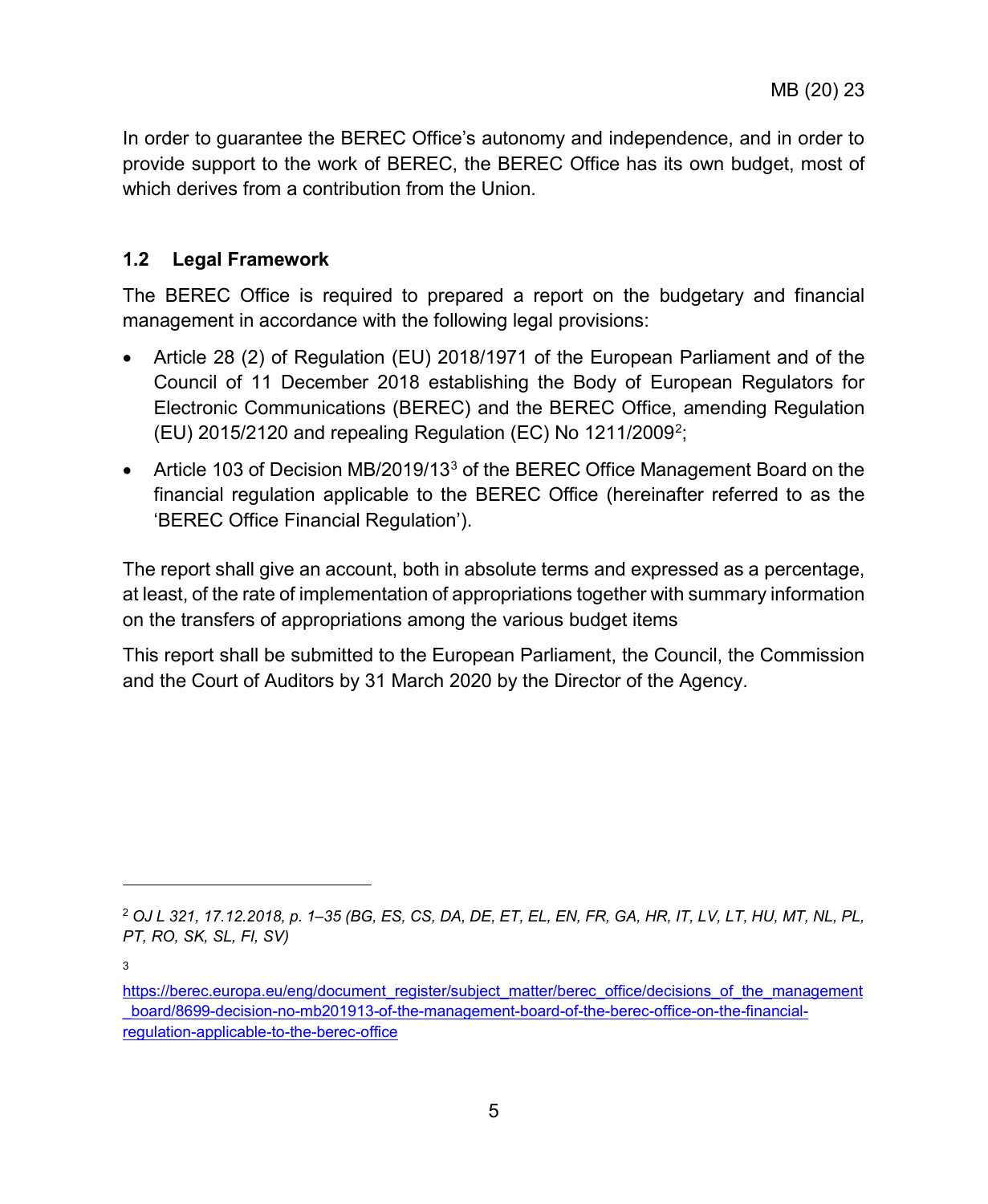## <span id="page-5-0"></span>**2. Implementation of the budget 2019**

 $\blacksquare$ 

### <span id="page-5-1"></span>**2.1 Budget 2019- initial and with transfers**

The Budget of the BEREC Office for year 2019, as adopted by the Management Board of the BEREC Office (MB) and approved by the budgetary authority was 5,701,000.00 which consist of:

| Main EU subsidy 2019:                           | 5 677 664.45 |
|-------------------------------------------------|--------------|
| Assigned revenues deriving from 2018 surpluses: | 23 335.55    |
| <b>TOTAL:</b>                                   | 5 701 000.00 |

No amendments to the budget took place in the course of the year. The table in Annex I presents details of the budget 2019 in terms of appropriations for revenue.

Article 26 (1) of the BEREC Office Financial Regulation lays down that the Director may transfer appropriations:

(a) from one title to another up to a maximum of 10 % of the appropriations for the financial year shown on the line from which the transfer is made;

(b) from one chapter to another and within each chapter without limit.

In 2019 the BEREC Office Director executed 5 budgetary transfer in order to ensure the best use of the financial resources available to the BEREC Office as per voted budget.

The table in Annex II presents the Budget 2019 in terms of commitment and payment appropriations indicating the overall summary of the transfers made by the BEREC Office Director.

The tables in Annex III present the actual revenue received by the BEREC Office and the actual expenditure in terms of commitment and payment appropriations and commitments accepted and payments made by budget lines, chapters and titles by the end of 2019.

## <span id="page-5-2"></span>**2.2 Budget 2019 – rate of implementation**

The budget execution of the BEREC Office is calculated on the basis of the 2019 fund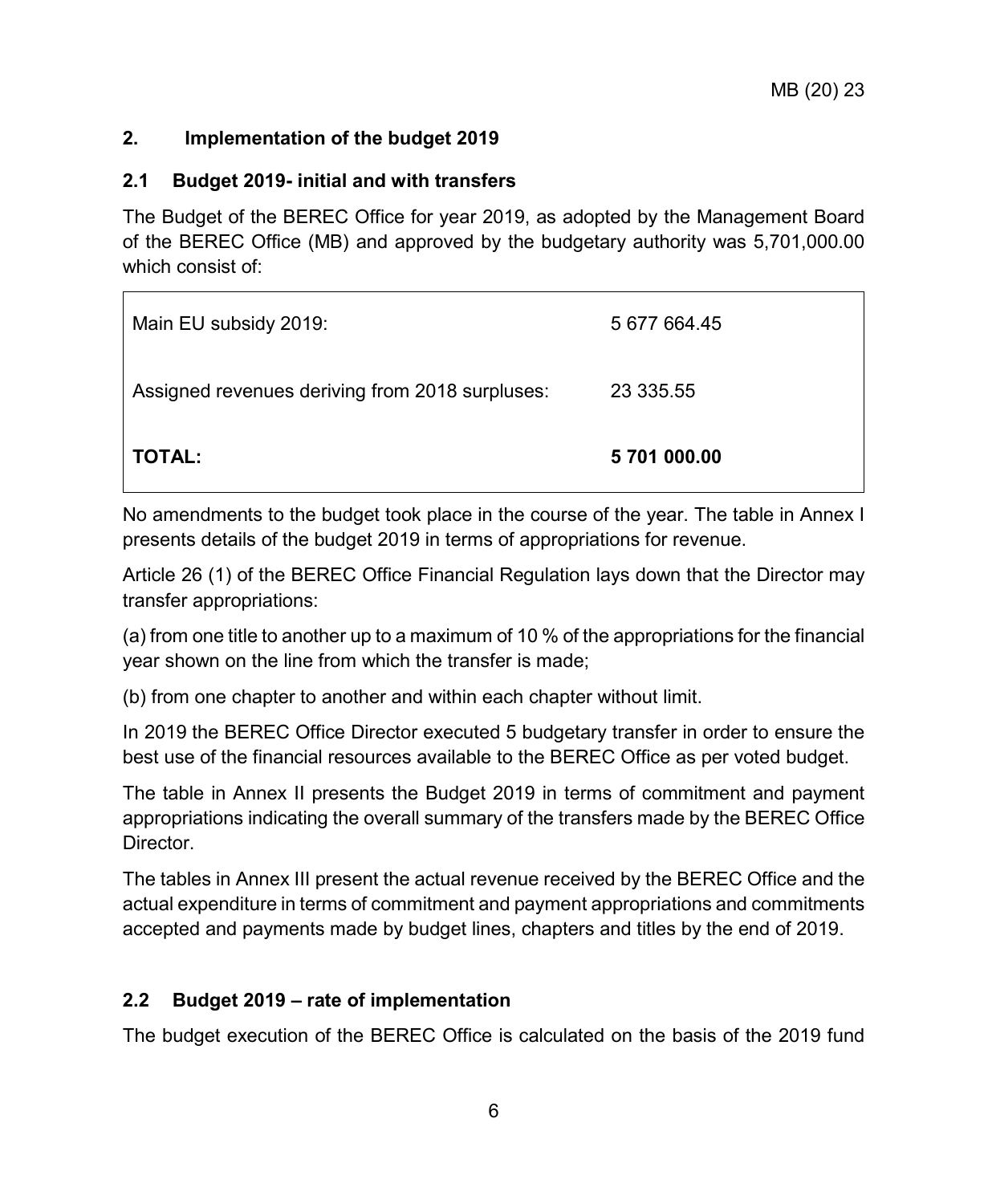source "C1" – appropriations for the year. The BEREC Office has only non-differentiated appropriations; therefore, commitment and payment appropriations are equal.

At the end of 2019 the implementation of commitment appropriations (after carryovers) amounted to EUR 5,696,939.89 out of EUR 5,701,000.00 of authorised commitment appropriations (99.93 % of available appropriations). This is one of the highest level of budget execution of the BEREC Office budget since the establishment of the Agency in 2010.

The implementation of payment appropriations reached EUR 4,674,263.82 corresponding to 81.99% of the available appropriations.

| Year | <b>Total budget</b> | <b>Commitment</b><br>execution | $\%$   | <b>Payment</b><br>execution | $\%$   |
|------|---------------------|--------------------------------|--------|-----------------------------|--------|
| 2019 | 5,701,000.00        | 5,696,939.89                   | 99.93% | 4,674,263.82                | 81.99% |
| 2018 | 4,331,000.00        | 4,324,758.70                   | 99.86% | 3,580,804.46                | 82.68% |
| 2017 | 4,246,000.00        | 4,243,465.01                   | 99.94% | 3,690,674.14                | 86.92% |
| 2016 | 4,246,000.00        | 4,084,575.06                   | 96.20% | 3,277,546.69                | 77.19% |
| 2015 | 4,017,244.00        | 3,842,404.98                   | 95.65% | 3,226,447.73                | 80.31% |

#### **Overview by years:**

## **Summary of budgetary execution by titles for 2019**

The execution of commitment and payment appropriations by budget titles in 2019 is as follows:

| <b>Title</b>  | <b>Credit Available</b> | <b>Commitment</b><br><b>Accepted</b> | %<br><b>Committed</b> | <b>Payment</b><br><b>Accepted</b> | % Paid |
|---------------|-------------------------|--------------------------------------|-----------------------|-----------------------------------|--------|
|               | 2,913,656.14            | 2,912,412.49                         | 99.96%                | 2,722,982.37                      | 93.46% |
| 2             | 828,529.86              | 828,527.93                           | 100.00%               | 644,114.25                        | 77.74% |
| 3             | 1,958,814.02            | 1,955,999.47                         | 99.86%                | 1,307,167.20                      | 66.73% |
| <b>TOTAL:</b> | 5,701,000.02            | 5,696,939.89                         | 99.93%                | 4,674,263.82                      | 81.99% |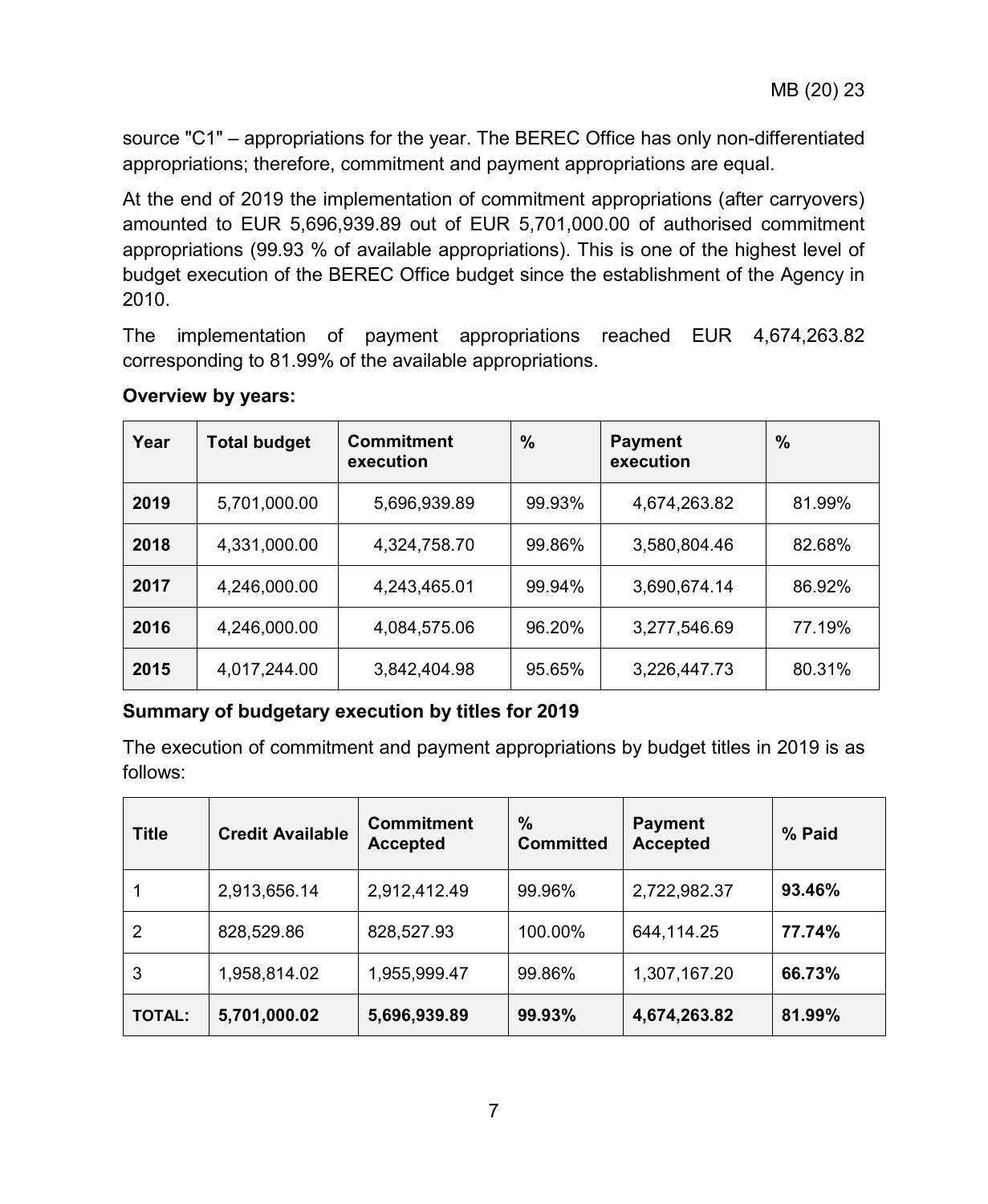Budgetary commitments are entered in the accounts on the basis of the legal commitments entered into up to 31 December 2019 and payments on the basis of the payments made by the Accounting Officer by 31 December 2019, at the latest. The outstanding commitments at the end of the year are automatically carried over to 2020.

## **Calculation of the budget outturn**

|                                                                                             | 2017         | 2018            | 2019            |
|---------------------------------------------------------------------------------------------|--------------|-----------------|-----------------|
| Revenue actually received (+)                                                               | 4,246,000    | 4,331,000.00    | 5,701,000.20    |
| Payments made (-)                                                                           | $-3,690,674$ | $-3,580,804.46$ | -4,674,263.82   |
| Carry-over of appropriations (-)                                                            | $-552,791$   | -743,954.24     | $-1,022,676.07$ |
| Cancellation of appropriations carried<br>over $(+)$                                        | 20,412       | 17,115.65       | 28,405.57       |
| Adjustment for carry over of assigned<br>revenue appropriations from previous<br>year $(+)$ | 0.00         | 0.00            | 0.00            |
| Exchange rate differences (+/-)                                                             | 389          | 44.69           | $-46.75$        |
| Adjustment for negative balance from<br>previous year (-)                                   | $\Omega$     | $\Omega$        | $\mathbf{0}$    |
| <b>TOTAL:</b>                                                                               | 23,336       | 23,402          | 32,419.13       |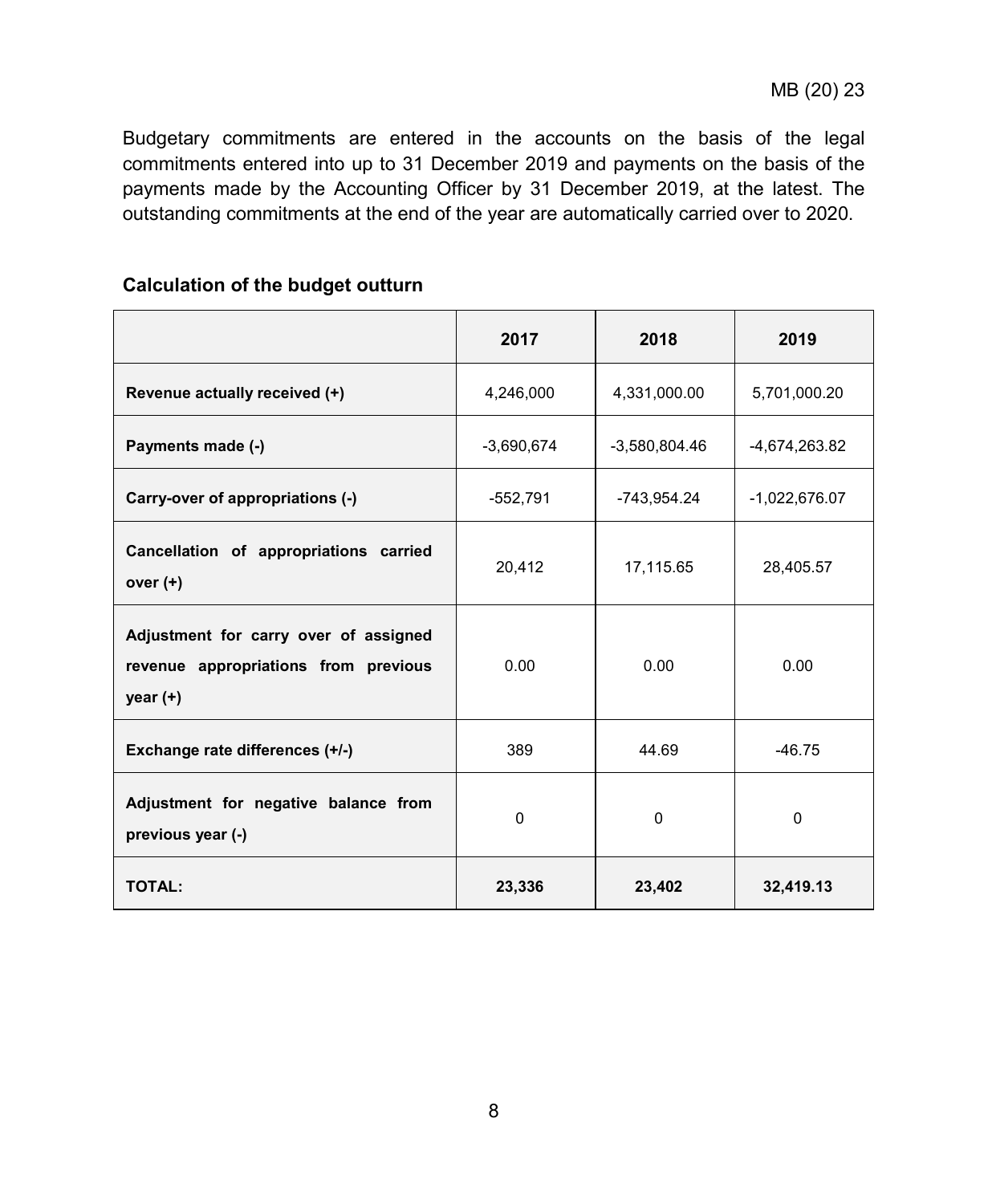### <span id="page-8-1"></span><span id="page-8-0"></span>**2.3 Commitment and payment appropriation carry overs**

.

| <b>Title</b> | <b>Type of expenditure</b>                                            | <b>Carry-over of Payment</b><br><b>Appropriations to 2019</b><br>(C8/2019) | <b>Carry-over of Payment</b><br><b>Appropriations to 2020</b><br>(C8/2020) |
|--------------|-----------------------------------------------------------------------|----------------------------------------------------------------------------|----------------------------------------------------------------------------|
|              | Staff                                                                 | 90,726.98                                                                  | 189,430.12                                                                 |
| $\mathbf 2$  | Buildings, equipment and<br>miscellaneous<br>operating<br>expenditure | 80,481.66                                                                  | 184,413,68                                                                 |
| 3            | Operational expenditure                                               | 572.745.60                                                                 | 648,832.27                                                                 |
|              | <b>Total</b>                                                          | 743,954.24                                                                 | 1,022,676.07                                                               |

• **C8/2019:** The carryover of 743,954.24 represents a percentage of 17.20% of total commitments established in 2018.

• **C8/2020:** The carryover of 1,022,676.07 represents a percentage of 17.95% of total commitments established in 2019**.**

The C8 credits of the budget should be consumed as soon as possible and the resources not used to be de-committed. C8 appropriations cannot be carried over to the second year. There are three main reasons for the budget of previous year (C1) to be carried over (to C8):

- payments for services that were delivered in year N where invoices are to be received in year N+1
- payments due in year N which were not finalised by 31 December of the respective year (example: reimbursements to candidates who participated in selection procedures in 2018 for whom the payments were not finalised by the end of December 2018)
- contracts that entered before 31 December year N with contract end date in N+1. The relevant budgetary commitment for a particular contract has to be carried over into the next year.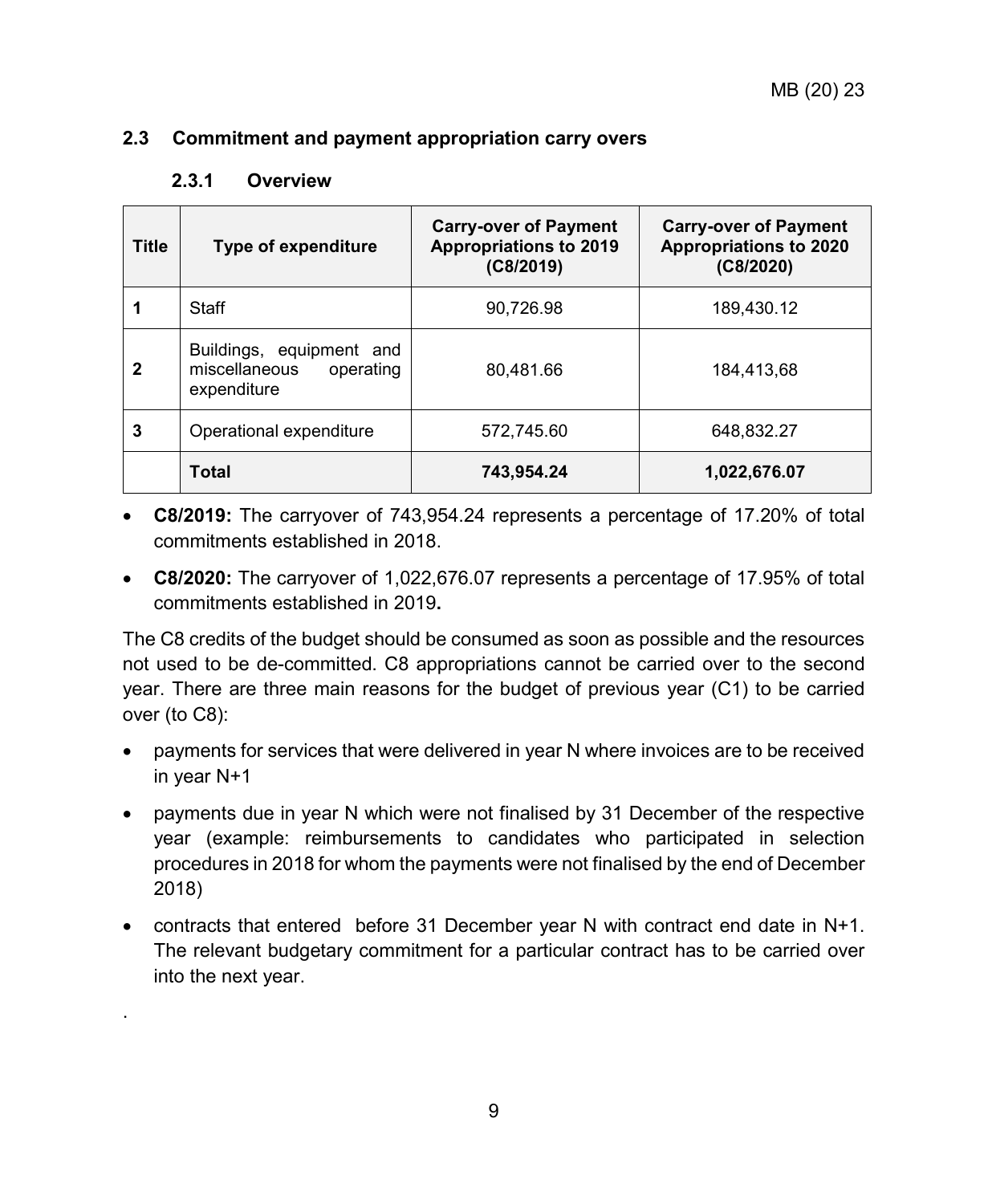## <span id="page-9-0"></span>**2.3.2 Commitment and payment appropriations carried over from 2019 to 2020 (C8/2020)**

Carry-over of appropriations from 2019 to 2020 (EUR 1,022,676.07) relates to:

## **Title 1: Staff related costs, such as:**

- missions of staff for support provided to BEREC and WGs that took place in Q4 2019 and are to be invoiced for in 2020;
- trainings to be delivered in 2020 under contracts signed in 2019;
- liabilities under contracts for provision of interim staff concluded in 2019, for which services will continue in 2020;
- other services for staff, which were delivered in 2019, for which invoices and/or final services are to be received in 2020 (Interagency network fee, production of EC staff badges, electronic brochures for staff, legal advice).

## **Title 2: Building, equipment and miscellaneous operating expenditure:**

- invoices for services and supplies delivered in 2019 (mainly in December) for premises' utilities, security services, consumables, postal and telecommunications services, that will be received in 2020;
- IT purchases and related services, for which contracts have been signed in 2019 and/or services rendered and invoices will be received in 2020;
- the cost for the use of the EC's document management system ARES and the services for the Accounting Officer (debit notes to be received in 2020).

## **Title 3: Operational activities such as:**

- expenses for organisation of BEREC WG meetings and reimbursement of travel expenses of experts participating in these meetings held in Q4 2019 and January 2020; final invoice for services is to be received and paid at the beginning of 2020;
- expenses for organisation and WG reimbursements for participation in BEREC meetings (incl. WG meetings) beginning of 2020 (January and February), for which invitation to working group meetings were sent out in 2019;
- expenses for PMO fees for calculation of reimbursements that is expected in Q1 2020;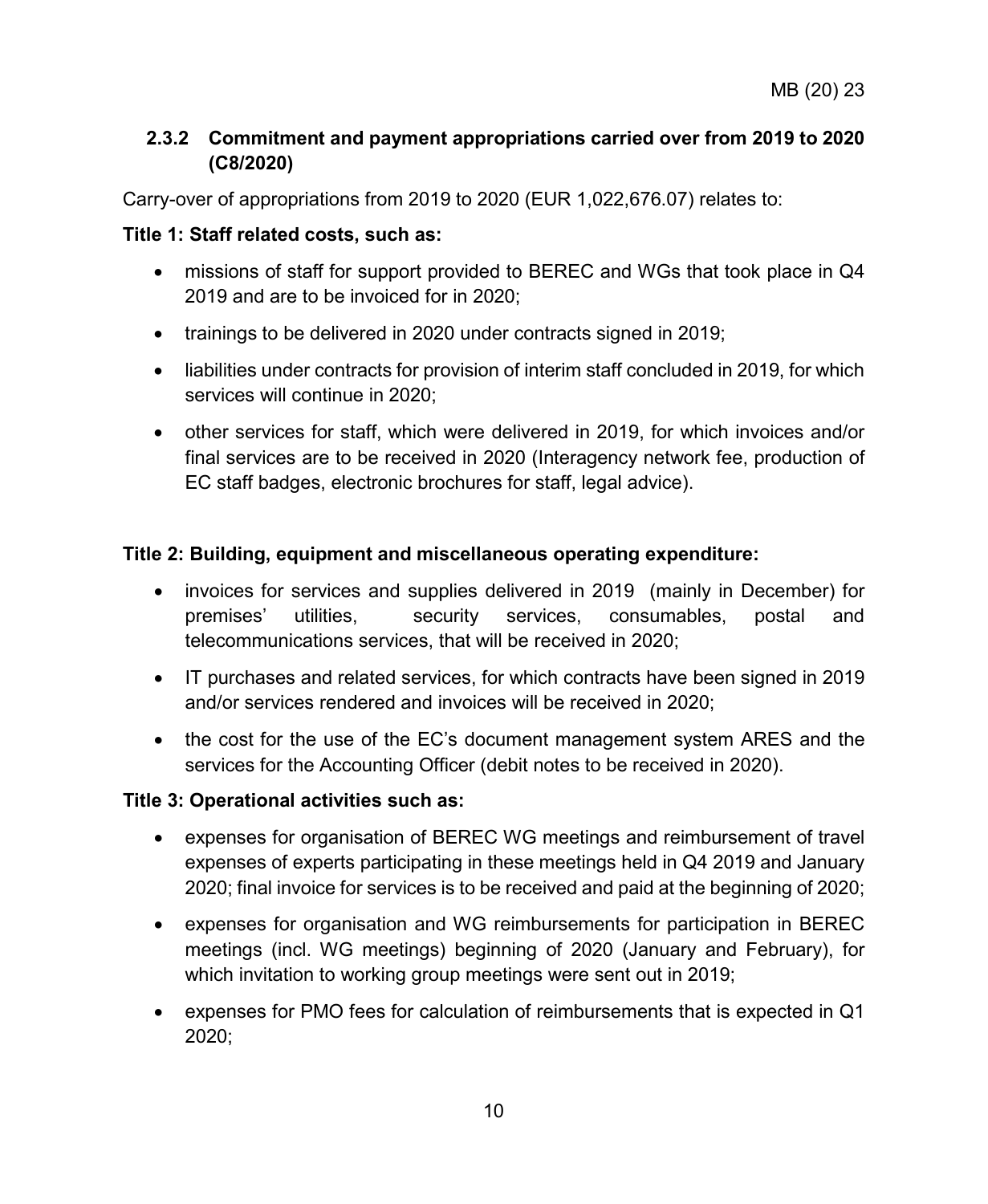- liabilities under contracts for provision of ICT Support to BEREC concluded in 2019, for which monthly services will continue in 2020;
- Other year-specific services contracted in 2019 for which the delivery of the service will continue in 2020: Back-up and disaster recovery, BERECnet migration, update and optimization, UCAAS in Brussels and EUIPO Website assessment in 2020.

<span id="page-10-0"></span>

| 2.3.3 Cancellation of payment appropriations carried over from 2018 to 2019 |  |  |
|-----------------------------------------------------------------------------|--|--|
| (C9/2019)                                                                   |  |  |

|              | <b>Payment</b><br>appropriations | <b>Payments</b><br>made | <b>Cancellation</b><br><b>Payment</b><br>appropriations<br>(EUR) | <b>Cancellation %</b> |
|--------------|----------------------------------|-------------------------|------------------------------------------------------------------|-----------------------|
| Title 1 C8   | 90726.98                         | 86132.81                | 4,594.17                                                         | 5.06%                 |
| Title 2 C8   | 80481.66                         | 74541.27                | 5,940.39                                                         | 7.38%                 |
| Title 3 C8   | 572745.6                         | 554874.59               | 17,871.01                                                        | 3.12%                 |
| <b>Total</b> | 743,955.24                       | 715,548.67              | 28,405.57                                                        | 3.82%                 |

The cancellation of payment appropriations carried over happened mostly due to the fact that (explanations include cancelled amount above EUR 100):

#### **Title 1: Staff:**

- 144 EUR were cancelled having paid the final cost for the SNE accident insurance  $-$  the amount is always invoiced in N+1 based on actual number of the SNEs throughout the year
- Cost for the staff training expenses were lower than estimated and EUR 1047 had to be cancelled;
- Expenditure for invoices received for the inter agencies network contribution and medical services was less than expected and 280 EUR had to be cancelled;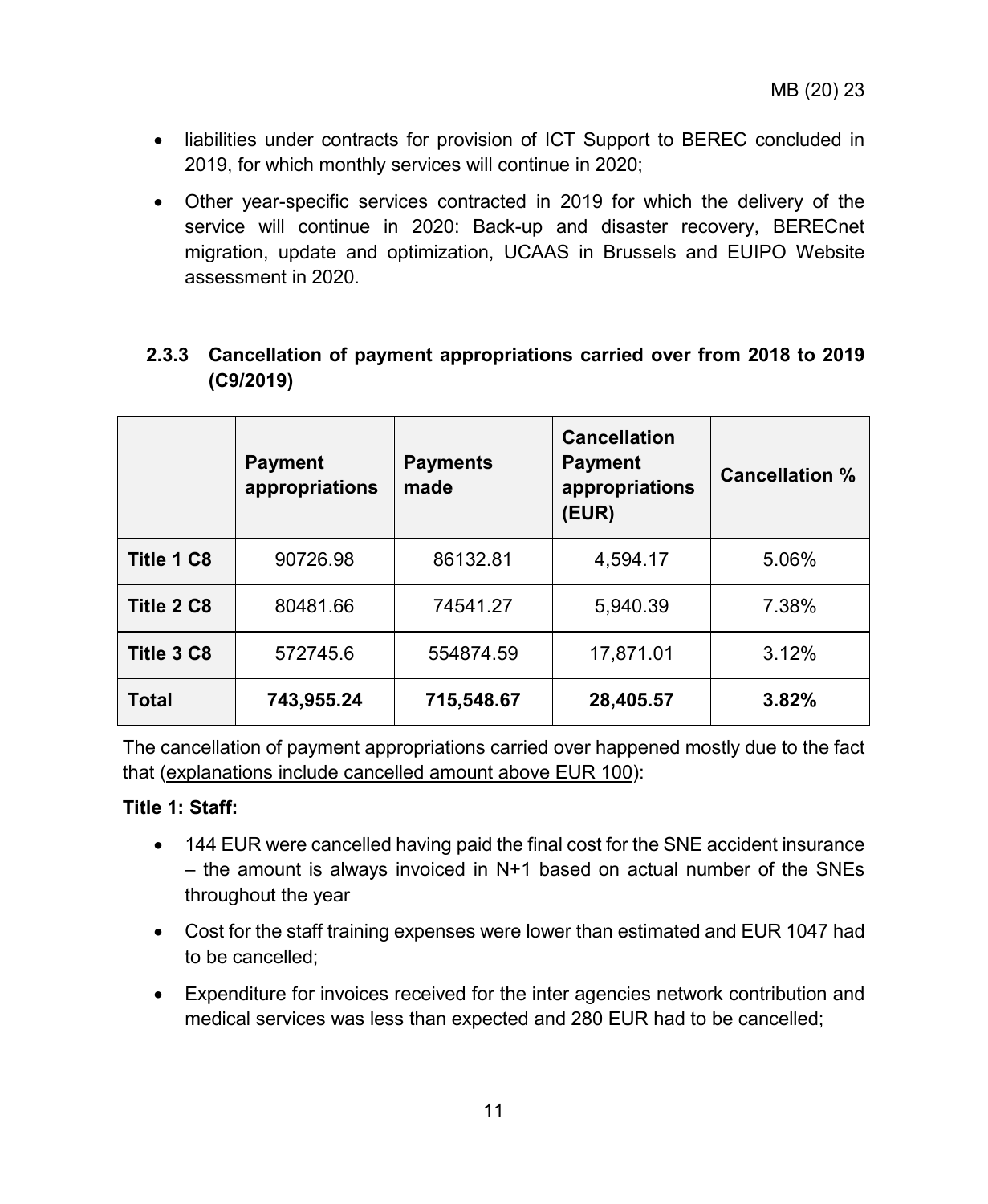- Final PMO fees for the service of salary and mission were lower than estimated, thus EUR 797 had to be cancelled
- Final invoice for production of EC entrance badges was lower than estimated and EUR 1992 had to be cancelled;

### **Title 2: Building, equipment and miscellaneous operating expenditure**:

- Small amount of 42 EUR and 24 EUR were cancelled due to slight overestimation of telecom expenses and stationery order;
- 5875 EUR were cancelled, since the EC service changed the approach to BEREC Office account validation which resulted in unexpected reduction in total price with no prior notice.

## **Title 3: Operational activities:**

- 7400 EUR were cancelled from the implementation of the Specific contract for development of Net neutrality measurement tool, since the contractor could not deliver all the deliverable as envisaged in the contract;
- 234 EUR were cancelled from the commitment for organisation of P4 2018, since the final invoice was below the total maximum amount envisaged in the contract due to lower expenditure for expert reimbursement than forecasted;
- 177 EUR were cancelled from the specific contract for provision of ICT services to BEREC due to travelling expenses not incurred as per the conditions of the said contract;
- 4246 EUR were cancelled from the commitment for organisation of CN4 2018, since the final invoice was below the total maximum amount envisaged in the contract;
- 1931 EUR were cancelled since the final expenses for the organisation of the NRA training session 4 were lower than estimated;
- 961 EUR were cancelled since the fees from the PMO for expert reimbursement calculation in 2018 were lower than estimated;
- Reimbursement of participants/experts to WGs travel were based on the number of people invited and eligible to receive reimbursements and average costs per expert; however, the final costs depend on the actual participation and the number of applications received and actual costs incurred due to the use of audio-visual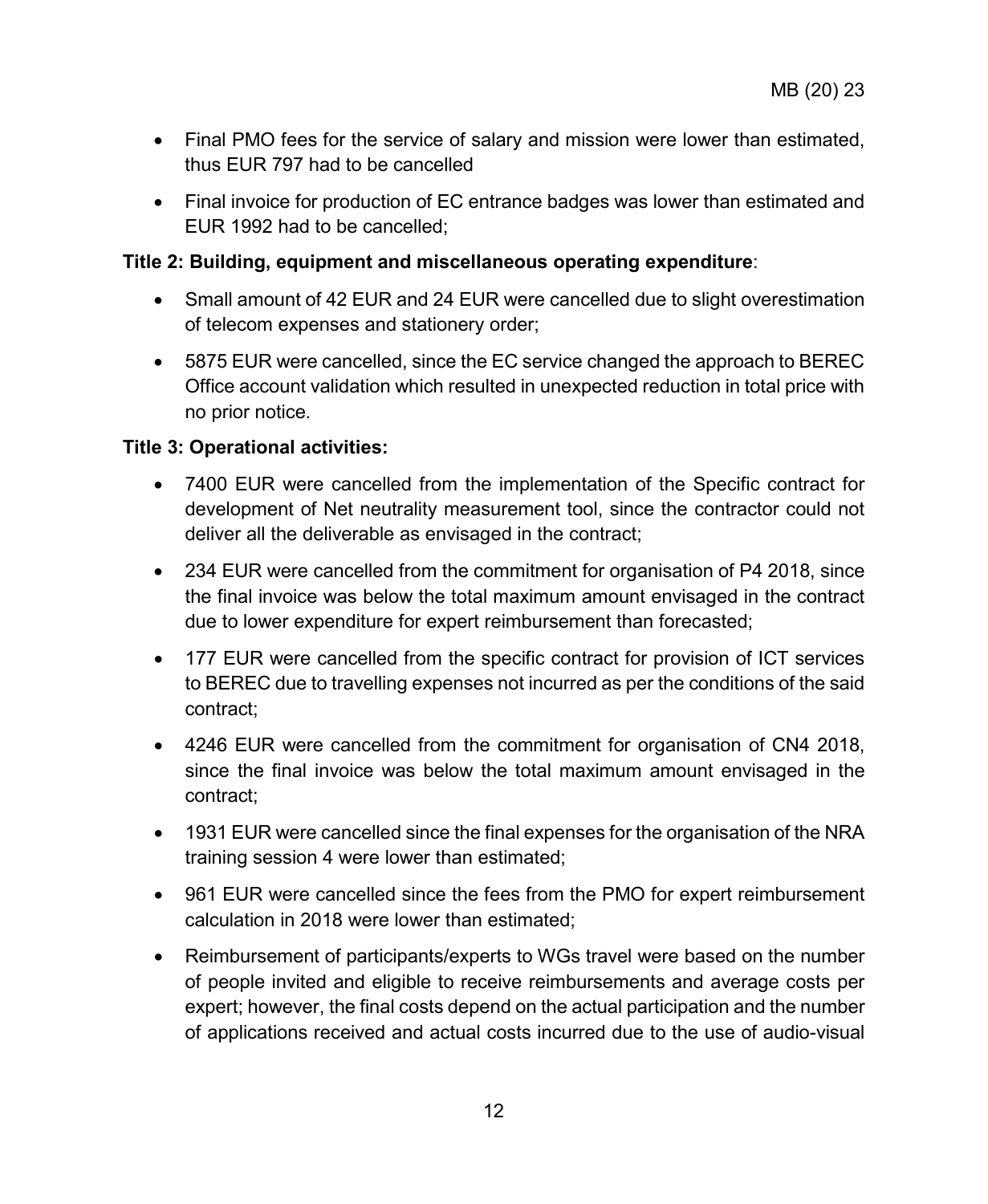conference facilities available for the WG meetings These costs were lower than estimated by EUR 2845 and were cancelled.

For more details, see Annex IV

## <span id="page-12-0"></span>**3. Report on budgetary and financial management**

## <span id="page-12-1"></span>**3.1 Budget structure**

In 2019 the revenue of the BEREC Office consisted of a subsidy from the Union, entered under the appropriate headings of the General Budget of the EU (Commission Section), as decided by the Budgetary Authority.

The expenditure in the 2019 BEREC Office budget was distributed in three Titles, as follows:

- $\bullet$  TITLE 1 Staff:
- TITLE 2 Buildings, equipment and miscellaneous operations;
- TITLE 3 Operational expenses.

Title 1 covers staff expenditure such as salaries, training and costs associated to recruitment procedures, external services related to staff and staff welfare. Title 2 covers the costs relating to the functioning of the BEREC Office such as administrative costs on infrastructure, equipment and IT needs. Title 3 corresponds to the Agency''s operational activities in support of BEREC.

## <span id="page-12-3"></span><span id="page-12-2"></span>**3.2 Analysis of the financial management**

## **TITLE 1** (**total execution 99.96%)**

#### Chapter 11 – staff in active employment

This appropriation covers salary payments which are well on track because of predictability and linearity of payments.

| Credit Available | Commitment<br><b>Accepted Amount</b> | $\%$<br>Committed | Paid         | $\%$<br>Paid |
|------------------|--------------------------------------|-------------------|--------------|--------------|
| 1,950,353.35     | 1,950,353.35                         | 100.00%           | 1,949,844.00 | 99.97%       |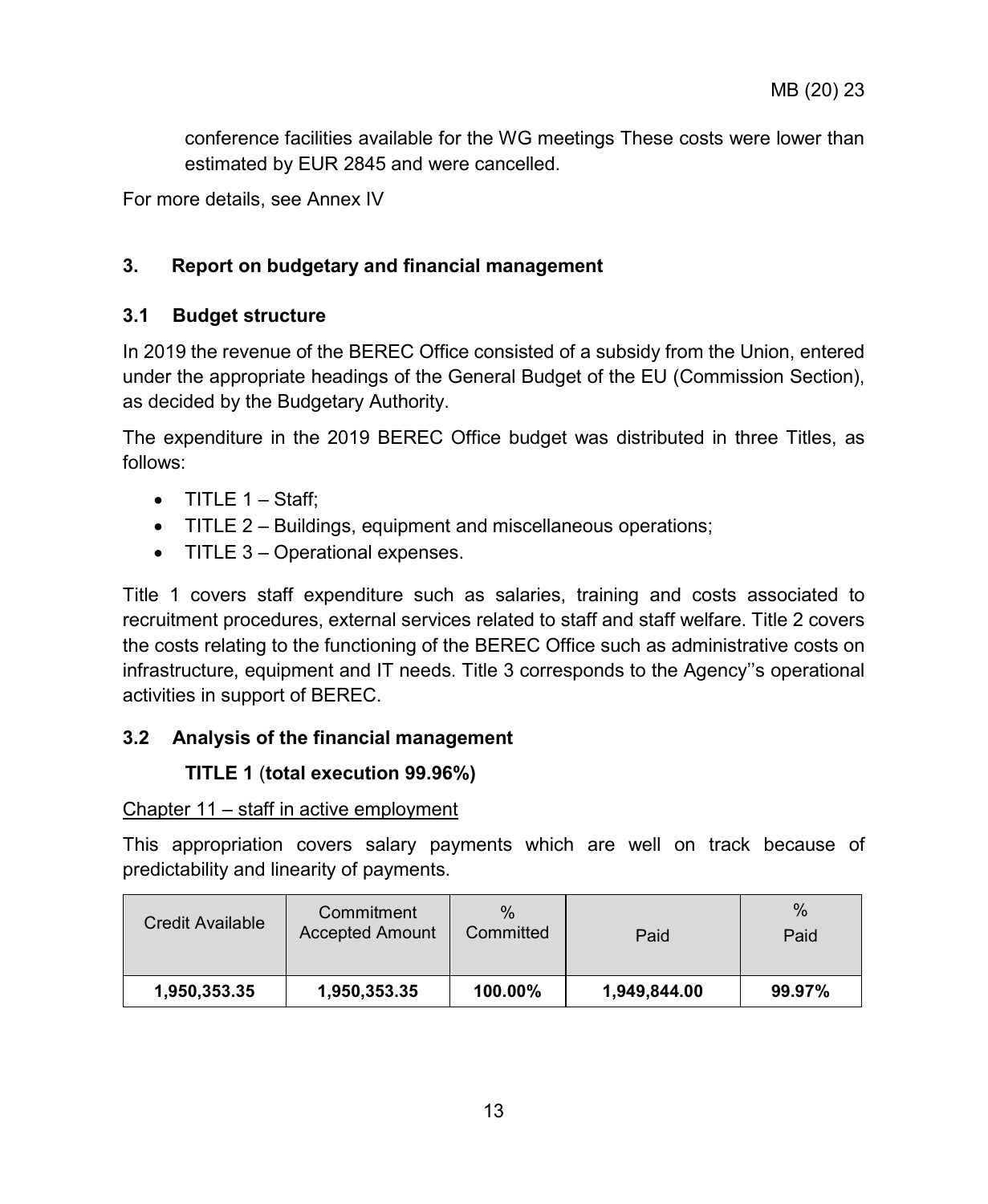## Chapter 12 – miscellaneous expenditure on staff recruitment and transfer

This appropriation is to cover the costs for publishing calls for expression of interest, travel expenditures incurred for interviewing candidates, the travel expenses of staff (including members of their families) on taking up duties and at the end of contracts, the installation allowances for staff obliged to change residence after taking up their duty, the removal costs of staff obliged to change residence after taking up duty, and the costs of daily subsistence allowances.

| Credit Available | Commitment<br><b>Accepted Amount</b> | % Committed | Paid      | $\frac{0}{0}$<br>Paid |
|------------------|--------------------------------------|-------------|-----------|-----------------------|
| 34,559.04        | 34,559.04                            | 100.00%     | 34,559.04 | 100.00%               |

## Chapter 13 – missions and duty travel

This appropriation is intended to cover expenditure on staff travel, the payment of daily mission allowances and the ancillary or exceptional expenses incurred by staff in the interest of the service and PMO fees related to calculation of mission reimbursements.

The estimated amounts for missions booked and performed in 2019 but not yet paid, as well as for the costs of PMO services rendered for calculating reimbursements to staff for missions performed, invoice for which will arrive later in 2020, were carried over.

| Credit Available | Commitment<br><b>Accepted Amount</b> | % Committed | Paid       | $\%$<br>Paid |
|------------------|--------------------------------------|-------------|------------|--------------|
| 212,284.65       | 212,284.65                           | 100.00%     | 203,509.35 | 95.87%       |

## Chapter 14 - socio-medical services

This appropriation is to cover the costs of annual medical checks and of reviewing the health and safety conditions at work, medical checks linked to recruitment and other services provided by the Medical Service. The invoices for the medical inspections and medical checks provided during the second half of 2019 will be received in 2020, therefore the commitment was partially carried over to 2020.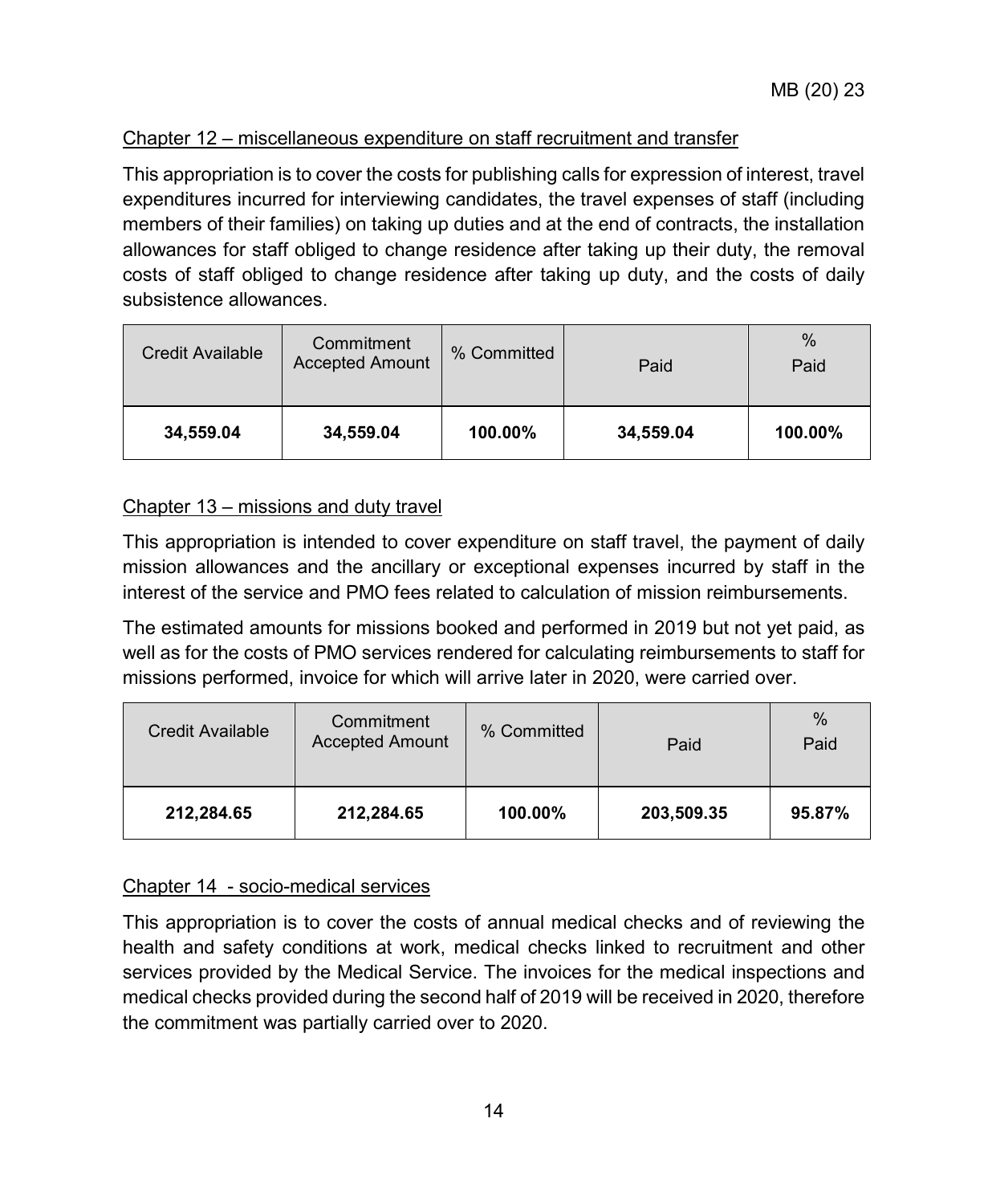MB (20) 23

| Credit Available | Commitment<br><b>Accepted Amount</b> | $\%$<br>Committed | Paid     | %<br>Paid |
|------------------|--------------------------------------|-------------------|----------|-----------|
| 9,000.00         | 9,000.00                             | 100.00%           | 6,970.00 | 77.44%    |

## Chapter 15 – trainings

This appropriation is to cover the costs of staff training needs.

Trainings delivered in 2019, for which the invoices have not been received and trainings to be carried out in 2020 under contracts signed in 2019 were carried over (i.e. Coaching for the team leaders and fees for trainings followed by the staff at the European Commission).

| Credit Available | Commitment<br><b>Accepted Amount</b> | % Committed | Paid      | %<br>Paid |
|------------------|--------------------------------------|-------------|-----------|-----------|
| 80,774.73        | 80.774.73                            | 100.00%     | 63,201.74 | 78.24%    |

## Chapter 16 – external services

This appropriation is intended to cover the costs of interim staff, trainees and external services related to staff, such as those provided by PMO for calculation of salaries and allowances, staff related translation and other language requests, publications in OJ, support to multilingual schooling for the children of the BEREC Office staff and social welfare activities.

Several specific contracts for use interim workers' services were signed in 2019, under which the provision of services will continue in 2020. Consequently, the invoices for these contracts will arrive in 2020 and the commitments are carried over.

Other carry overs under Chapter 16 are for the EC services delivered in 2019, for which invoices will arrive in 2020 such as PMO fees and other Hr related expenditure.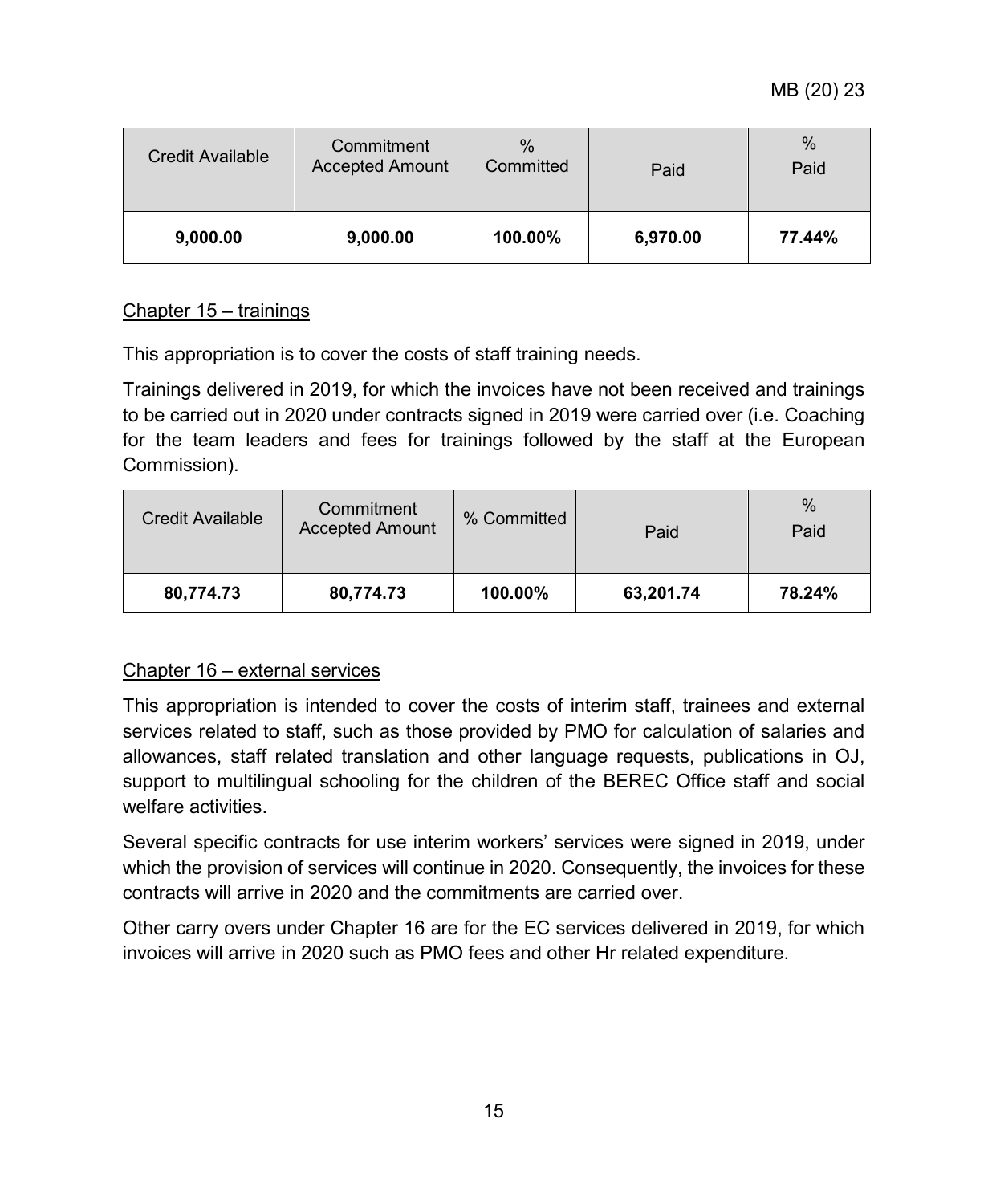MB (20) 23

| Credit Available | Commitment<br><b>Accepted Amount</b> | % Committed | Paid       | %<br>Paid |
|------------------|--------------------------------------|-------------|------------|-----------|
| 610,735.47       | 609,605.47                           | 99.81%      | 451,039.55 | 73.85%    |

## Chapter 17 – representation and miscellaneous staff costs

This appropriation is intended to cover the costs of representation, receptions, team events and other staff related miscellaneous expenses.

Commitments related to SLA with DG HR (for issuing access badges to the European Commission buildings) and to the agreement on sharing the costs for inter-agencies network are open and invoices for these services will arrive in 2020, therefore commitments are carried over.

| Credit Available | Commitment<br><b>Accepted Amount</b> | $\%$<br>Committed | Paid      | %<br>Paid |
|------------------|--------------------------------------|-------------------|-----------|-----------|
| 15.948.90        | 15,835.25                            | 99.29%            | 13,858.69 | 86.89%    |

## <span id="page-15-0"></span>**TITLE 2 (total execution 100.00%)**

#### Chapter 20 – rental of buildings and associated costs

This appropriation covers the payment of rent for buildings or parts of buildings occupied by the BEREC Office and the rent of parking spaces, the insurance policy premiums in respect of the buildings or parts of buildings occupied by the BEREC Office and their contents, current expenditure and other communal charges as well as the cleaning services related to the premises, the fitting-out of the premises and repairs in the building, expenditures on buildings connected with security and surveillance, in particular contracts governing building security, hire and replenishment of extinguishers, purchase and maintenance of fire-fighting equipment, replacement of equipment for officials acting as voluntary firemen, costs of carrying out statutory inspections.

The payment execution percentage is due to the invoices for parking, utilities and security services that are due to arrive in the beginning of 2020. The amount for the pending fees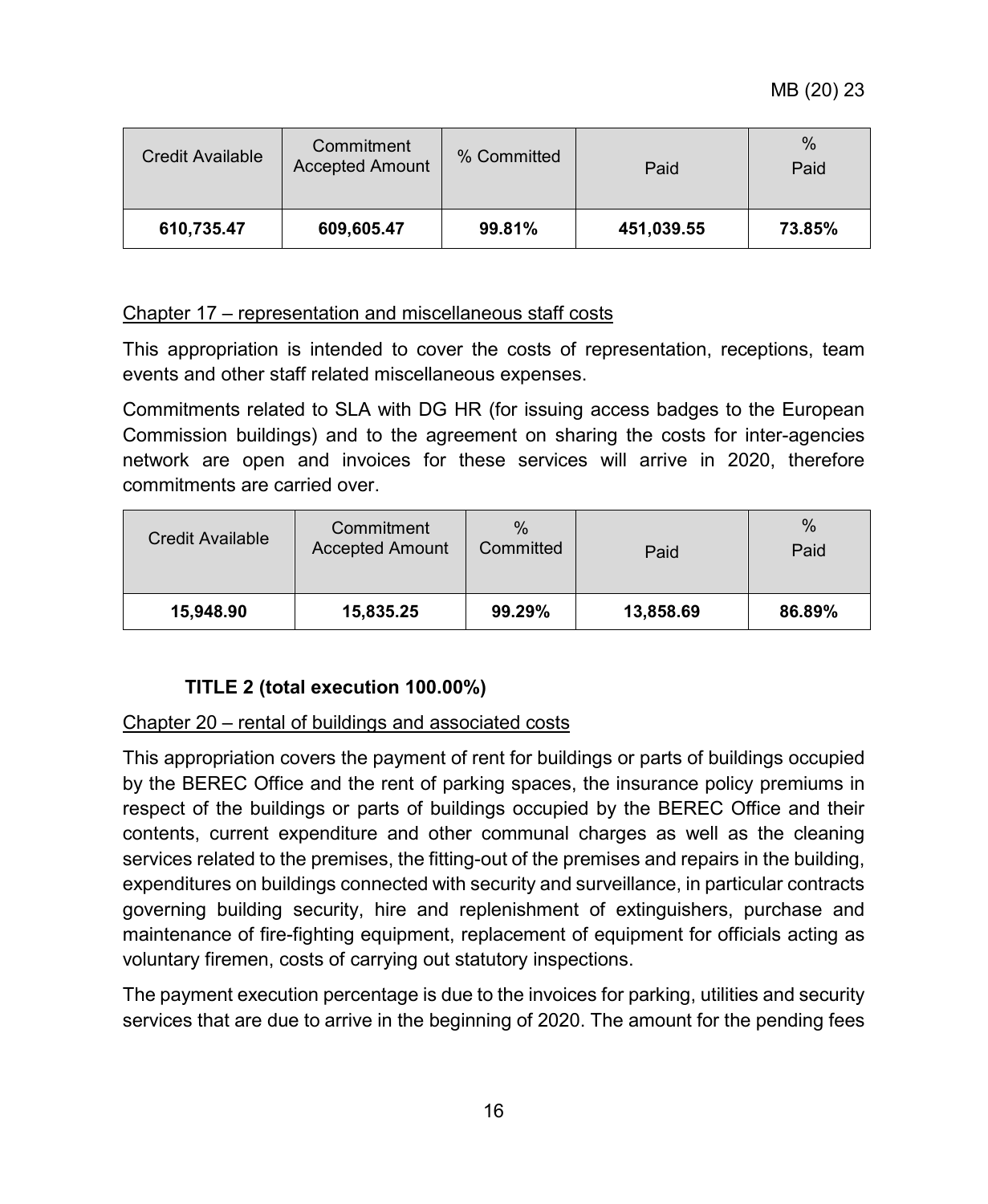was calculated and carried over to 2020.

| Credit Available | Commitment<br><b>Accepted Amount</b> | $\%$<br>Committed | Paid       | %<br>Paid |
|------------------|--------------------------------------|-------------------|------------|-----------|
| 175,370.39       | 175,370.39                           | 100.00%           | 147,955.24 | 84.37%    |

#### Chapter 21 – information technology purchases

This appropriation is intended to cover the costs of purchasing computer equipment and other hardware, the costs of software, external data processing services, including the ABAC, SYSPER2 and ARES annual hosting fees, fees for maintaining of computer equipment, the fees for procurement of external IT services.

The invoice for purchases of hardware's under contracts signed in Q4 2019 will be received in 2020 therefore, this amount was carried over as well as the amounts for the fees for the automatically renewed contract for the ICT support.

| Credit Available | Commitment<br><b>Accepted Amount</b> | $\%$<br>Committed | Paid       | $\%$<br>Paid |
|------------------|--------------------------------------|-------------------|------------|--------------|
| 372,894.50       | 372,894.50                           | 100.00%           | 267,349.04 | 71.70%       |

#### Chapter 22 – movable property and associated costs

This appropriation is to cover the costs of technical installations and electronic office equipment, of purchasing, leasing, and repairs of furniture, of purchasing books, newspapers and documentation, cars, transport vehicles, other movable property, maintenance and repairs.

| Credit Available | Commitment<br><b>Accepted Amount</b> | $\%$<br>Committed | Paid      | $\%$<br>Paid |
|------------------|--------------------------------------|-------------------|-----------|--------------|
| 25,915.73        | 25,915.73                            | 100.00%           | 17,125.15 | 66.08%       |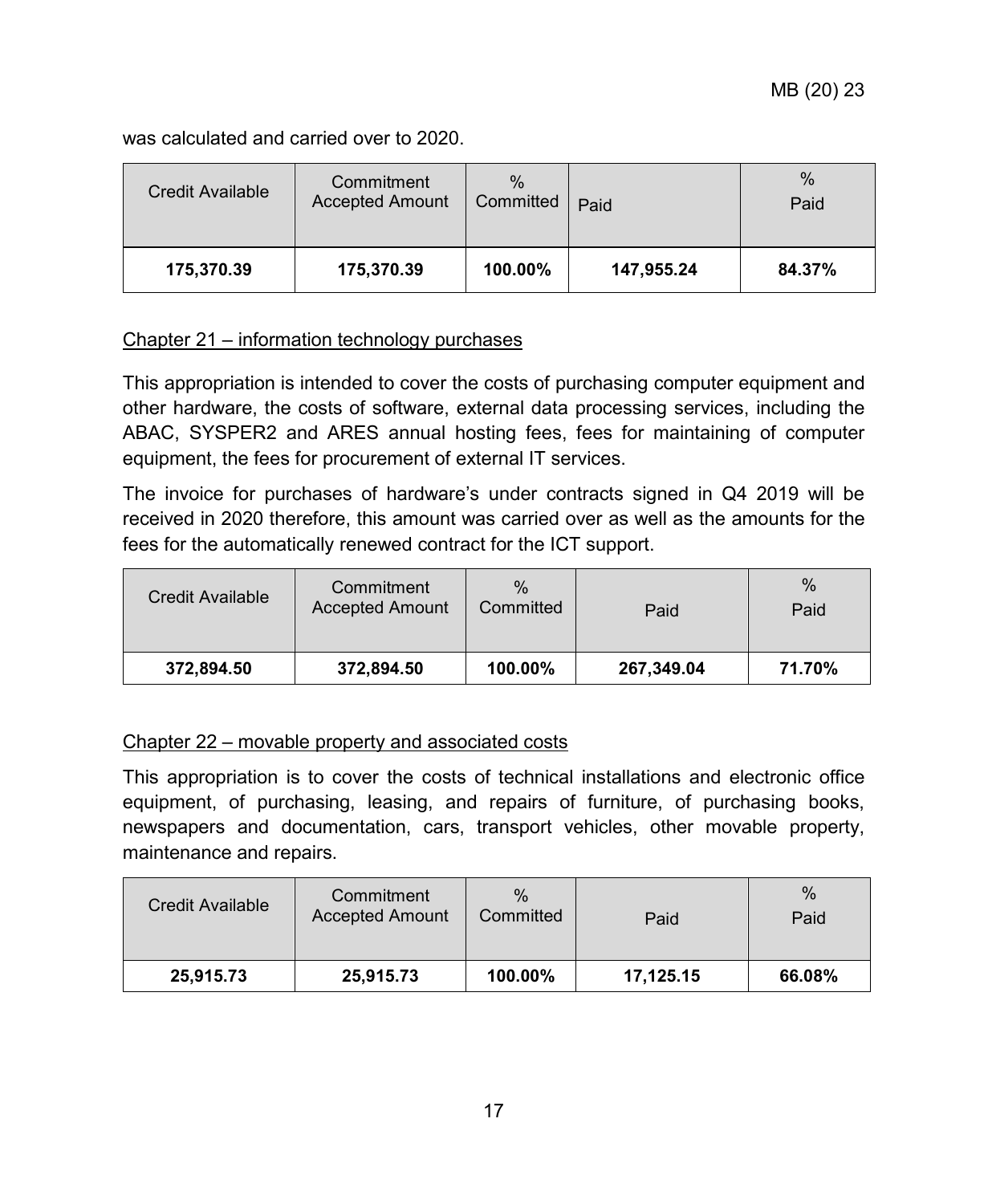## Chapter 23 – current administrative expenditure

These appropriations are intended to cover the purchase of stationery and various office supplies (including drinking water for the Office), bank charges, interest paid and other related costs, the BEREC Office's legal expenses, the costs of damages payable, the special insurances, other operating expenditure (including BEREC Office budget publication in the OJ, translations related to the BEREC Office budgetary and legal issues).

Amounts committed for the services of validation of accounting system by DG BUDG, services of the accounting officer, fees for the OJ Budget publication and secretarial and clerical services will be invoiced in 2020, therefore the commitments are carried over.

| Credit Available | Commitment<br><b>Accepted Amount</b> | $\%$<br>Committed | Paid       | $\%$<br>Paid |
|------------------|--------------------------------------|-------------------|------------|--------------|
| 221,832.76       | 221,830.83                           | 100.00%           | 181,987.05 | 82.04%       |

#### Chapter 24 – postage and telecommunications

This appropriation is intended to cover costs on postal and special courier services, the costs of telecommunications, including IP telephony, Internet connectivity, sTesta secure service and mobile communication costs.

The invoices for internet and telephony services and the Latvian postal services consumed in December 2019 will arrive in January 2020, therefore the estimated amounts were carried over.

| Credit Available | Commitment<br><b>Accepted Amount</b> | % Committed | Paid      | $\%$<br>Paid |
|------------------|--------------------------------------|-------------|-----------|--------------|
| 18.955.23        | 18,955.23                            | 100.00%     | 16,136.52 | 85.13%       |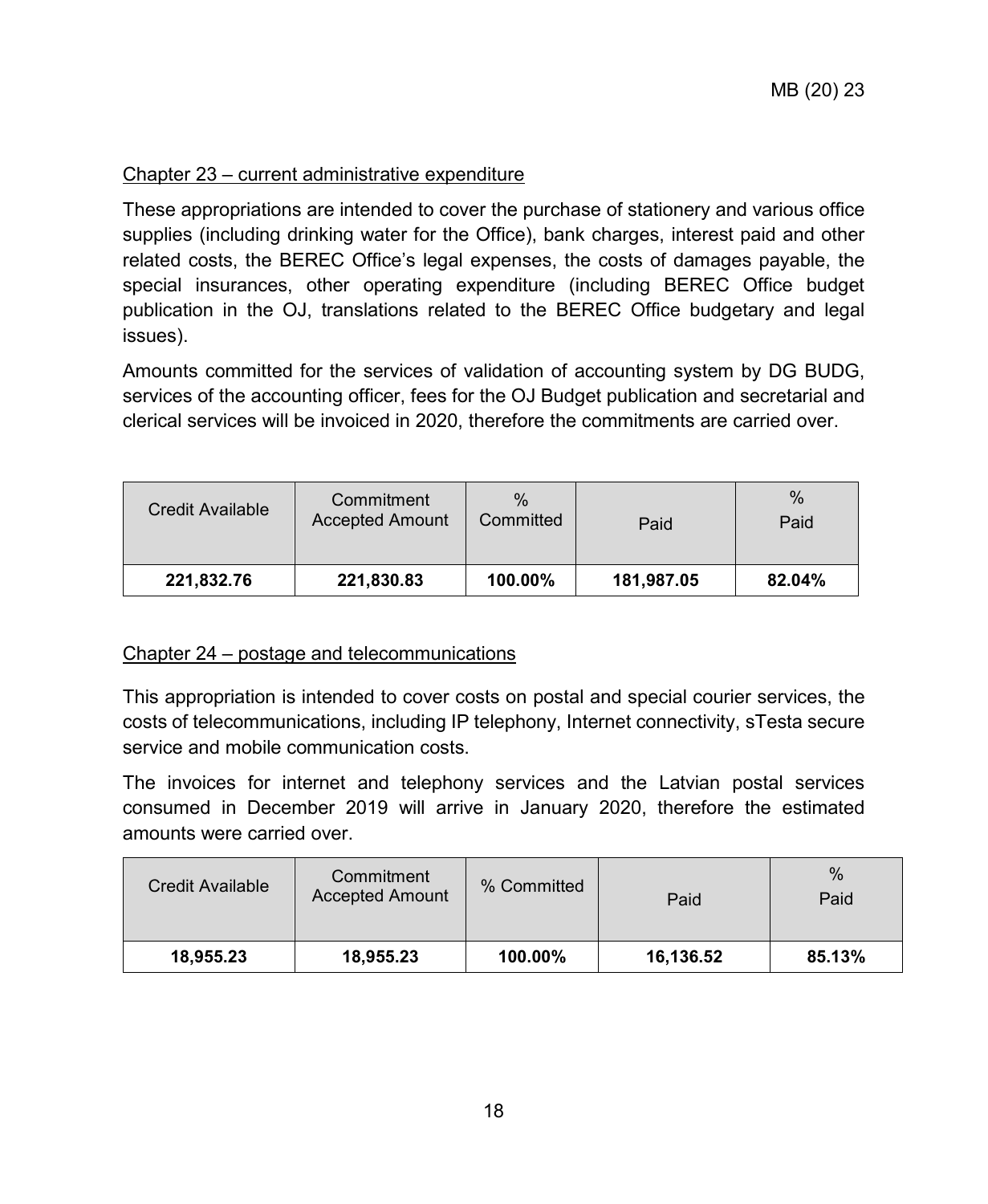## Chapter 25 – expenditure on formal and other meetings

This appropriation is intended to cover the costs of promotional meetings, such as meetings with local authorities, boards of NRAs etc.

| Credit Available | Commitment<br><b>Accepted Amount</b> | % Committed | Paid      | $\%$<br>Paid |
|------------------|--------------------------------------|-------------|-----------|--------------|
| 13.561.25        | 13.561.25                            | 100.00%     | 13.561.25 | 100.00%      |

## <span id="page-18-0"></span>**TITLE 3 (total execution 99.73%)**

 $\overline{a}$ 

One of the areas to which the BEREC Office continues to pay greater attention is reimbursements to experts. The BEREC Office is continuously working in order to process the expert reimbursements as soon as possible and to decrease the delays (the procedure for application for reimbursements was updated in 2015 and the new rules on reimbursement were adopted in December 2019.

|                      | Total no. of<br>payments to<br>experts | Late<br>payments<br>no. | <b>Payment time</b><br>for late<br>payments | <b>Delay</b><br>days |
|----------------------|----------------------------------------|-------------------------|---------------------------------------------|----------------------|
| H1 2013              | 394                                    | 383                     | 119                                         | 78                   |
| H <sub>2</sub> 2013  | 789                                    | 696                     | 63                                          | 33                   |
| H1 2014              | 539                                    | 303                     | 45                                          | 15                   |
| H <sub>2</sub> 2014  | 687                                    | 486                     | 49                                          | 19                   |
| H1 2015              | 627                                    | 149                     | 45                                          | 15                   |
| H <sub>2</sub> 2015  | 695                                    | 98                      | 40                                          | 10                   |
| H1 2016 <sup>4</sup> | 693                                    | 195                     | 42                                          | 12                   |

<span id="page-18-1"></span><sup>4</sup> As of 18.04.2016 the Commission started the payment execution, which immediately led to increase in the payment time due to the Commission practices to execute the payments in 3 working days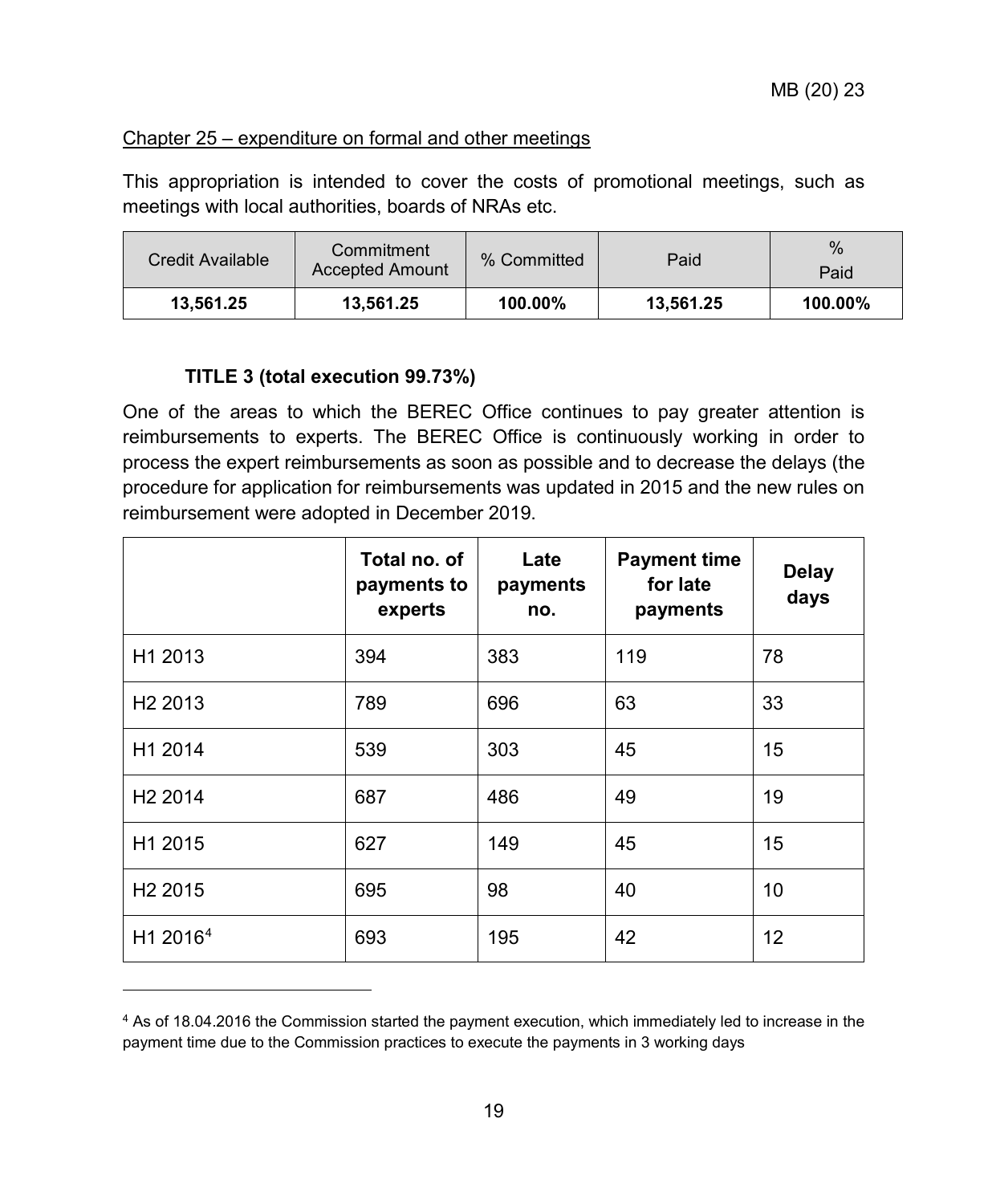|                     | Total no. of<br>payments to<br>experts | Late<br>payments<br>no. | <b>Payment time</b><br>for late<br>payments | <b>Delay</b><br>days |
|---------------------|----------------------------------------|-------------------------|---------------------------------------------|----------------------|
| H <sub>2</sub> 2016 | 567                                    | 240                     | 43                                          | 13                   |
| H1 2017             | 755                                    | 236                     | 34                                          | 4                    |
| H <sub>2</sub> 2017 | 439                                    | 16                      | 32                                          | $\overline{2}$       |
| H1 2018             | 478                                    | 15                      | 38                                          | 8                    |
| H <sub>2</sub> 2018 | 442                                    | 12                      | 32                                          | $\overline{2}$       |
| H1 2019             | 767                                    | $\overline{2}$          | 90                                          | 60                   |
| H <sub>2</sub> 2019 | 649                                    | 106                     | 35                                          | 5                    |

Most of the expert reimbursements, in particular for participation in CN, plenary and WG meetings, meetings of Article 7/7a WG and training sessions have been externalised to a service provider in the first half of 2019. During the second half of 2019, the Office resumed processing the experts' reimbursement in-house of all meetings and events due to expiry of the contract with external provider and switch of the PMO, which services were also used for the same purpose of reimbursement [EC Office for Administration and Payment of individual entitlements (*PMO*)], to a new online Advanced Gateway for Meeting (AGM) management deployed by the EC, which was not fit for immediate use by the BEREC Office.

## Chapter 30 - Support to the BEREC Working Groups

This appropriation covers the costs of BEREC expert meetings (e.g. working groups, including Article 7 working groups), including travel costs and accommodation allowances of experts participating in group meetings, studies requested by the expert working groups, the costs of the collection, exchange and transmission of information including the costs for organizing of workshops, travel costs and accommodation allowances of experts participating in these workshops.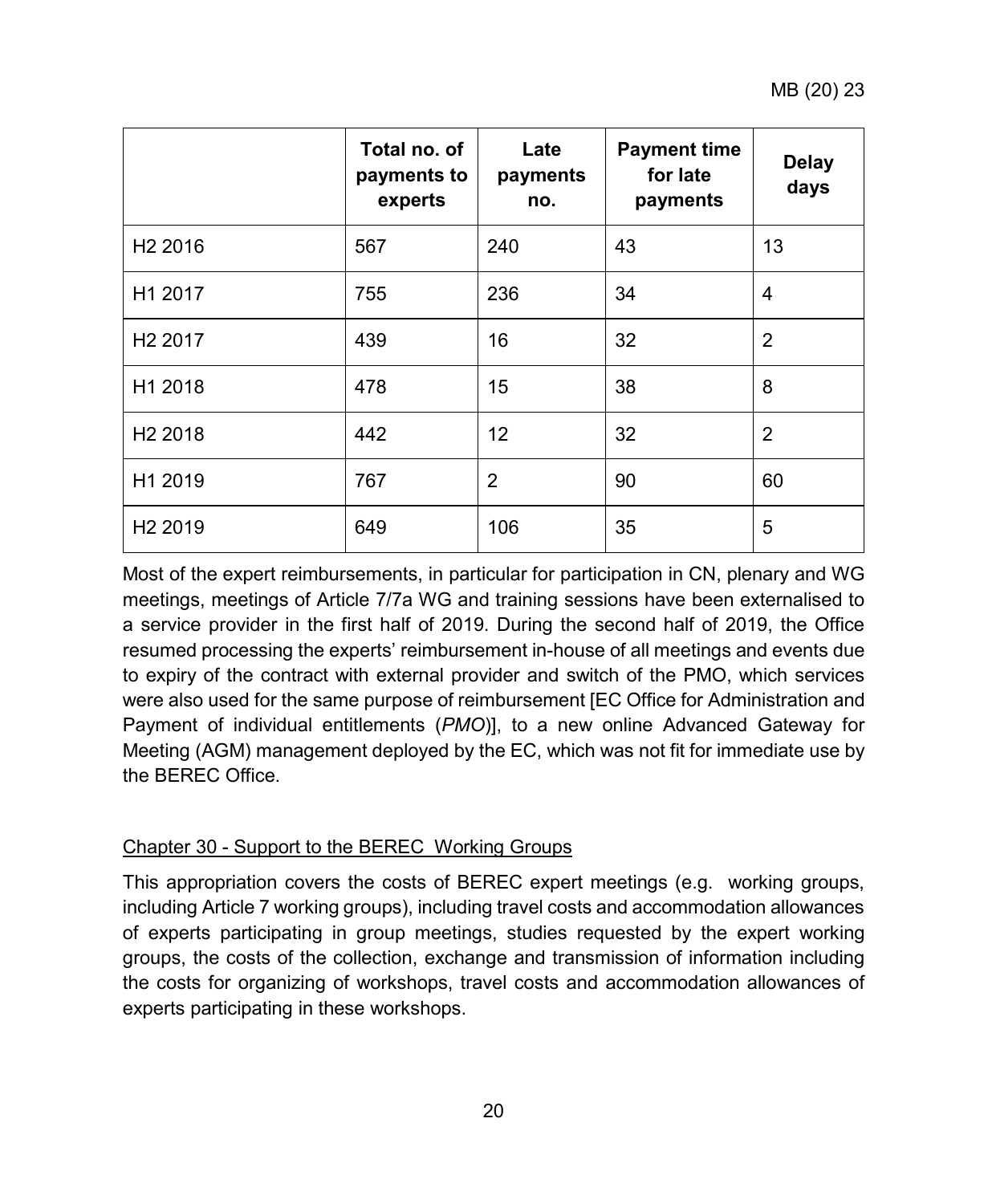Payments to experts were also processed from the carried over appropriations from 2018 to 2019.

The appropriations committed on 2018 budget for a number of meetings that will occur in January and February 2020 were carried over.

| Credit Available | Commitment<br><b>Accepted Amount</b> | % Committed | Paid       | $\%$<br>Paid |
|------------------|--------------------------------------|-------------|------------|--------------|
| 491,843.45       | 491,843.45                           | 100.00%     | 432,634.06 | 87.96%       |

## Chapter 31 - Other support to BEREC and NRAs

This appropriation is intended to cover the costs of formal meetings (Plenaries, Contact Network meetings, meetings with between BEREC and the EU institutions, BEREC Stakeholder forum or other BEREC events (public or internal), events with third parties, etc.), including organisation and reimbursement of the travel costs and accommodation and PMO fees as well as the costs of the implementation of the BEREC Communication Strategy and Plan, ensuring of compliance with the transparency and accountability obligations, costs for any web-based applications, including public or internal tools for information sharing and collaboration, regulatory training to the NRAs, studies commissioned in support to BEREC, establishment of fact-finding capacity, BEREC language services costs, costs related to the preparation of the BEREC WP and annual report, etc.

The expenditure execution and commitments under these appropriations proceeded as planned. The amounts committed on 2019 budget and for which the services will be delivered during 2020 were carried over (organisation of  $1<sup>st</sup>$  CN meeting and IIC symposium of 2019, fees for study on system dynamics, NN measurement tool, on-line working platform for BEREC,NRA training sessions, ICT services).

| Credit Available | Commitment<br><b>Accepted Amount</b> | $\%$<br>Committed | Paid       | $\%$<br>Paid |
|------------------|--------------------------------------|-------------------|------------|--------------|
| 1,466,970.57     | 1,464,156.02                         | 99.81%            | 874.533.14 | 59.61%       |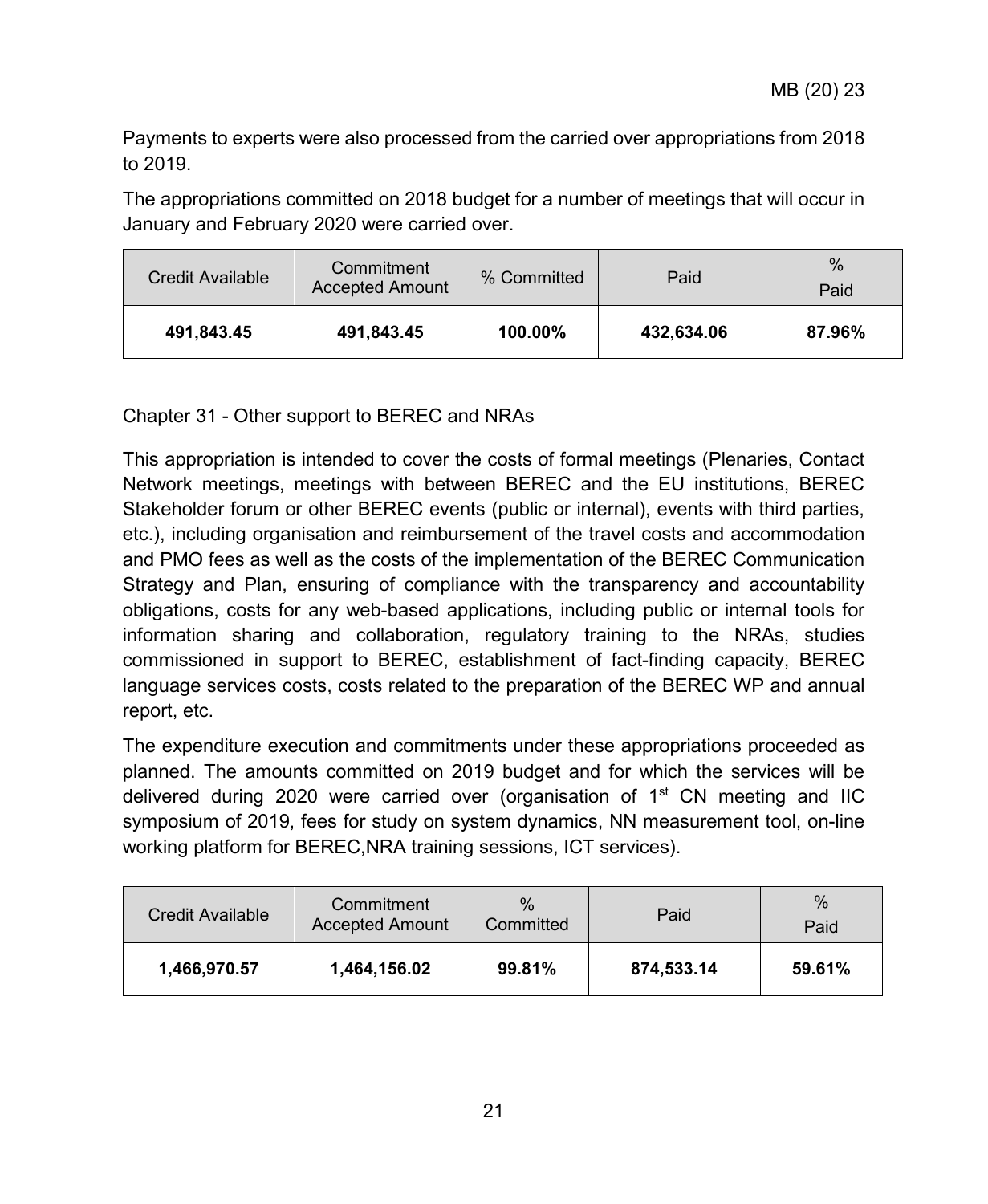## <span id="page-21-0"></span>**Annex I Revenue – appropriations**

 $\ddot{\phantom{a}}$ 

| <b>Revenues</b><br>in EUR                                                                                     | Budget 2019 | Corrigendum | <b>New Appropriations</b><br>2019              |
|---------------------------------------------------------------------------------------------------------------|-------------|-------------|------------------------------------------------|
| 1. Revenue from fees and charges                                                                              |             |             |                                                |
| 2. EU Subsidy                                                                                                 | 5,701,000   | 0           |                                                |
| 2.a. of which "fresh" contributions in<br>year 2019                                                           | 5,677,664   | 0           |                                                |
| 2.b. of which<br>assigned revenues<br>from previous year 2018<br>deriving<br>surplus                          | 23,336      | 0           |                                                |
| 3. Third countries contribution (incl. EFTA<br>and candidate countries)                                       | $\mathbf 0$ | 0           | $N/A - No$ correction to                       |
| 4. Other contributions <sup>5</sup>                                                                           | $\Omega$    | $\Omega$    | initial budget in<br>the<br>course of the year |
| 5. Administrative operations                                                                                  | $\mathbf 0$ | 0           |                                                |
| Of which interest generated by funds paid<br>by the Commission by way of the EU<br>contribution (FFR Art. 58) | $\mathbf 0$ | 0           |                                                |
| Revenues from services rendered<br>6.<br>against payment                                                      | $\Omega$    | 0           |                                                |
| 7. Correction of budgetary imbalances                                                                         | $\mathbf 0$ | 0           |                                                |
| <b>Total revenues</b>                                                                                         | 5,701,000   | 0           |                                                |

<span id="page-21-1"></span><sup>5</sup> Estimated voluntary contributions from Member States or from their NRAs. These contributions shall be used to finance specific items of operational expenditure as defined in an agreement to be concluded between the Office and the Member States of their NRAs.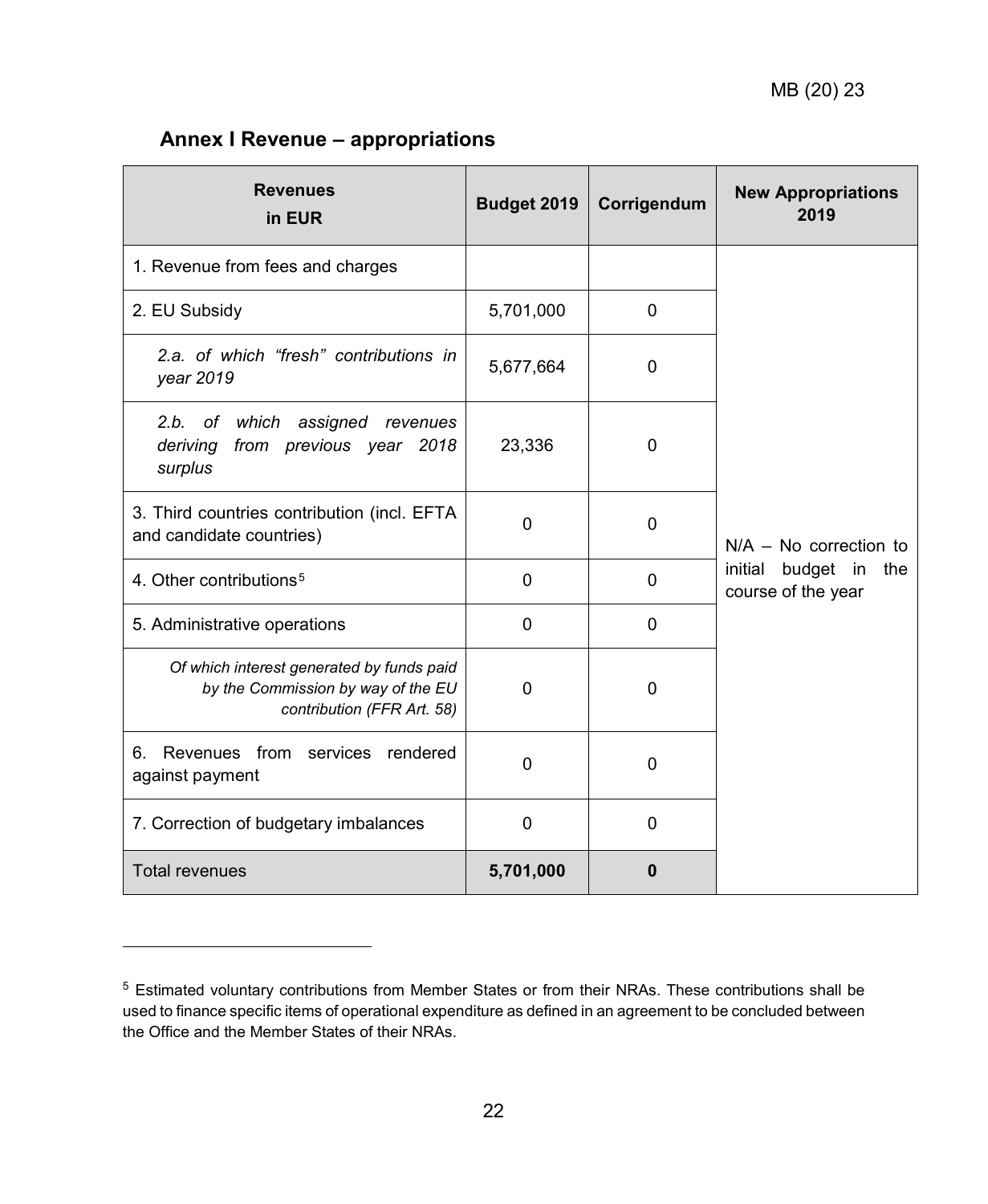# **Annex II Summary on transfers**

<span id="page-22-0"></span>

| <b>BL</b>      | <b>Budget Item</b><br><b>Description</b>                   | <b>Budget</b><br>2019<br>approved<br>by budg.<br>authority | 10%<br>ceiling | <b>Transfer</b><br><b>No. 1 - May</b><br>2019 | <b>Transfer</b><br><b>No. 2 - June</b><br>2019 | <b>Transfer No.</b><br>3 - September<br>2019 | <b>Transfer</b><br><b>No. 4 -</b><br><b>November</b><br>2019 | <b>Transfer</b><br>No. 5 -<br><b>December</b><br>2019 | <b>Budget with</b><br>transfers |
|----------------|------------------------------------------------------------|------------------------------------------------------------|----------------|-----------------------------------------------|------------------------------------------------|----------------------------------------------|--------------------------------------------------------------|-------------------------------------------------------|---------------------------------|
|                | <b>Budget</b>                                              | 5,701,000                                                  | 570,100        | 0.00                                          | 0.00                                           | 0.00                                         | 0.00                                                         | 0.00                                                  | 5,701,000                       |
| $\overline{1}$ | <b>STAFF</b>                                               | 3,004,000                                                  | 300,400        | $-12,133.00$                                  | 0.00                                           | $-63,539.56$                                 | $-15,068.49$                                                 | 397.17                                                | 2,913,656                       |
| 11             | <b>STAFF IN ACTIVE</b><br><b>EMPLOYMENT</b>                | 2,355,163.09                                               | 235,516.31     | $-144, 133.00$                                | $-132,000.00$                                  | $-61,161.36$                                 | $-67,299.68$                                                 | $-215.70$                                             | 1,950,353.35                    |
| $110$          | Staff in active<br>employment                              | 1,284,866.88                                               | 128,486.69     | 0.00                                          | 0.00                                           | $-48.428.36$                                 | $-39,492.58$                                                 | 0.00                                                  | 1,196,945.94                    |
| 1100           | <b>Basic salaries</b>                                      | 923,147.79                                                 | 92,314.78      |                                               |                                                | $-12,256.45$                                 | $-41,363.02$                                                 |                                                       | 869,528.32                      |
| 1101           | Family allowances                                          | 183,635.34                                                 | 18,363.53      |                                               |                                                | $-18,363.53$                                 | 6.970.19                                                     |                                                       | 172,242.00                      |
| 1102           | <b>Expatriation and</b><br>foreign-residence<br>allowances | 178,083.75                                                 | 17,808.38      |                                               |                                                | $-17,808.38$                                 | $-5,099.75$                                                  |                                                       | 155,175.62                      |
| 111            | Contract staff and<br>other staff                          | 975,845.92                                                 | 97,584.59      | $-144, 133.00$                                | $-132,000.00$                                  | $-9,706.00$                                  | $-20,905.98$                                                 | $-215.70$                                             | 668,885.24                      |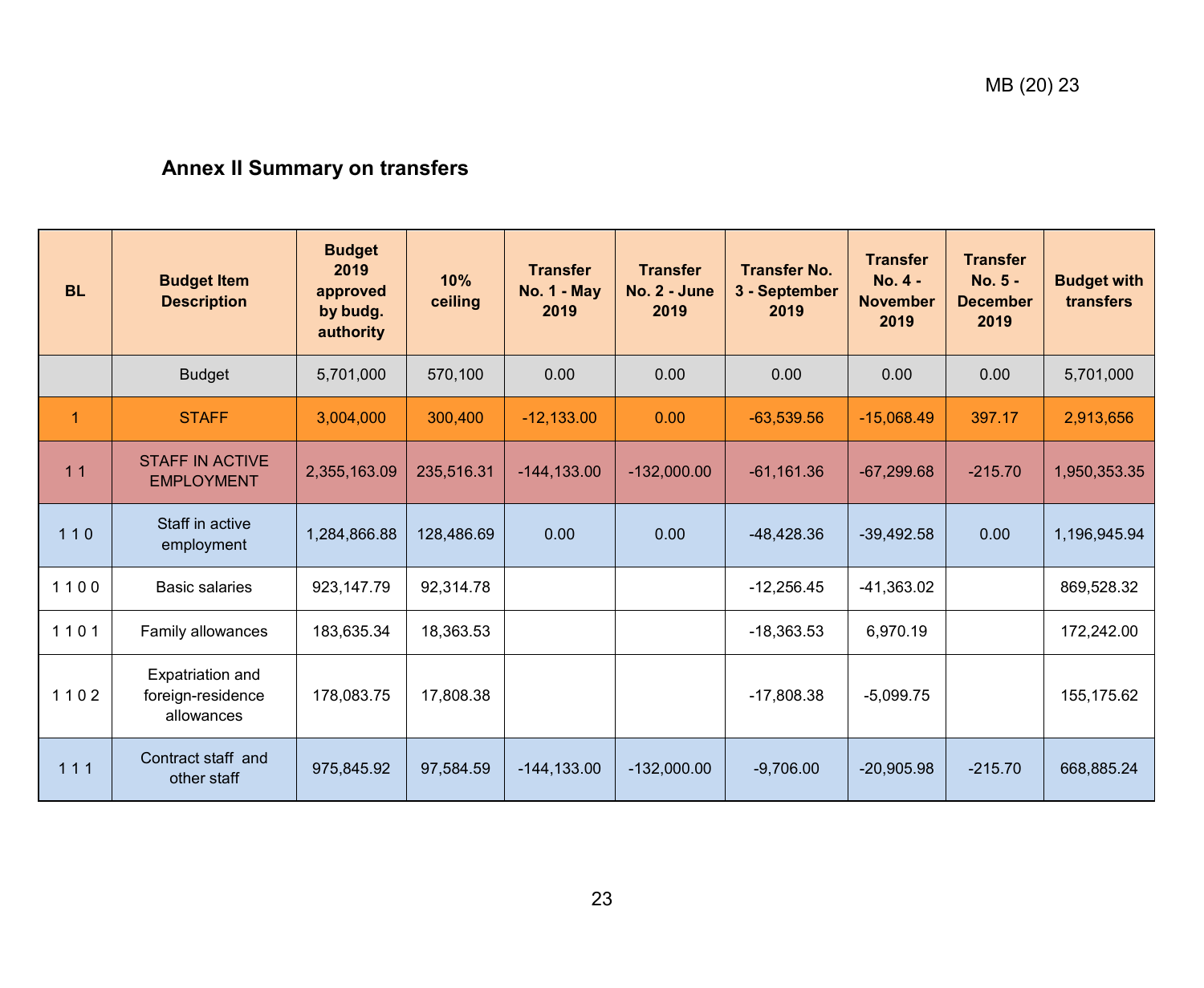| <b>BL</b> | <b>Budget Item</b><br><b>Description</b>                   | <b>Budget</b><br>2019<br>approved<br>by budg.<br>authority | 10%<br>ceiling | <b>Transfer</b><br><b>No. 1 - May</b><br>2019 | <b>Transfer</b><br>No. 2 - June<br>2019 | <b>Transfer No.</b><br>3 - September<br>2019 | <b>Transfer</b><br>$No. 4 -$<br><b>November</b><br>2019 | <b>Transfer</b><br>No. 5 -<br><b>December</b><br>2019 | <b>Budget with</b><br>transfers |
|-----------|------------------------------------------------------------|------------------------------------------------------------|----------------|-----------------------------------------------|-----------------------------------------|----------------------------------------------|---------------------------------------------------------|-------------------------------------------------------|---------------------------------|
| 1110      | Contract staff                                             | 722,607.31                                                 | 72,260.73      | $-132,000.00$                                 | $-122,000.00$                           |                                              | $-13,612.57$                                            |                                                       | 454,994.74                      |
| 1111      | Seconded national<br>experts                               | 253,238.61                                                 | 25,323.86      | $-12,133.00$                                  | $-10,000.00$                            | $-9,706.00$                                  | $-7,293.41$                                             | $-215.70$                                             | 213,890.50                      |
| $112$     | Employer's social<br>security contributions                | 63,780.29                                                  | 6,378.03       | 0.00                                          | 0.00                                    | 0.00                                         | $-3,046.79$                                             | 0.00                                                  | 60,733.50                       |
| 1120      | Insurance against<br>sickness                              | 41,541.65                                                  | 4,154.17       |                                               |                                         |                                              | $-943.93$                                               |                                                       | 40,597.72                       |
| 1121      | Insurance against<br>accidents and<br>occupational disease | 5,072.54                                                   | 507.25         |                                               |                                         |                                              | $-535.22$                                               |                                                       | 4,537.32                        |
| 1122      | Insurance against<br>unemployment                          | 17,166.10                                                  | 1,716.61       |                                               |                                         |                                              | $-1,567.64$                                             |                                                       | 15,598.46                       |
| $113$     | <b>Miscellaneous</b><br>allowances and grants              | 30,670.00                                                  | 3,067.00       | 0.00                                          | 0.00                                    | $-3,027.00$                                  | $-3,854.33$                                             | 0.00                                                  | 23,788.67                       |
| 1130      | Childbirth and death<br>allowances and grants              | 400.00                                                     | 40.00          |                                               |                                         |                                              | $-201.69$                                               |                                                       | 198.31                          |
| 1131      | Travel expenses for<br>annual leave                        | 30,270.00                                                  | 3,027.00       |                                               |                                         | $-3,027.00$                                  | $-3,652.64$                                             |                                                       | 23,590.36                       |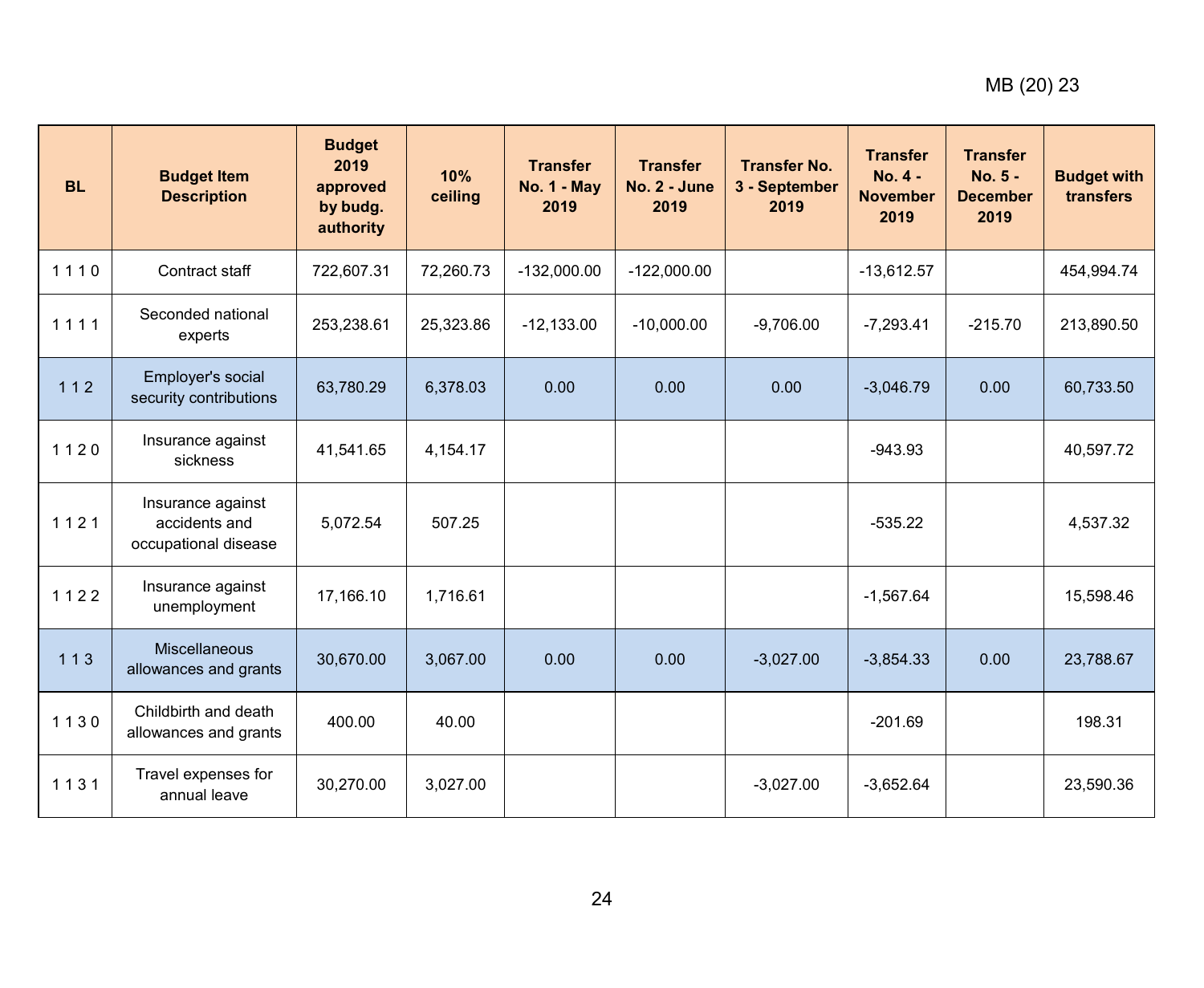| <b>BL</b> | <b>Budget Item</b><br><b>Description</b>                                                                   | <b>Budget</b><br>2019<br>approved<br>by budg.<br>authority | 10%<br>ceiling | <b>Transfer</b><br><b>No. 1 - May</b><br>2019 | <b>Transfer</b><br>No. 2 - June<br>2019 | <b>Transfer No.</b><br>3 - September<br>2019 | <b>Transfer</b><br>$No. 4 -$<br><b>November</b><br>2019 | <b>Transfer</b><br>No. 5 -<br><b>December</b><br>2019 | <b>Budget with</b><br>transfers |
|-----------|------------------------------------------------------------------------------------------------------------|------------------------------------------------------------|----------------|-----------------------------------------------|-----------------------------------------|----------------------------------------------|---------------------------------------------------------|-------------------------------------------------------|---------------------------------|
| 12        | <b>MISCELLANEOUS</b><br><b>EXPENDITURE ON</b><br><b>STAFF</b><br><b>RECRUITMENT AND</b><br><b>TRANSFER</b> | 61,963.00                                                  | 6,196.30       | 0.00                                          | 0.00                                    | $-2,378.20$                                  | $-25,025.76$                                            | 0.00                                                  | 34,559.04                       |
| $120$     | Recruitment expenses                                                                                       | 26,660.00                                                  | 2,666.00       | 0.00                                          | 0.00                                    | 0.00                                         | $-8,487.41$                                             | 0.00                                                  | 18,172.59                       |
| 1200      | Travel expenses                                                                                            | 26,660.00                                                  | 2,666.00       |                                               |                                         |                                              | $-8,487.41$                                             |                                                       | 18,172.59                       |
| 121       | Expenses on<br>entering/leaving                                                                            | 35,303.00                                                  | 3,530.30       | 0.00                                          | 0.00                                    | $-2,378.20$                                  | $-16,538.35$                                            | 0.00                                                  | 16,386.45                       |
| 1210      | Travel expenses on<br>entering/leaving                                                                     | 2,003.00                                                   | 200.30         |                                               |                                         |                                              | $-1,068.19$                                             |                                                       | 934.81                          |
| 1211      | Installation,<br>resettlement and<br>transfer allowances                                                   | 9,514.00                                                   | 951.40         |                                               |                                         | $-6,621.00$                                  | $-2,893.00$                                             |                                                       | 0.00                            |
| 1212      | Removal expenses                                                                                           | 14,272.00                                                  | 1,427.20       |                                               |                                         | $-1,427.20$                                  | $-12,844.80$                                            |                                                       | 0.00                            |
| 1213      | Daily subsistence<br>allowances                                                                            | 9,514.00                                                   | 951.40         |                                               |                                         | 5,670.00                                     | 267.64                                                  |                                                       | 15,451.64                       |
| 13        | <b>MISSIONS AND DUTY</b><br><b>TRAVEL</b>                                                                  | 193,226.00                                                 | 19,322.60      | 0.00                                          | 0.00                                    | 0.00                                         | 15,500.00                                               | 3,558.65                                              | 212,284.65                      |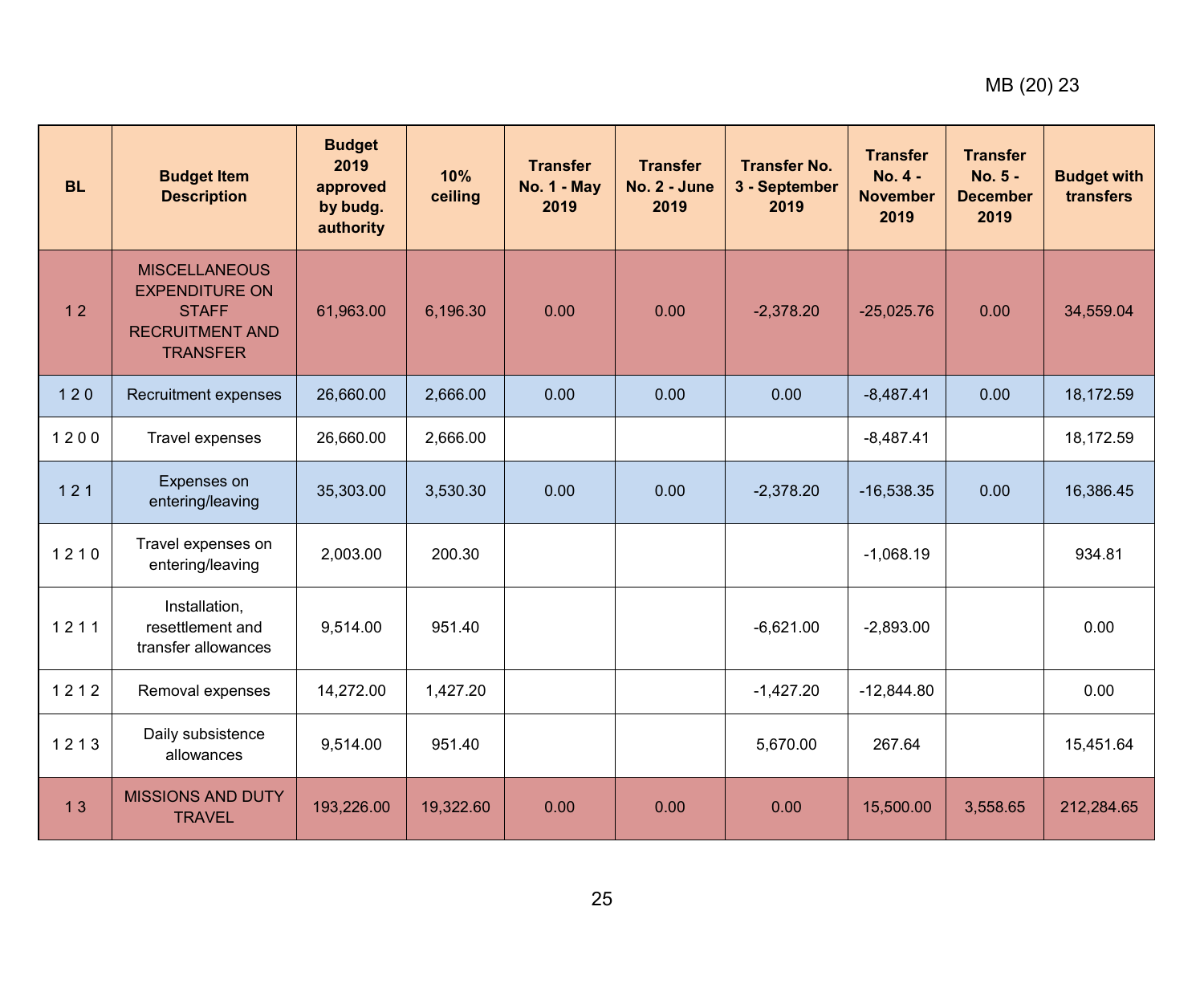| <b>BL</b> | <b>Budget Item</b><br><b>Description</b>                                        | <b>Budget</b><br>2019<br>approved<br>by budg.<br>authority | 10%<br>ceiling | <b>Transfer</b><br><b>No. 1 - May</b><br>2019 | <b>Transfer</b><br><b>No. 2 - June</b><br>2019 | <b>Transfer No.</b><br>3 - September<br>2019 | <b>Transfer</b><br>No. 4 -<br><b>November</b><br>2019 | <b>Transfer</b><br>No. 5 -<br><b>December</b><br>2019 | <b>Budget with</b><br>transfers |
|-----------|---------------------------------------------------------------------------------|------------------------------------------------------------|----------------|-----------------------------------------------|------------------------------------------------|----------------------------------------------|-------------------------------------------------------|-------------------------------------------------------|---------------------------------|
| 130       | Missions and duty<br>travel                                                     | 193,226.00                                                 | 19,322.60      | 0.00                                          | 0.00                                           | 0.00                                         | 15,500.00                                             | 3,558.65                                              | 212,284.65                      |
| 1300      | Mission expenses, duty<br>travel expenses and<br>other ancillary<br>expenditure | 193,226.00                                                 | 19,322.60      |                                               |                                                |                                              | 15,500.00                                             | 3,558.65                                              | 212,284.65                      |
| 14        | <b>SOCIOMEDICAL</b><br><b>SERVICES</b>                                          | 9,000.00                                                   | 900.00         | 0.00                                          | 0.00                                           | 0.00                                         | 0.00                                                  | 0.00                                                  | 9,000.00                        |
| $140$     | <b>Medical service</b>                                                          | 9,000.00                                                   | 900.00         | 0.00                                          | 0.00                                           | 0.00                                         | 0.00                                                  | 0.00                                                  | 9,000.00                        |
| 1400      | Medical service                                                                 | 9.000.00                                                   | 900.00         |                                               |                                                |                                              |                                                       |                                                       | 9,000.00                        |
| 15        | <b>TRAININGS</b>                                                                | 80,735.93                                                  | 8,073.59       | 0.00                                          | 0.00                                           | 0.00                                         | 7,990.48                                              | $-7,951.68$                                           | 80,774.73                       |
| 150       | Training                                                                        | 80,735.93                                                  | 8,073.59       | 0.00                                          | 0.00                                           | 0.00                                         | 7,990.48                                              | $-7,951.68$                                           | 80,774.73                       |
| 1500      | Training                                                                        | 80,735.93                                                  | 8,073.59       |                                               |                                                |                                              | 7,990.48                                              | $-7,951.68$                                           | 80,774.73                       |
| 16        | <b>EXTERNAL SER</b><br><b>VICES</b>                                             | 290,272.00                                                 | 29,027.20      | 132,000.00                                    | 132,000.00                                     | 0.00                                         | 49,346.47                                             | 7,117.00                                              | 610,735.47                      |
| 160       | <b>External servives</b>                                                        | 290,272.00                                                 | 29,027.20      | 132,000.00                                    | 132,000.00                                     | 0.00                                         | 49,346.47                                             | 7,117.00                                              | 610,735.47                      |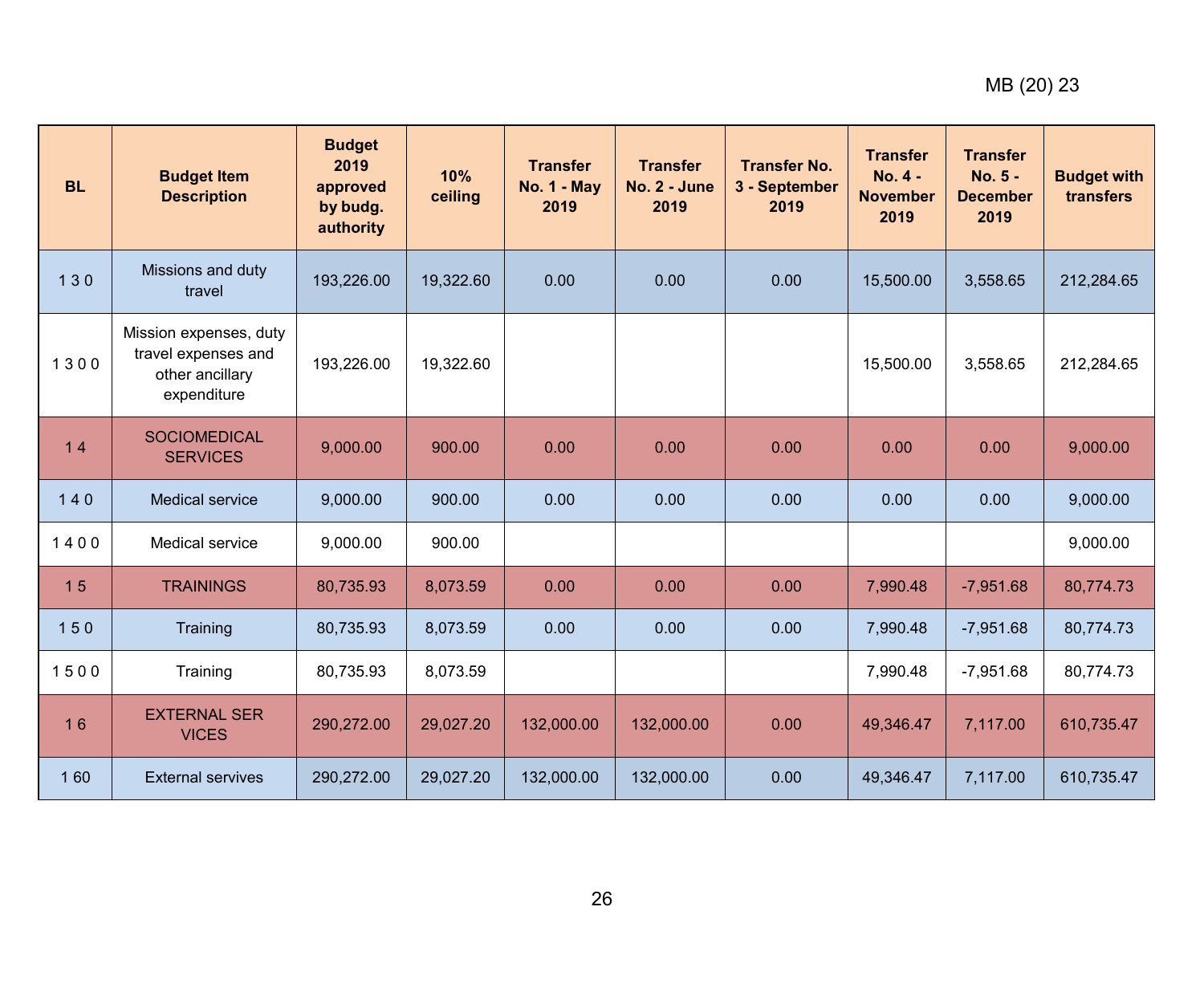| <b>BL</b>      | <b>Budget Item</b><br><b>Description</b>                                                                    | <b>Budget</b><br>2019<br>approved<br>by budg.<br>authority | 10%<br>ceiling | <b>Transfer</b><br><b>No. 1 - May</b><br>2019 | <b>Transfer</b><br><b>No. 2 - June</b><br>2019 | <b>Transfer No.</b><br>3 - September<br>2019 | <b>Transfer</b><br>$No. 4 -$<br><b>November</b><br>2019 | <b>Transfer</b><br>No. 5 -<br><b>December</b><br>2019 | <b>Budget with</b><br>transfers |
|----------------|-------------------------------------------------------------------------------------------------------------|------------------------------------------------------------|----------------|-----------------------------------------------|------------------------------------------------|----------------------------------------------|---------------------------------------------------------|-------------------------------------------------------|---------------------------------|
| 1600           | <b>External services</b>                                                                                    | 290,272.00                                                 | 29,027.20      | 132,000.00                                    | 132,000.00                                     |                                              | 49,346.47                                               | 7,117.00                                              | 610,735.47                      |
| 17             | <b>REPRESENTATION</b><br><b>AND</b><br><b>MISCELLANEOUS</b><br><b>STAFF COSTS</b>                           | 13,640.00                                                  | 1,364.00       | 0.00                                          | 0.00                                           | 0.00                                         | 4,420.00                                                | $-2,111.10$                                           | 15,948.90                       |
| 170            | Representation,<br>receptions and events,<br>and miscellaneous staff<br>expenses                            | 13,640.00                                                  | 1,364.00       | 0.00                                          | 0.00                                           | 0.00                                         | 4,420.00                                                | $-2,111.10$                                           | 15,948.90                       |
| 1700           | Representation,<br>receptions and events,<br>and miscellaneous staff<br>expenses                            | 13,640.00                                                  | 1,364.00       |                                               |                                                |                                              | 4,420.00                                                | $-2,111.10$                                           | 15,948.90                       |
| $\overline{2}$ | <b>BUILDINGS,</b><br><b>EQUIPMENT AND</b><br><b>MISCELLANEOUS</b><br><b>OPERATING</b><br><b>EXPENDITURE</b> | 744,000.00                                                 | 74,400.00      | 12,133.00                                     | 0.00                                           | 63,539.56                                    | 15,068.49                                               | $-6,211.19$                                           | 828,529.86                      |
| 20             | <b>RENTAL OF</b><br><b>BUILDINGS AND</b><br><b>ASSOCIATED COSTS</b>                                         | 162,796.00                                                 | 16,279.60      | 7,133.00                                      | $-5,000.00$                                    | 0.00                                         | 14,266.80                                               | $-3,825.41$                                           | 175,370.39                      |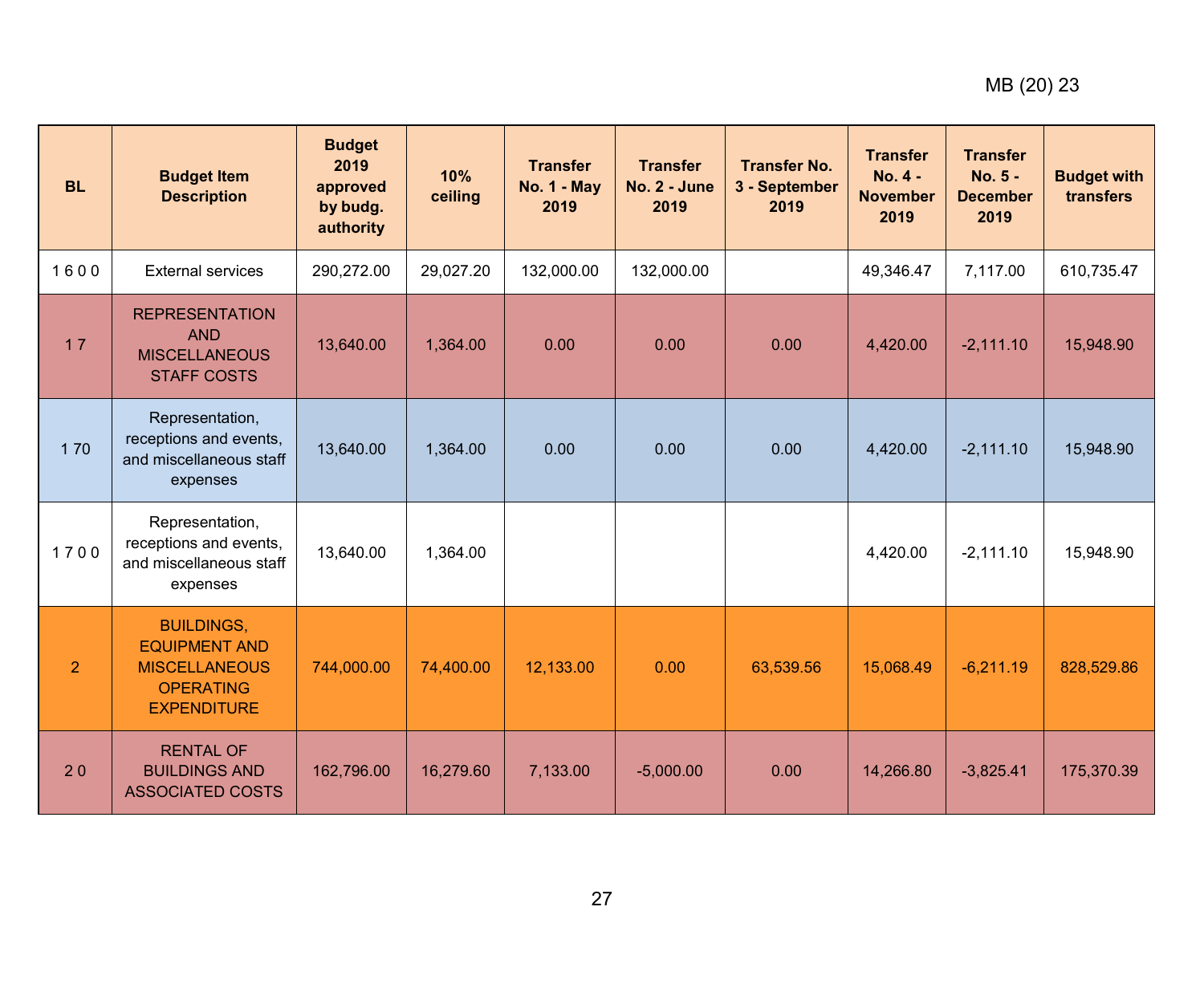| <b>BL</b> | <b>Budget Item</b><br><b>Description</b>                    | <b>Budget</b><br>2019<br>approved<br>by budg.<br>authority | 10%<br>ceiling | <b>Transfer</b><br><b>No. 1 - May</b><br>2019 | <b>Transfer</b><br>No. 2 - June<br>2019 | <b>Transfer No.</b><br>3 - September<br>2019 | <b>Transfer</b><br>No. 4 -<br><b>November</b><br>2019 | <b>Transfer</b><br>No. 5 -<br><b>December</b><br>2019 | <b>Budget with</b><br>transfers |
|-----------|-------------------------------------------------------------|------------------------------------------------------------|----------------|-----------------------------------------------|-----------------------------------------|----------------------------------------------|-------------------------------------------------------|-------------------------------------------------------|---------------------------------|
| 200       | <b>Buildings and</b><br>associated costs                    | 162,796.00                                                 | 16,279.60      | 7,133.00                                      | $-5,000.00$                             | 0.00                                         | 14,266.80                                             | $-3,825.41$                                           | 175,370.39                      |
| 2000      | Rent                                                        | 80,180.00                                                  | 8.018.00       |                                               | $-5,000.00$                             |                                              | 10,941.69                                             | $-960.00$                                             | 85,161.69                       |
| 2001      | Insurance                                                   | 2,500.00                                                   | 250.00         |                                               |                                         |                                              | $-669.10$                                             |                                                       | 1,830.90                        |
| 2002      | Water, gas, electricity<br>and heating                      | 37,528.00                                                  | 3,752.80       |                                               |                                         |                                              |                                                       | $-2,111.10$                                           | 35,416.90                       |
| 2004      | Fitting-out and<br>maintenance of<br>premises               | 3,221.00                                                   | 322.10         |                                               |                                         |                                              | 1,286.76                                              | $-49.06$                                              | 4,458.70                        |
| 2005      | Security and<br>surveillance of<br>buildings                | 39,367.00                                                  | 3,936.70       | 7,133.00                                      |                                         |                                              | 2,707.45                                              | $-705.25$                                             | 48,502.20                       |
| 21        | <b>INFORMATION</b><br><b>TECHNOLOGY</b><br><b>PURCHASES</b> | 356,533.01                                                 | 35,653.30      | 4,300.00                                      | 0.00                                    | 14,195.00                                    | 11,077.32                                             | $-13,210.83$                                          | 372,894.50                      |
| 210       | Information technology<br>purchases                         | 356,533.01                                                 | 35,653.30      | 4,300.00                                      | 0.00                                    | 14,195.00                                    | 11,077.32                                             | $-13,210.83$                                          | 372,894.50                      |
| 2100      | Computer equipment                                          | 74,775.10                                                  | 7,477.51       |                                               |                                         |                                              |                                                       | $-3,158.87$                                           | 71,616.23                       |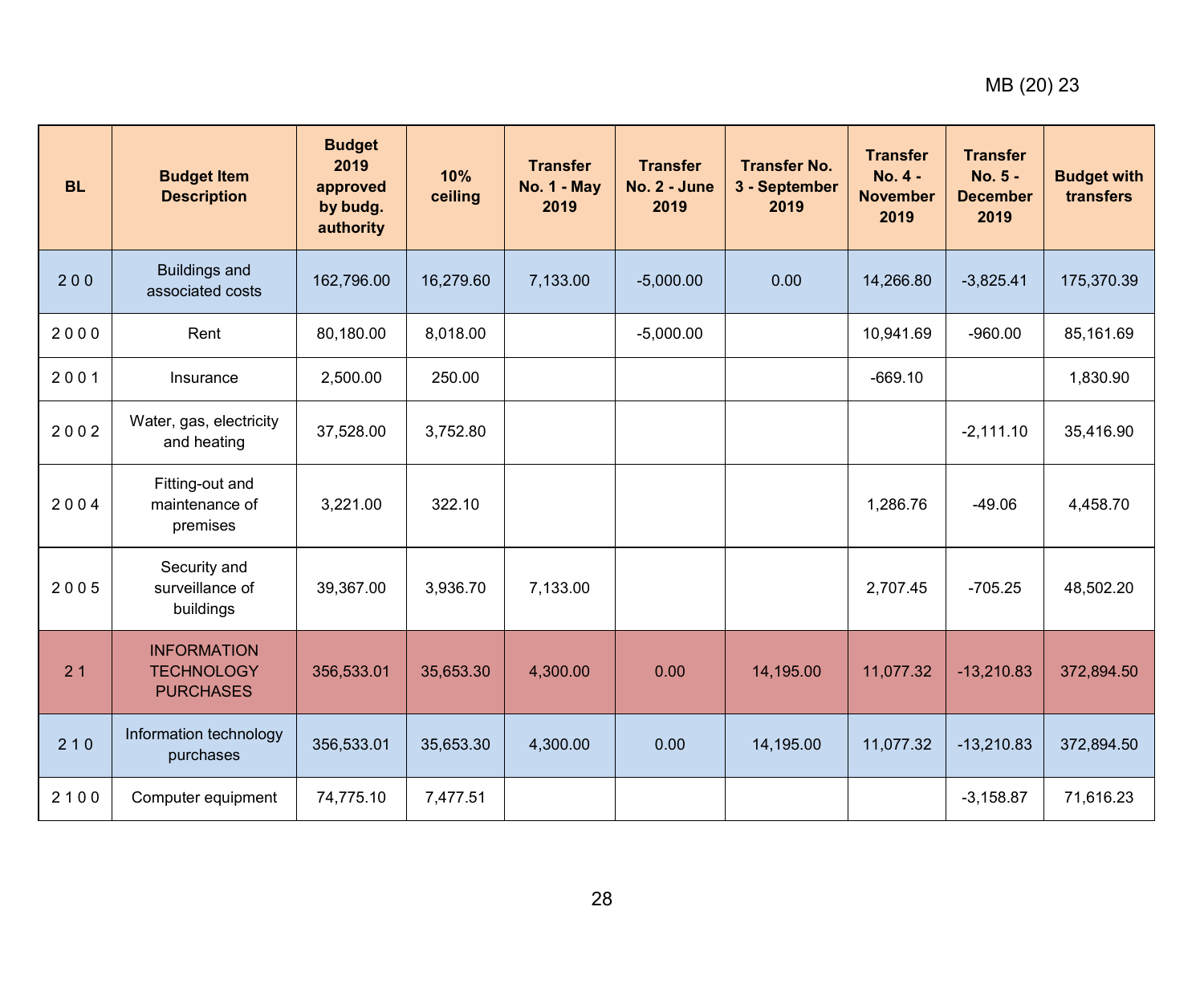| <b>BL</b> | <b>Budget Item</b><br><b>Description</b>                         | <b>Budget</b><br>2019<br>approved<br>by budg.<br>authority | 10%<br>ceiling | <b>Transfer</b><br><b>No. 1 - May</b><br>2019 | <b>Transfer</b><br>No. 2 - June<br>2019 | <b>Transfer No.</b><br>3 - September<br>2019 | <b>Transfer</b><br>$No. 4 -$<br><b>November</b><br>2019 | <b>Transfer</b><br>No. 5 -<br><b>December</b><br>2019 | <b>Budget with</b><br>transfers |
|-----------|------------------------------------------------------------------|------------------------------------------------------------|----------------|-----------------------------------------------|-----------------------------------------|----------------------------------------------|---------------------------------------------------------|-------------------------------------------------------|---------------------------------|
| 2101      | Software                                                         | 12,779.51                                                  | 1,277.95       | 4,300.00                                      |                                         |                                              | 161.48                                                  | $-4.88$                                               | 17,236.11                       |
| 2102      | Other external data<br>processing services                       | 268,978.40                                                 | 26,897.84      |                                               |                                         | 14,195.00                                    | 10,915.84                                               | $-10,047.08$                                          | 284,042.16                      |
| 22        | <b>MOVABLE PROPERTY</b><br><b>AND ASSOCIATED</b><br><b>COSTS</b> | 6,000.00                                                   | 600.00         | 5,000.00                                      | 10,000.00                               | 4,960.00                                     | $-44.27$                                                | 0.00                                                  | 25,915.73                       |
| 221       | Furniture                                                        | 6,000.00                                                   | 600.00         | 5,000.00                                      | 10,000.00                               | 4,960.00                                     | $-44.27$                                                | 0.00                                                  | 25,915.73                       |
| 2210      | Furniture                                                        | 6,000.00                                                   | 600.00         | 5,000.00                                      | 10,000.00                               | 4,960.00                                     | $-44.27$                                                |                                                       | 25,915.73                       |
| 23        | <b>CURRENT</b><br><b>ADMINISTRATIVE</b><br><b>EXPENDITURE</b>    | 157,991.99                                                 | 15,799.20      | 0.00                                          | 0.00                                    | 47,284.56                                    | 5,791.16                                                | 10,765.05                                             | 221,832.76                      |
| 230       | Stationery and office<br>supplies                                | 17,150.00                                                  | 1,715.00       | 0.00                                          | 0.00                                    | 12,150.00                                    | 0.00                                                    | 850.05                                                | 30,150.05                       |
| 2300      | Stationery and office<br>supplies                                | 17,150.00                                                  | 1,715.00       |                                               |                                         | 12,150.00                                    |                                                         | 850.05                                                | 30,150.05                       |
| 233       | Legal expenses                                                   | 2,500.00                                                   | 250.00         | 0.00                                          | 0.00                                    | 0.00                                         | $-1,500.00$                                             | $-440.00$                                             | 560.00                          |
| 2330      | Legal expenses                                                   | 2,500.00                                                   | 250.00         |                                               |                                         |                                              | $-1,500.00$                                             | $-440.00$                                             | 560.00                          |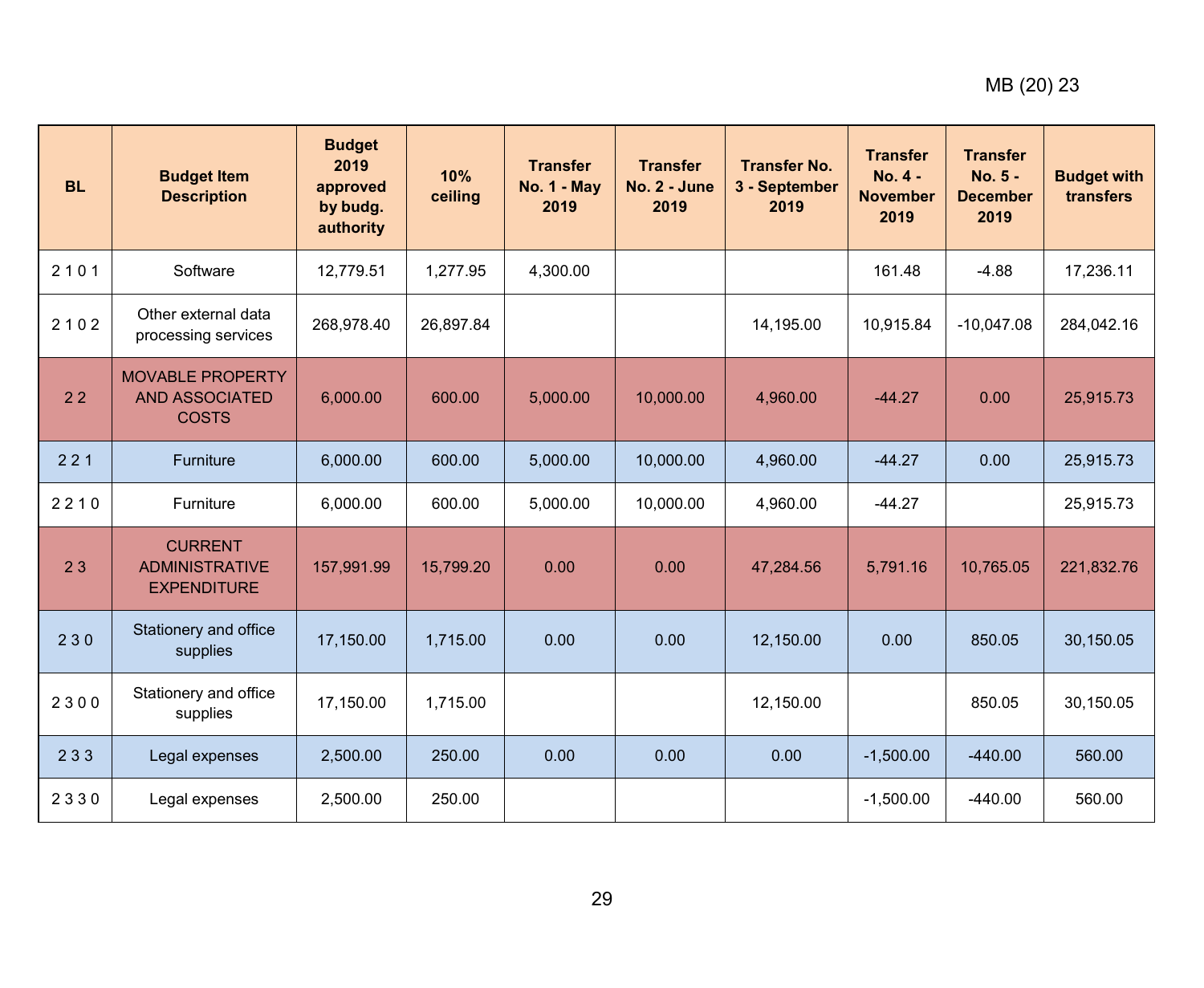| <b>BL</b> | <b>Budget Item</b><br><b>Description</b>                            | <b>Budget</b><br>2019<br>approved<br>by budg.<br>authority | 10%<br>ceiling | <b>Transfer</b><br><b>No. 1 - May</b><br>2019 | <b>Transfer</b><br>No. 2 - June<br>2019 | <b>Transfer No.</b><br>3 - September<br>2019 | <b>Transfer</b><br>No. 4 -<br><b>November</b><br>2019 | <b>Transfer</b><br>No. 5 -<br><b>December</b><br>2019 | <b>Budget with</b><br>transfers |
|-----------|---------------------------------------------------------------------|------------------------------------------------------------|----------------|-----------------------------------------------|-----------------------------------------|----------------------------------------------|-------------------------------------------------------|-------------------------------------------------------|---------------------------------|
| 235       | Other operating<br>expenses                                         | 138,341.99                                                 | 13,834.20      | 0.00                                          | 0.00                                    | 35,134.56                                    | 7,291.16                                              | 10,355.00                                             | 191,122.71                      |
| 2359      | Other operating<br>expenses                                         | 138,341.99                                                 | 13,834.20      |                                               |                                         | 35,134.56                                    | 7,291.16                                              | 10,355.00                                             | 191,122.71                      |
| 24        | <b>POSTAGE AND</b><br>TELECOMM.                                     | 35,679.00                                                  | 3,567.90       | $-4,300.00$                                   | 0.00                                    | 0.00                                         | $-12,483.77$                                          | 60.00                                                 | 18,955.23                       |
| 2400      | Postage and delivery<br>charges                                     | 2,500.00                                                   | 250.00         |                                               |                                         |                                              | $-1,500.00$                                           | 60.00                                                 | 1,060.00                        |
| 2410      | Telecommunication<br>charges                                        | 33,179.00                                                  | 3,317.90       | $-4,300.00$                                   |                                         |                                              | $-10,983.77$                                          |                                                       | 17,895.23                       |
| 25        | <b>EXPENDITURE ON</b><br><b>FORMAL AND OTHER</b><br><b>MEETINGS</b> | 25,000.00                                                  | 2,500.00       | 0.00                                          | $-5,000.00$                             | $-2,900.00$                                  | $-3,538.75$                                           | 0.00                                                  | 13,561.25                       |
| 2500      | Meetings in general                                                 | 25,000.00                                                  | 2,500.00       |                                               | $-5,000.00$                             | $-2,900.00$                                  | $-3,538.75$                                           |                                                       | 13,561.25                       |
| 3         | <b>OPERATIONAL</b><br><b>EXPENDITURE</b>                            | 1,953,000.00                                               | 195,300.00     | 0.00                                          | 0.00                                    | 0.00                                         | 0.00                                                  | 5,814.02                                              | 1,958,814.02                    |
| 30        | Support to<br>implementation of<br>BEREC WP 2019                    | 450,000.00                                                 | 45,000.00      |                                               |                                         |                                              | $-9,682.82$                                           | 51,526.27                                             | 491,843.45                      |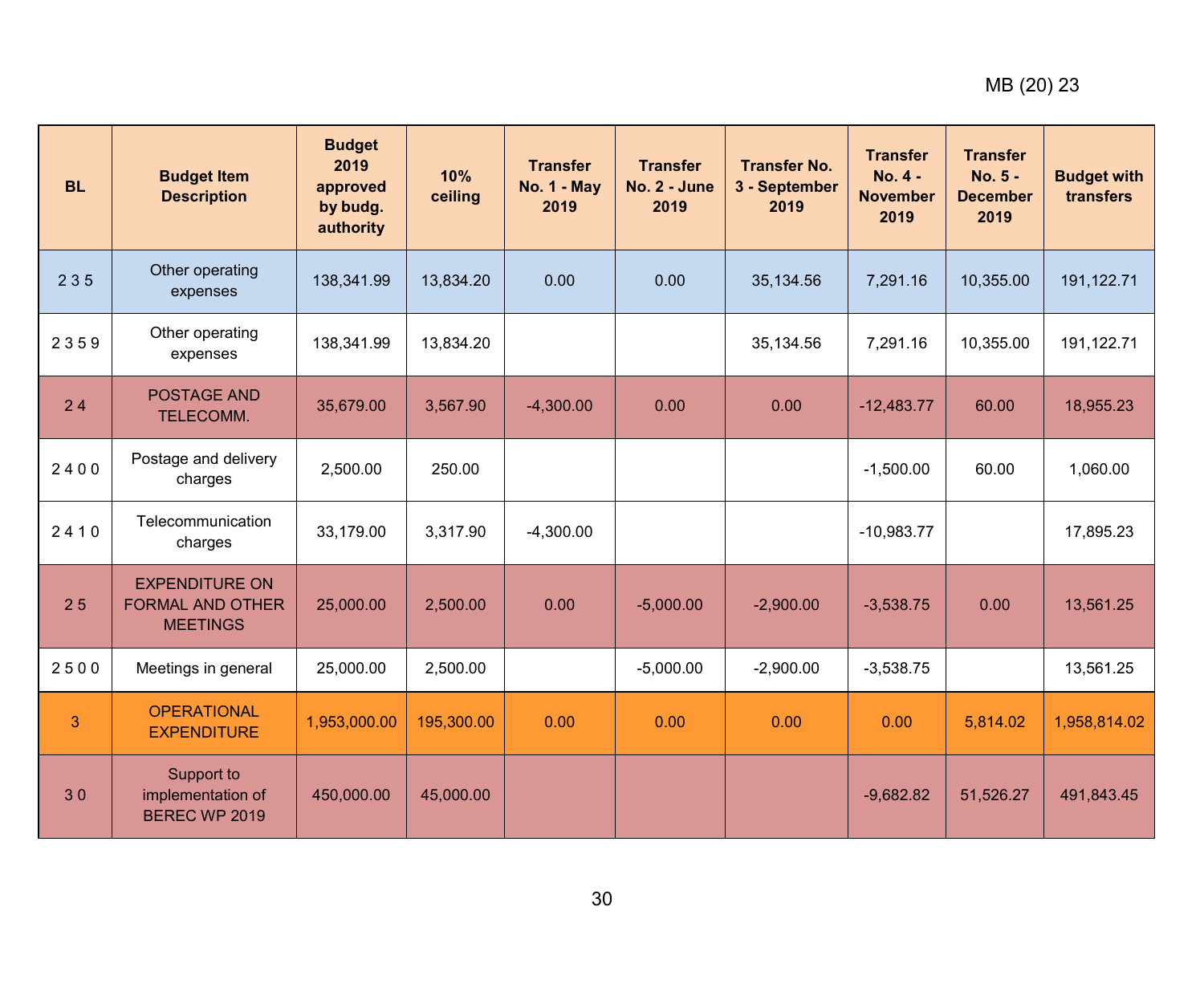| <b>BL</b>      | <b>Budget Item</b><br><b>Description</b>                                   | <b>Budget</b><br>2019<br>approved<br>by budg.<br>authority | 10%<br>ceiling | <b>Transfer</b><br><b>No. 1 - May</b><br>2019 | <b>Transfer</b><br>$No. 2 - June$<br>2019 | <b>Transfer No.</b><br>3 - September<br>2019 | <b>Transfer</b><br>$No. 4 -$<br><b>November</b><br>2019 | <b>Transfer</b><br>$No. 5 -$<br><b>December</b><br>2019 | <b>Budget with</b><br>transfers |
|----------------|----------------------------------------------------------------------------|------------------------------------------------------------|----------------|-----------------------------------------------|-------------------------------------------|----------------------------------------------|---------------------------------------------------------|---------------------------------------------------------|---------------------------------|
| 300            | Support to<br>implementation of<br>BEREC WP 2019                           | 450,000.00                                                 | 45,000.00      |                                               |                                           |                                              | $-9,682.82$                                             | 51,526.27                                               | 491,843.45                      |
| 3001           | Support to the BEREC<br><b>Expert Working Groups</b>                       | 435,000.00                                                 | 43,500.00      |                                               |                                           |                                              |                                                         | 51,526.27                                               | 476,843.45                      |
| 3002           | <b>Activities under Articles</b><br>7 and 7a Framework<br><b>Directive</b> | 15,000.00                                                  | 1,500.00       |                                               |                                           |                                              | $-9,682.82$                                             |                                                         | 5,317.18                        |
| 3 <sub>1</sub> | Support to BEREC and<br><b>NRAs</b>                                        | 1,503,000.00                                               | 150,300.00     |                                               |                                           |                                              | 9,682.82                                                | $-45,712.25$                                            | 1,466,970.57                    |
| 310            | Support to BEREC and<br><b>NRAs</b>                                        | 1,503,000.00                                               | 150,300.00     |                                               |                                           |                                              | 9,682.82                                                | $-45,712.25$                                            | 1,466,970.57                    |
| 3101           | Other support activities<br>to BEREC and NRAs                              | 1,503,000.00                                               | 150,300.00     |                                               |                                           |                                              | 9,682.82                                                | $-45,712.25$                                            | 1,466,970.57                    |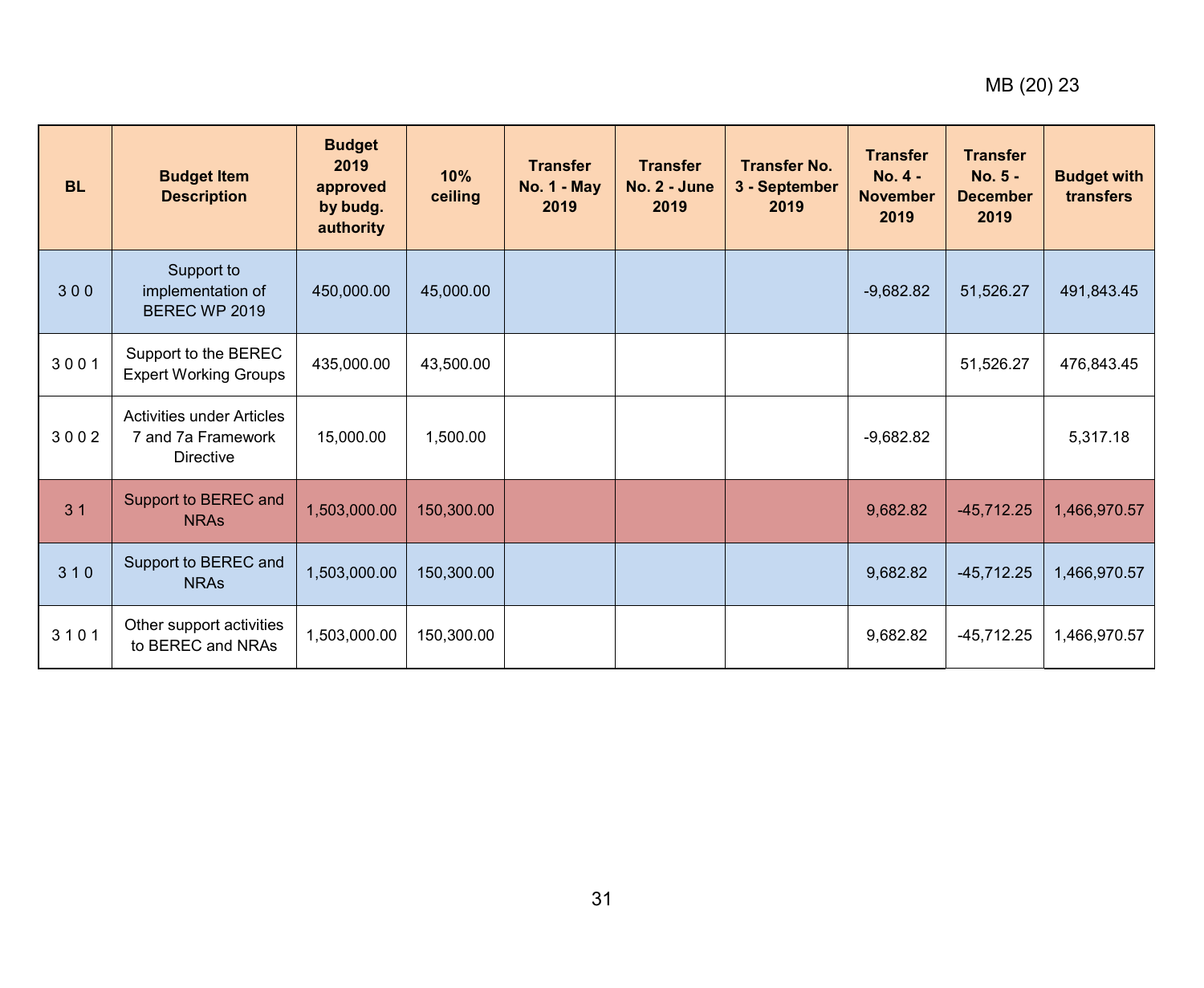# <span id="page-31-0"></span>**Annex III Revenue 2019**

-

| Revenue type                                                                                     | Budget 2019 | <b>Revenue</b><br>received | %    |  |
|--------------------------------------------------------------------------------------------------|-------------|----------------------------|------|--|
| 1. Revenue from fees and charges                                                                 | n/a         | n/a                        | n/a  |  |
| 2. EU Subsidy                                                                                    | 5,701,000   | 5,701,000                  | 100% |  |
| 3. Third countries contribution (incl.<br>EFTA and candidate countries)                          | 0           | 0                          | n/a  |  |
| 4. Other contributions <sup>6</sup>                                                              | 0           | 0                          | n/a  |  |
| 5. Administrative operations                                                                     | 0           | 0                          | n/a  |  |
| Of which interest generated by funds<br>paid by the Commission by way of the<br>EU contribution) | 0           | 0                          | n/a  |  |
| Total:                                                                                           | 5,701,000   | 5,701,000                  | 100% |  |

<span id="page-31-1"></span><sup>6</sup> For example, voluntary contributions from Member States or from their NRAs or others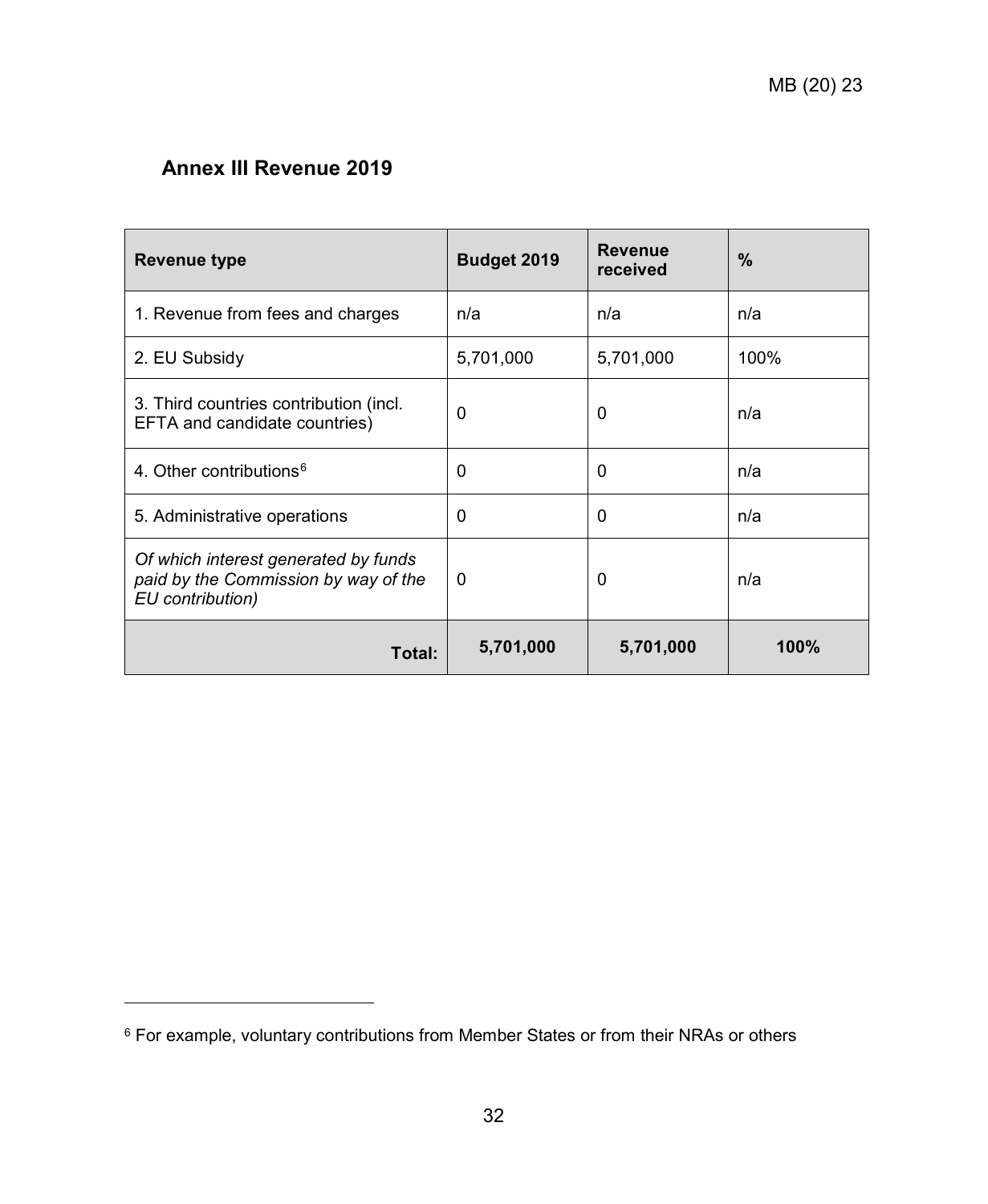# **Annex IV Expenditure 2019**

# **Commitment and payment appropriations in EUR – C1 credits**

TITLE 1 - STAFF

<span id="page-32-1"></span><span id="page-32-0"></span>

| <b>Official</b><br><b>Budget</b><br><b>Item</b> | <b>Budget Item Description</b>                             | <b>Credit</b><br>Available Com/<br><b>Payment</b><br><b>Amount</b> | <b>Commitment</b><br><b>Accepted</b><br><b>Amount (EUR)</b> | % Commit | <b>Payment</b><br><b>Accepted</b><br><b>Amount (EUR)</b> | % Payment |
|-------------------------------------------------|------------------------------------------------------------|--------------------------------------------------------------------|-------------------------------------------------------------|----------|----------------------------------------------------------|-----------|
| A-1100                                          | <b>Basic Salaries</b>                                      | 869,528.32                                                         | 869,528.32                                                  | 100.00%  | 869,528.32                                               | 100.00%   |
| A-1101                                          | Family allowances                                          | 172,242.00                                                         | 172,242.00                                                  | 100.00%  | 172,242.00                                               | 100.00%   |
| A-1102                                          | Expatriation allowance and foreign-<br>residence allowance | 155,175.62                                                         | 155,175.62                                                  | 100.00%  | 155,175.62                                               | 100.00%   |
| A-1110                                          | <b>Contract Staff</b>                                      | 454,994.74                                                         | 454,994.74                                                  | 100.00%  | 454,994.74                                               | 100.00%   |
| A-1111                                          | <b>Seconded National Experts</b>                           | 213,890.50                                                         | 213,890.50                                                  | 100.00%  | 213,381.15                                               | 99.76%    |
| A-1120                                          | Insurance against sickness                                 | 40,597.72                                                          | 40,597.72                                                   | 100.00%  | 40,597.72                                                | 100.00%   |
| A-1121                                          | Insurance against accidents and<br>occupation disease      | 4,537.32                                                           | 4,537.32                                                    | 100.00%  | 4,537.32                                                 | 100.00%   |
| A-1122                                          | Insurance against unemployment                             | 15,598.46                                                          | 15,598.46                                                   | 100.00%  | 15,598.46                                                | 100.00%   |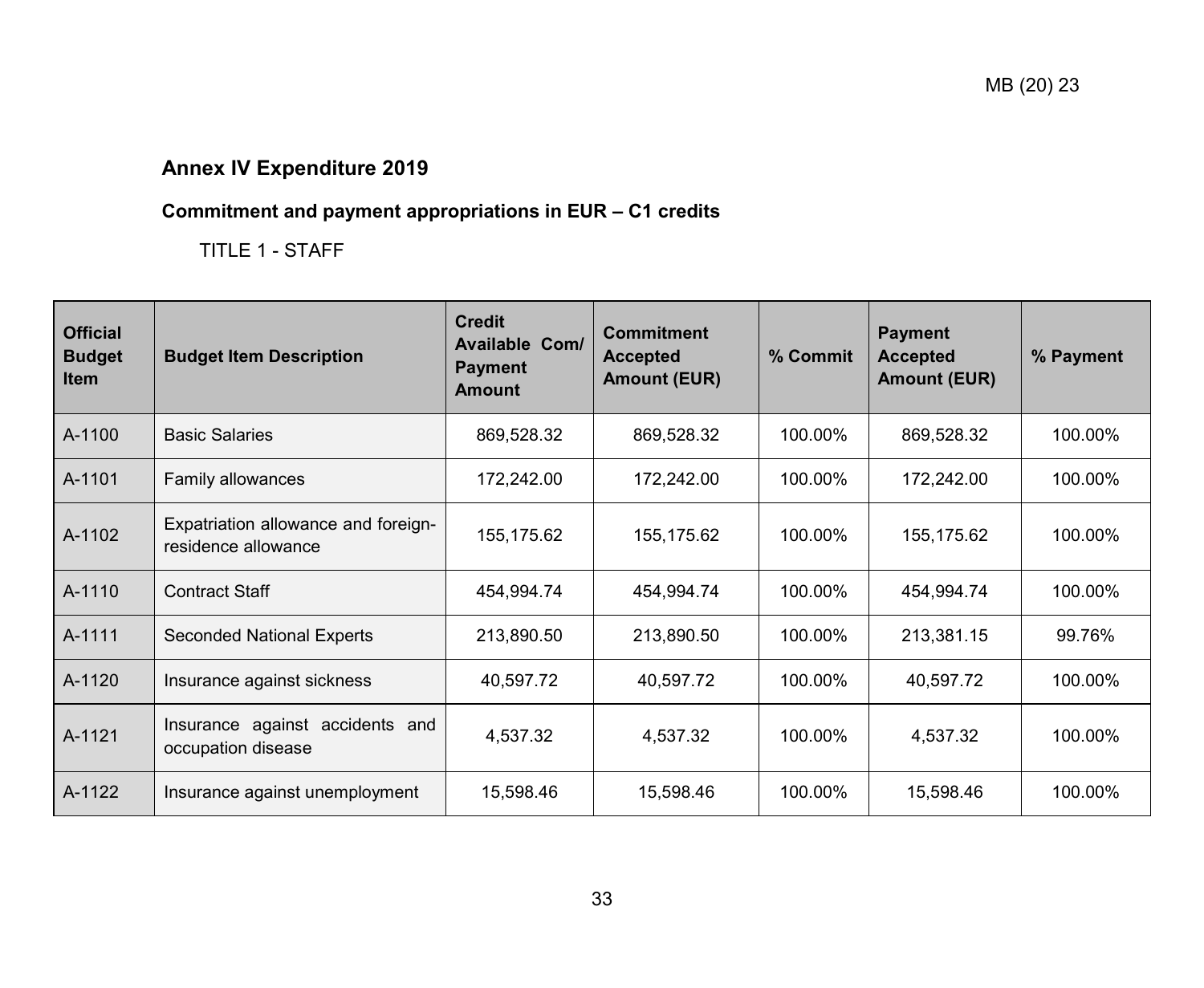| A-1130 | Childbirth and<br>death allowances<br>and grants                                                           | 198.31       | 198.31       | 100.00% | 198.31       | 100.00% |
|--------|------------------------------------------------------------------------------------------------------------|--------------|--------------|---------|--------------|---------|
| A-1131 | Travel expenses for annual leave                                                                           | 23,590.36    | 23,590.36    | 100.00% | 23,590.36    | 100.00% |
| $A-11$ | <b>STAFF IN ACTIVE EMPLOYMENT</b>                                                                          | 1,950,353.35 | 1,950,353.35 | 100.00% | 1,949,844.00 | 99.97%  |
| A-1200 | Travel expenses                                                                                            | 18,172.59    | 18,172.59    | 100.00% | 18,172.59    | 100.00% |
| A-1210 | Travel expenses<br>entering/leaving<br>service                                                             | 934.81       | 934.81       | 100.00% | 934.81       | 100.00% |
| A-1211 | Installation<br>resettlement<br>and<br>transfer allowances                                                 | 0.00         | 0.00         | N/A     | N/A          | N/A     |
| A-1212 | Removal expenses                                                                                           | 0.00         | 0.00         | N/A     | N/A          | N/A     |
| A-1213 | Daily subsistence allowances                                                                               | 15,451.64    | 15,451.64    | 100.00% | 15,451.64    | 100.00% |
| $A-12$ | <b>MISCELLANEOUS</b><br><b>EXPENDITURE</b><br><b>ON</b><br><b>STAFF</b><br><b>RECRUITMENT AND TRANSFER</b> | 34,559.04    | 34,559.04    | 100.00% | 34,559.04    | 100.00% |
| A-1300 | <b>Mission expenses</b>                                                                                    | 212,284.65   | 212,284.65   | 100.00% | 203,509.35   | 95.87%  |
| A-1400 | <b>Medical services</b>                                                                                    | 9,000.00     | 9,000.00     | 100.00% | 6,970.00     | 77.44%  |
| A-1500 | Training/language courses                                                                                  | 80,774.73    | 80,774.73    | 100.00% | 63,201.74    | 78.24%  |
| A-1600 | External services<br>and temporary<br>assistance                                                           | 610,735.47   | 609,605.47   | 99.81%  | 451,039.55   | 73.85%  |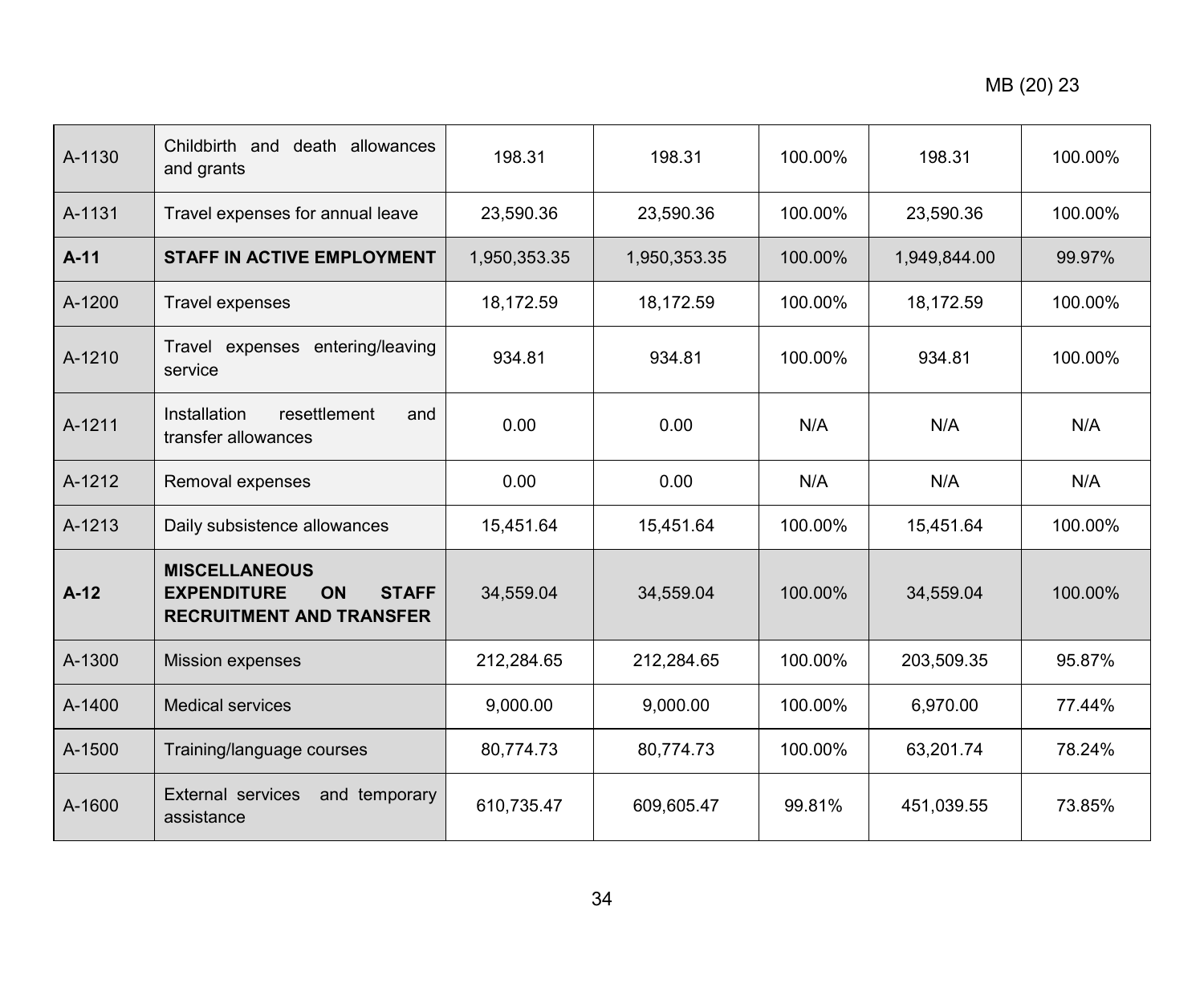| A-1700                       | Representation and miscellaneous<br>staff costs | 15,948.90    | 15,835.25    | 99.29% | 13,858.69    | 86.89% |
|------------------------------|-------------------------------------------------|--------------|--------------|--------|--------------|--------|
| <b>TOTAL TITLE 1 C1 2019</b> |                                                 | 2,913,656.14 | 2,912,412.49 | 99.96% | 2,722,982.37 | 93.46% |

# TITLE 2 - BUILDINGS, EQUIPMENT AND MISCELLANEOUS OPERATING EXPENDITURE

| <b>Official</b><br><b>Budget</b><br><b>Item</b> | <b>Budget Item Description</b>                                                          | <b>Credit</b><br><b>Available</b><br>Com/<br><b>Payment</b><br><b>Amount</b> | <b>Commitment</b><br><b>Accepted</b><br><b>Amount (EUR)</b> | % Commit | <b>Payment</b><br><b>Accepted</b><br><b>Amount (EUR)</b> | % Payment |
|-------------------------------------------------|-----------------------------------------------------------------------------------------|------------------------------------------------------------------------------|-------------------------------------------------------------|----------|----------------------------------------------------------|-----------|
| A-2000                                          | Rent                                                                                    | 85,161.69                                                                    | 85,161.69                                                   | 100.00%  | 68,043.49                                                | 79.90%    |
| A-2001                                          | Insurance                                                                               | 1,830.90                                                                     | 1,830.90                                                    | 100.00%  | 1,830.90                                                 | 100.00%   |
| A-2002                                          | Water, gas, electricity and heating                                                     | 35,416.90                                                                    | 35,416.90                                                   | 100.00%  | 31,991.90                                                | 90.33%    |
| A-2004                                          | of<br>Fitting-out<br>maintenance<br>and<br>premises                                     | 4,458.70                                                                     | 4,458.70                                                    | 100.00%  | 2,180.00                                                 | 48.89%    |
| A-2005                                          | Security & surveillance of buildings                                                    | 48,502.20                                                                    | 48,502.20                                                   | 100.00%  | 43,908.95                                                | 90.53%    |
| $A-20$                                          | <b>RENTAL</b><br><b>OF</b><br><b>BUILDINGS</b><br><b>AND</b><br><b>ASSOCIATED COSTS</b> | 175,370.39                                                                   | 175,370.39                                                  | 100.00%  | 147,955.24                                               | 84.37%    |
| A-2100                                          | Computer equipment                                                                      | 71,616.23                                                                    | 71,616.23                                                   | 100.00%  | 51,810.90                                                | 72.35%    |
| A-2101                                          | Software                                                                                | 17,236.11                                                                    | 17,236.11                                                   | 100.00%  | 16,625.66                                                | 96.46%    |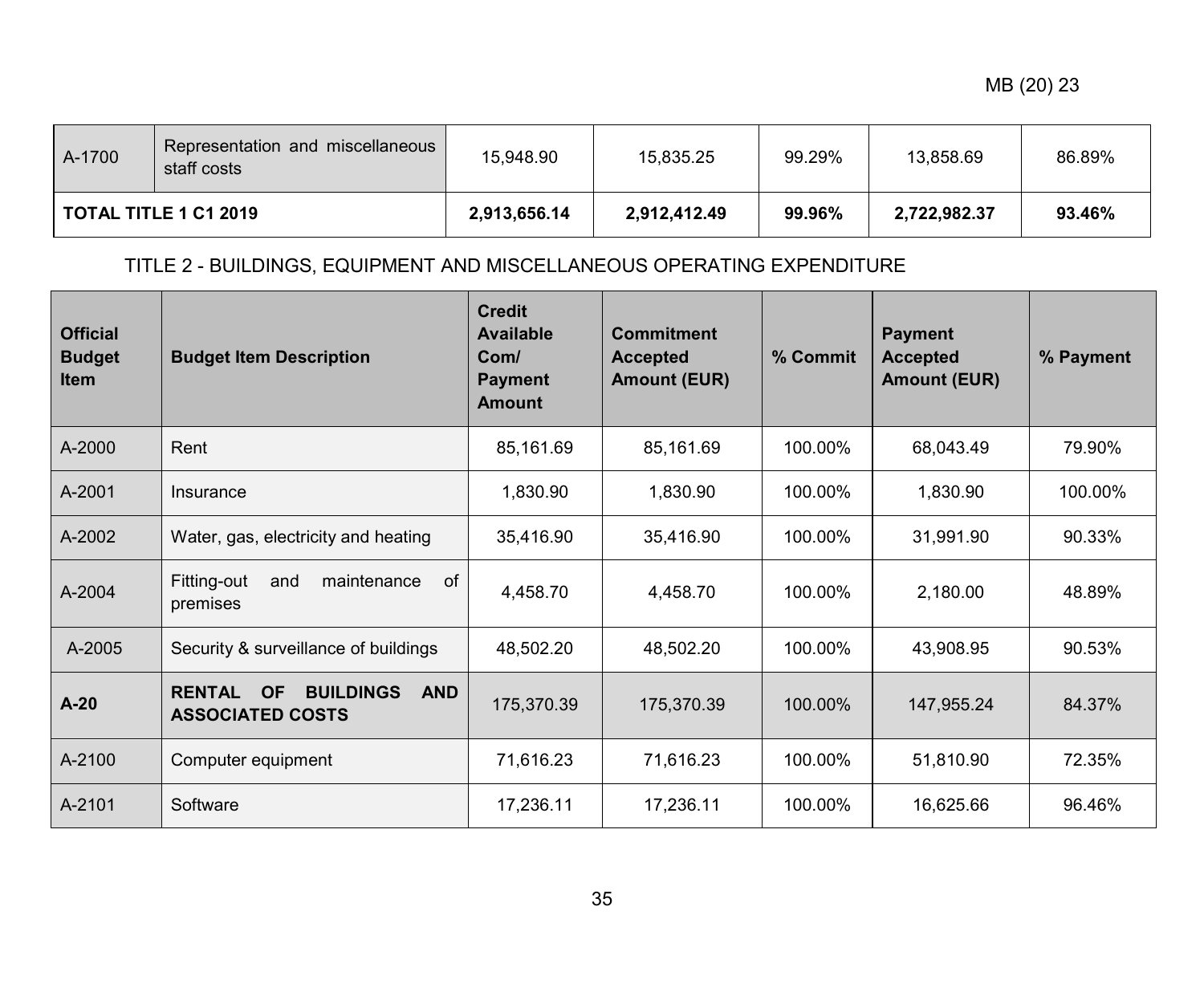| <b>Official</b><br><b>Budget</b><br><b>Item</b> | <b>Budget Item Description</b>                                             | <b>Credit</b><br><b>Available</b><br>Com/<br><b>Payment</b><br><b>Amount</b> | <b>Commitment</b><br><b>Accepted</b><br><b>Amount (EUR)</b> | % Commit | <b>Payment</b><br><b>Accepted</b><br><b>Amount (EUR)</b> | % Payment |
|-------------------------------------------------|----------------------------------------------------------------------------|------------------------------------------------------------------------------|-------------------------------------------------------------|----------|----------------------------------------------------------|-----------|
| A-2102                                          | Other<br>external<br>data<br>processing<br>services                        | 284,042.16                                                                   | 284,042.16                                                  | 100.00%  | 198,912.48                                               | 70.03%    |
| $A-21$                                          | <b>INFORMATION</b><br><b>TECHNOLOGY</b><br><b>PURCHASES</b>                | 372,894.50                                                                   | 372,894.50                                                  | 100.00%  | 267,349.04                                               | 71.70%    |
| A-2200                                          | <b>Technical installation</b>                                              | 25,915.73                                                                    | 25,915.73                                                   | 100.00%  | 17,125.15                                                | 66.08%    |
| A-2210                                          | Furniture                                                                  | 0.00                                                                         |                                                             |          |                                                          |           |
| A-2290                                          | Books and publications                                                     | 25,915.73                                                                    | 25,915.73                                                   | 100.00%  | 17,125.15                                                | 66.08%    |
| $A-22$                                          | <b>MOVABLE</b><br><b>PROPERTY</b><br><b>AND</b><br><b>ASSOCIATED COSTS</b> | 30,150.05                                                                    | 30,148.12                                                   | 99.99%   | 25,168.85                                                | 83.48%    |
| A-2300                                          | Stationery and Office supplies                                             | 560.00                                                                       | 560.00                                                      | 100.00%  |                                                          |           |
| A-2330                                          | Legal expenses                                                             | 191,122.71                                                                   | 191,122.71                                                  | 100.00%  | 156,818.20                                               | 82.05%    |
| A-2359                                          | Other operating expenses                                                   | 221,832.76                                                                   | 221,830.83                                                  | 100.00%  | 181,987.05                                               | 82.04%    |
| $A-23$                                          | <b>CURRENT</b><br><b>ADMINISTRATIVE</b><br><b>EXPENDITURE</b>              | 1,060.00                                                                     | 1,060.00                                                    | 100.00%  | 963.55                                                   | 90.90%    |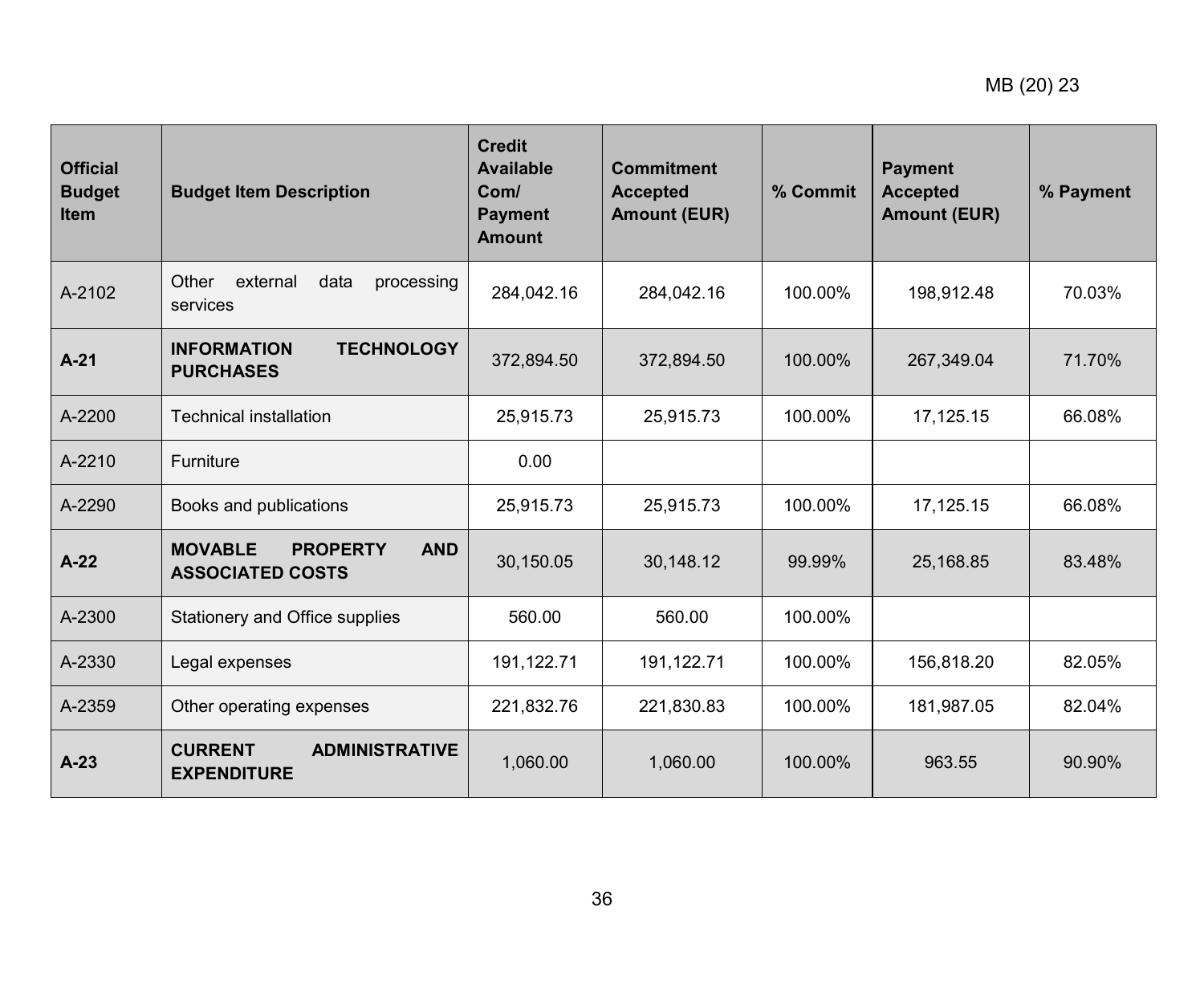| <b>Official</b><br><b>Budget</b><br><b>Item</b> | <b>Budget Item Description</b>                            | <b>Credit</b><br><b>Available</b><br>Com/<br><b>Payment</b><br><b>Amount</b> | <b>Commitment</b><br><b>Accepted</b><br><b>Amount (EUR)</b> | % Commit   | <b>Payment</b><br><b>Accepted</b><br><b>Amount (EUR)</b> | % Payment |
|-------------------------------------------------|-----------------------------------------------------------|------------------------------------------------------------------------------|-------------------------------------------------------------|------------|----------------------------------------------------------|-----------|
| A-2400                                          | Postage and delivery charges                              | 17,895.23                                                                    | 17,895.23                                                   | 100.00%    | 15,172.97                                                | 84.79%    |
| A-2410                                          | Telecommunication charges                                 | 18,955.23                                                                    | 18,955.23                                                   | 100.00%    | 16,136.52                                                | 85.13%    |
| $A-24$                                          | <b>POSTAGE</b><br><b>AND</b><br><b>TELECOMMUNICATIONS</b> | 13,561.25                                                                    | 13,561.25                                                   | 100.00%    | 13,561.25                                                | 100.00%   |
| $A-25$                                          | <b>MEETINGS IN GENERAL</b>                                | 13,561.25                                                                    | 13,561.25                                                   | 100.00%    | 13,561.25                                                | 100.00%   |
| <b>TOTAL TITLE 2 C1 2019</b>                    |                                                           | 828,529.86                                                                   | 828,527.93                                                  | $100.00\%$ | 644,114.25                                               | 77.74%    |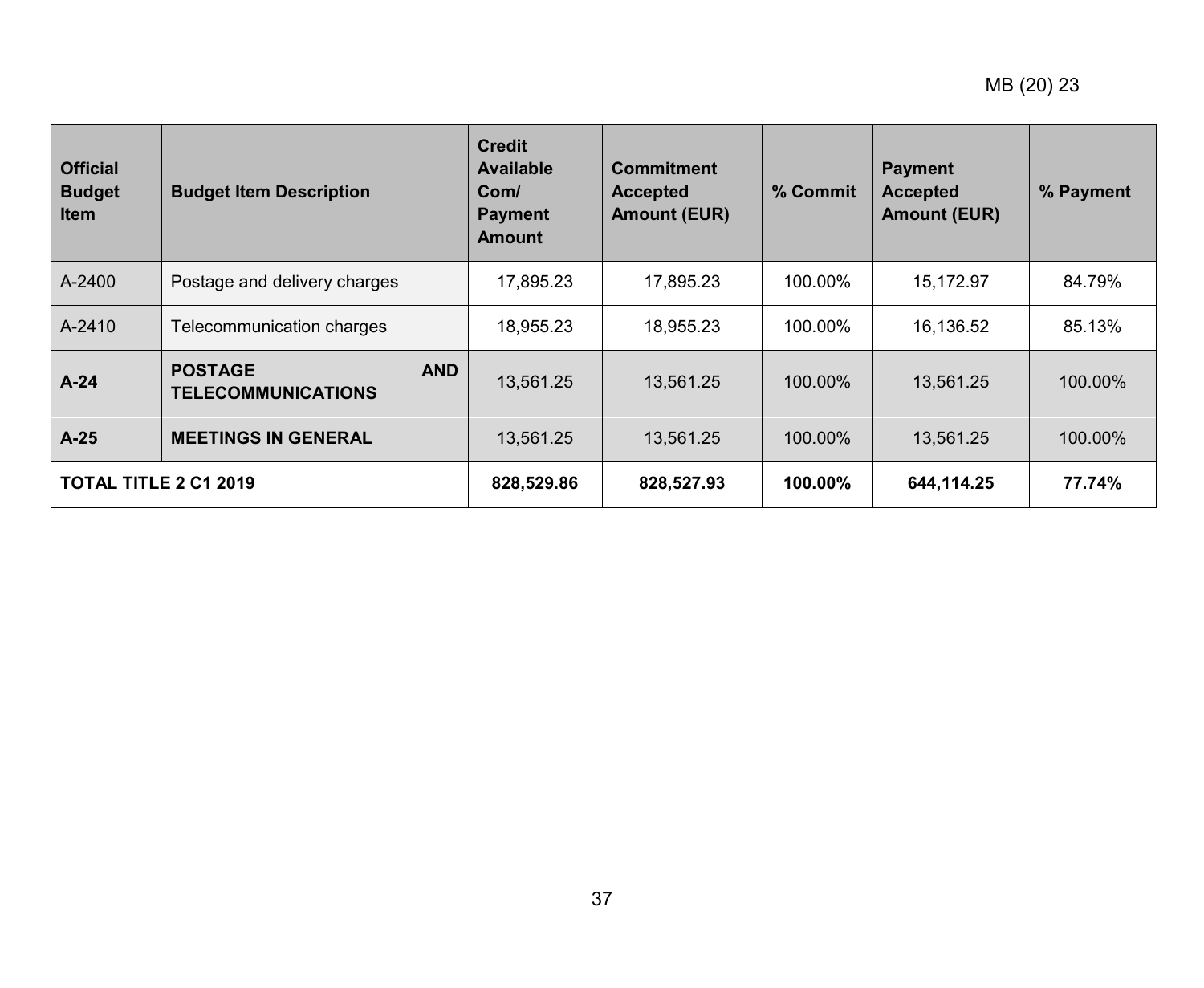# TITLE 3 - OPERATIONAL EXPENDITURE

| <b>Official</b><br><b>Budget</b><br><b>Item</b> | <b>Budget Item Description</b>                                   | Available<br><b>Credit</b><br><b>Payment</b><br>Com/<br><b>Amount</b> | <b>Commitment</b><br><b>Accepted</b><br><b>Amount (Euro)</b> | % Commit | <b>Payment</b><br><b>Accepted</b><br><b>Amount (Euro)</b> | % Payment |
|-------------------------------------------------|------------------------------------------------------------------|-----------------------------------------------------------------------|--------------------------------------------------------------|----------|-----------------------------------------------------------|-----------|
| B3-001                                          | Support to the BEREC WGs                                         | 486,526.27                                                            | 486,526.27                                                   | 100.00%  | 430,316.88                                                | 88.45%    |
| B3-002                                          | Activities under Articles 7 and 7a<br><b>Framework Directive</b> | 5,317.18                                                              | 5,317.18                                                     | 100.00%  | 2,317.18                                                  | 43.58%    |
| <b>B3-0</b>                                     | <b>SUPPORT</b><br>THE BEREC<br>TO.<br><b>WGS</b>                 | 491,843.45                                                            | 491,843.45                                                   | 100.00%  | 432,634.06                                                | 87.96%    |
| B3-101                                          | Other<br>support<br>activities<br>to<br><b>BEREC and NRAs</b>    | 1,466,970.57                                                          | 1,464,156.02                                                 | 99.81%   | 874,533.14                                                | 59.61%    |
| <b>B3-1</b>                                     | OTHER SUPPORT ACTIVITIES<br><b>TO BEREC AND NRAS</b>             | 1,466,970.57                                                          | 1,464,156.02                                                 | 99.81%   | 874,533.14                                                | 59.61%    |
|                                                 | <b>TOTAL TITLE 3 C1 2019</b>                                     |                                                                       | 1,955,999.47                                                 | 99.86%   | 1,307,167.20                                              | 66.73%    |
| <b>Total</b>                                    | Title 1-3                                                        | 5,701,000.02                                                          | 5,696,939.89                                                 | 99.93%   | 4,674,263.82                                              | 81.99%    |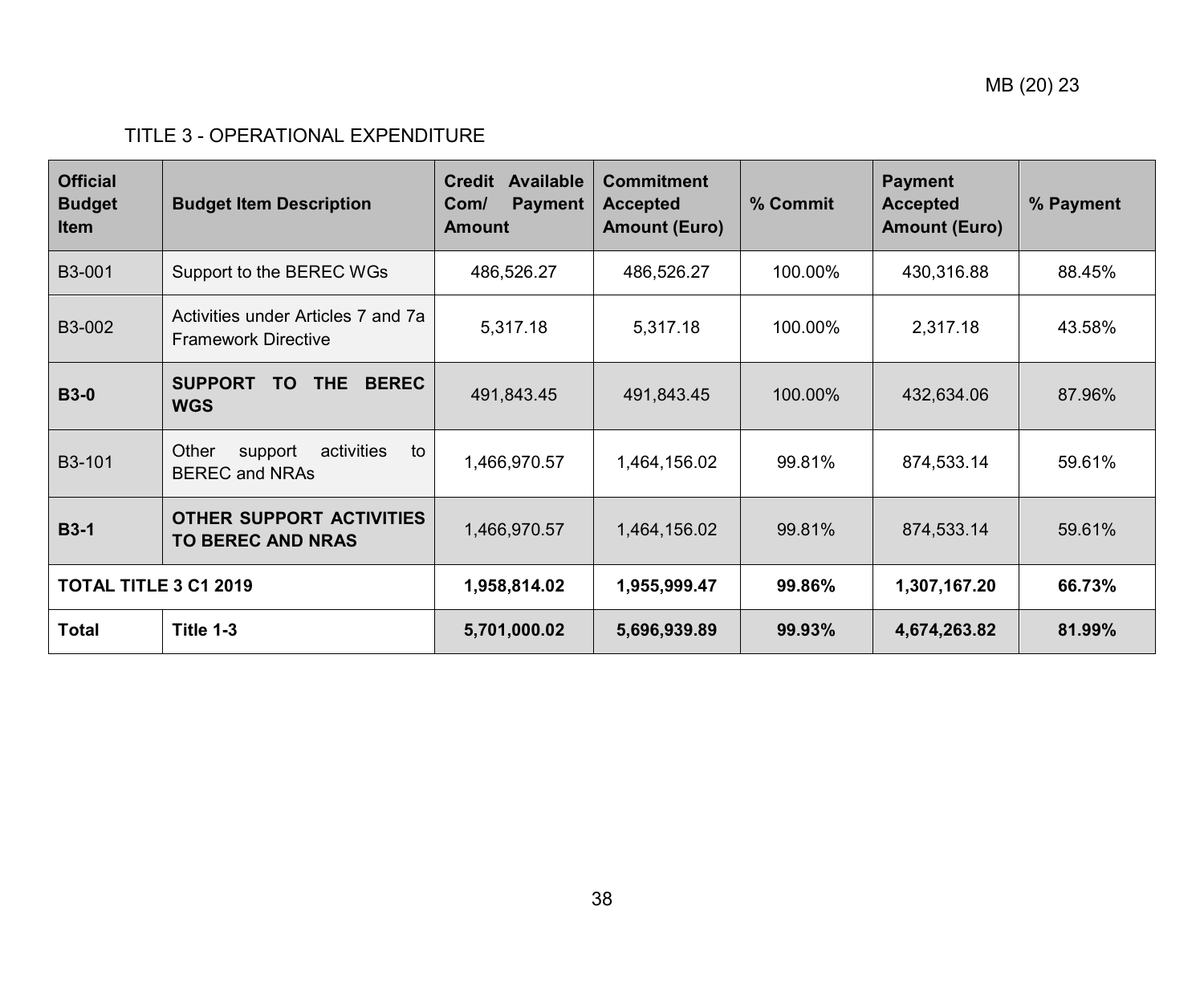# **Commitment and payment appropriations in EUR – C8 credits (C8/2019)**

<span id="page-38-0"></span>

| <b>TITLE</b>                                                      | <b>Official</b><br><b>Budget item</b> | <b>Budget Item Description</b>               | <b>Amount</b><br>carried over | <b>Consumed</b><br>amount | <b>Cancelled</b><br>amount | $\frac{9}{6}$<br><b>Consumed</b> |
|-------------------------------------------------------------------|---------------------------------------|----------------------------------------------|-------------------------------|---------------------------|----------------------------|----------------------------------|
|                                                                   | A-1111                                | <b>Seconded National Experts</b>             | 286.00                        | 141.54                    | 144.46                     | 49.49%                           |
|                                                                   | A-1200                                | <b>Travel expenses</b>                       | 3,343.77                      | 3,343.77                  | 0.00                       | 100.00%                          |
|                                                                   | A-1300                                | <b>Mission expenses</b>                      | 7,678.92                      | 7,590.92                  | 88.00                      | 98.85%                           |
|                                                                   | A-1400                                | <b>Medical services</b>                      | 4,152.00                      | 4,152.00                  | 0.00                       | 100.00%                          |
| Staff expenditure                                                 | A-1500                                | Training/language courses                    | 32,228.20                     | 31,031.23                 | 1,196.97                   | 96.29%                           |
|                                                                   | A-1600                                | External services and temporary assistance   | 39,370.18                     | 38,573.07                 | 797.11                     | 97.98%                           |
|                                                                   | A-1700                                | Representation and miscellaneous staff costs | 3,667.91                      | 1,300.28                  | 2,367.63                   | 35.45%                           |
|                                                                   | TOTAL TITLE 1 C8 2019                 |                                              | 90,726.98                     | 86,132.81                 | 4,594.17                   | 94.94%                           |
|                                                                   | A-2000                                | Rent                                         | 17,118.20                     | 17,118.20                 | 0.00                       | 100.00%                          |
|                                                                   | A-2002                                | Water, gas, electricity and heating          | 3,714.89                      | 3,714.89                  | 0.00                       | 100.00%                          |
| Building, equipment<br>operating expenditure<br>and miscellaneous | A-2005                                | Security & surveillance of buildings         | 5,625.05                      | 5,625.05                  | 0.00                       | 100.00%                          |
|                                                                   | A-2100                                | Computer equipment                           | 12,467.66                     | 12,467.66                 | 0.00                       | 100.00%                          |
| N                                                                 | A-2101                                | Software                                     | 504.04                        | 504.04                    | 0.00                       | 100.00%                          |